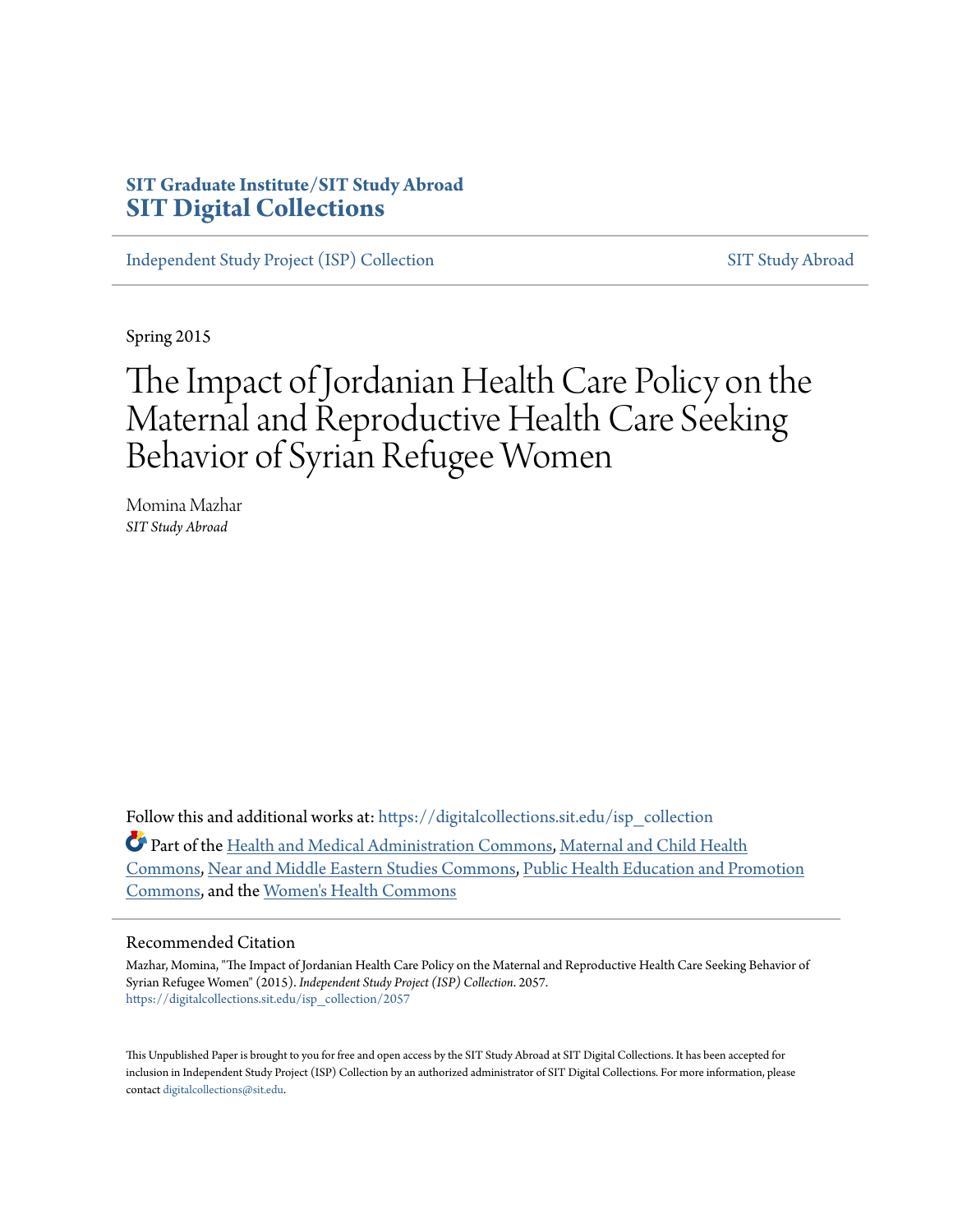# The Impact of Jordanian Health Care Policy on the Maternal and Reproductive Health Care Seeking Behavior of Syrian Refugee Women

Momina Mazhar

University of Maryland, College Park SIT, Middle East – Amman, Jordan Academic Director: Bayan Abdulhaq, Ph.D Project Advisor: Dr. Areej Othman, Jordan University School of Nursing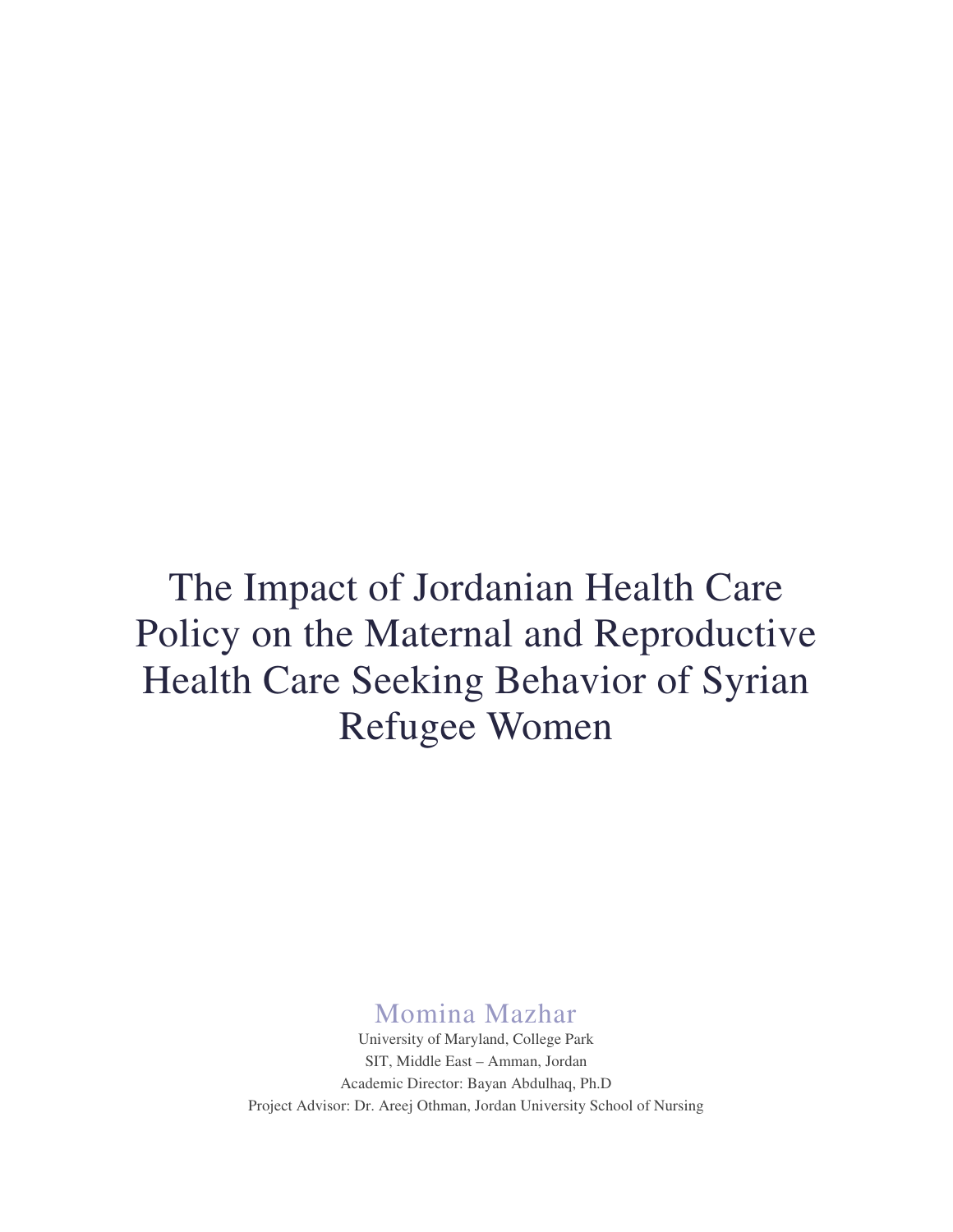## Table of Contents

| Acknowledgements                                       | 3                                               |    |  |  |
|--------------------------------------------------------|-------------------------------------------------|----|--|--|
| Abstract<br>4                                          |                                                 |    |  |  |
| Introduction<br>5                                      |                                                 |    |  |  |
| Literature Review                                      | 9                                               |    |  |  |
| Methodology                                            | 17                                              |    |  |  |
| <b>Results</b>                                         | 20                                              |    |  |  |
| Characteristics of the Population 20                   |                                                 |    |  |  |
| Health Seeking Behavior                                | 21                                              |    |  |  |
| Perceived Health                                       | 22                                              |    |  |  |
| Maternal Health                                        | 27                                              |    |  |  |
| <b>Study Limitations</b>                               | 28                                              |    |  |  |
| Conclusion<br>30                                       |                                                 |    |  |  |
| <b>Future Studies</b><br>32                            |                                                 |    |  |  |
| References<br>34                                       |                                                 |    |  |  |
|                                                        | Appendix A: Questionnaires - English and Arabic | 36 |  |  |
| Appendix B: Interview Guide – English and Arabic<br>45 |                                                 |    |  |  |
| Appendix C: Informed Consent                           | 47                                              |    |  |  |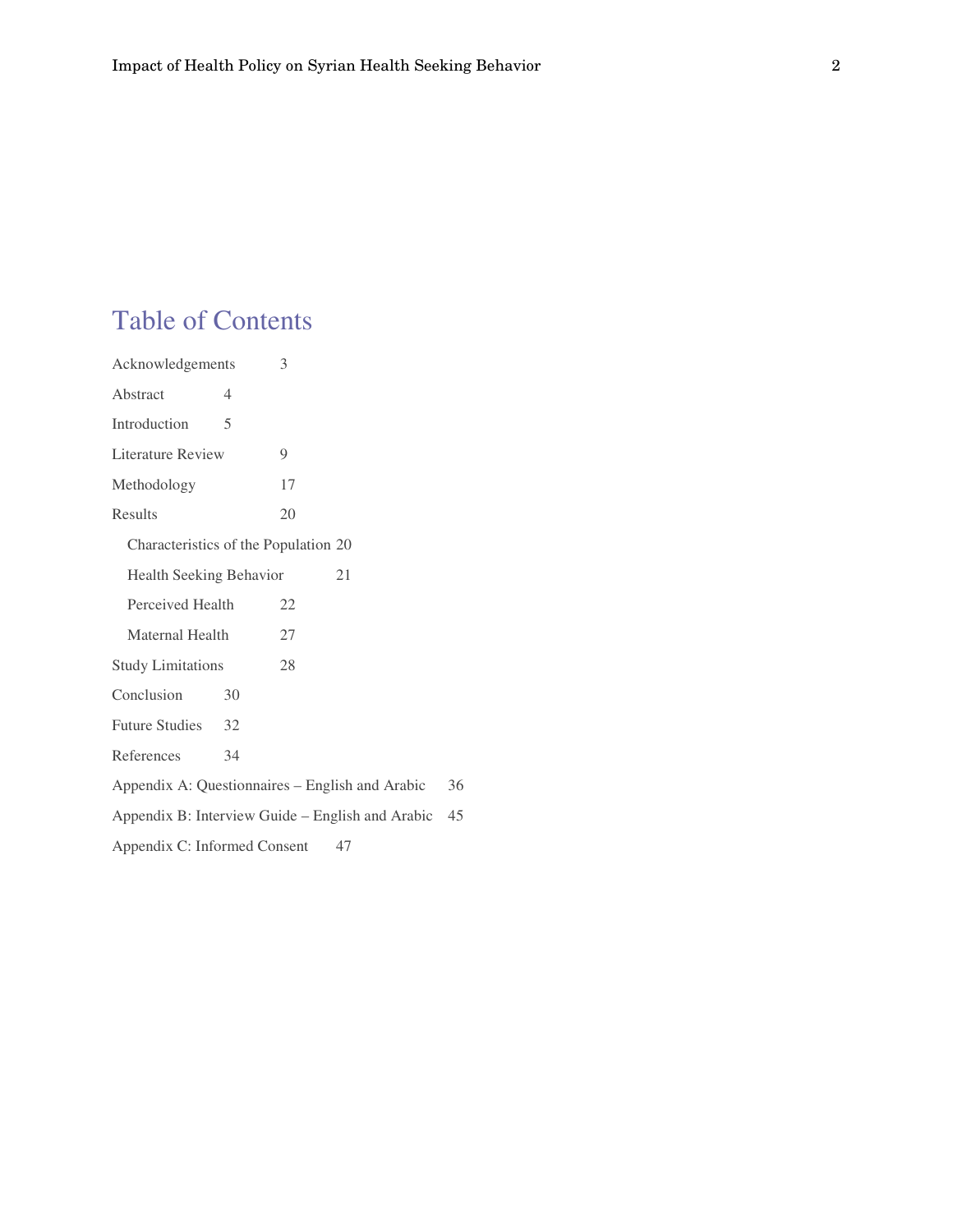### Acknowledgments

The author wishes to express sincere appreciation to Drs. Bayan Abdulhaq and Areej Othman for their assistance in the preparation of this study. In addition, special thanks to Abdulmajeed AlZu'bi and the staff – doctors and nurses -- of Al-Takkaful Clinic in Ramtha, Jordan for their kind assistance and support throughout the data collection period. A very big thanks to Dana and Amir Nahla for their wonderful help as translators during questionnaire distribution and during the interviews. Thank you to Shatha Salameh and Ruba Abuseini for helping with the translation of the surveys.

Additionally, this project would not have been as successful without the support and encouragement of the author's peers at SIT. Last but not least, thank you to the considerate Syrian women who took time out of their busy day to fill out the surveys and participate in the interviews.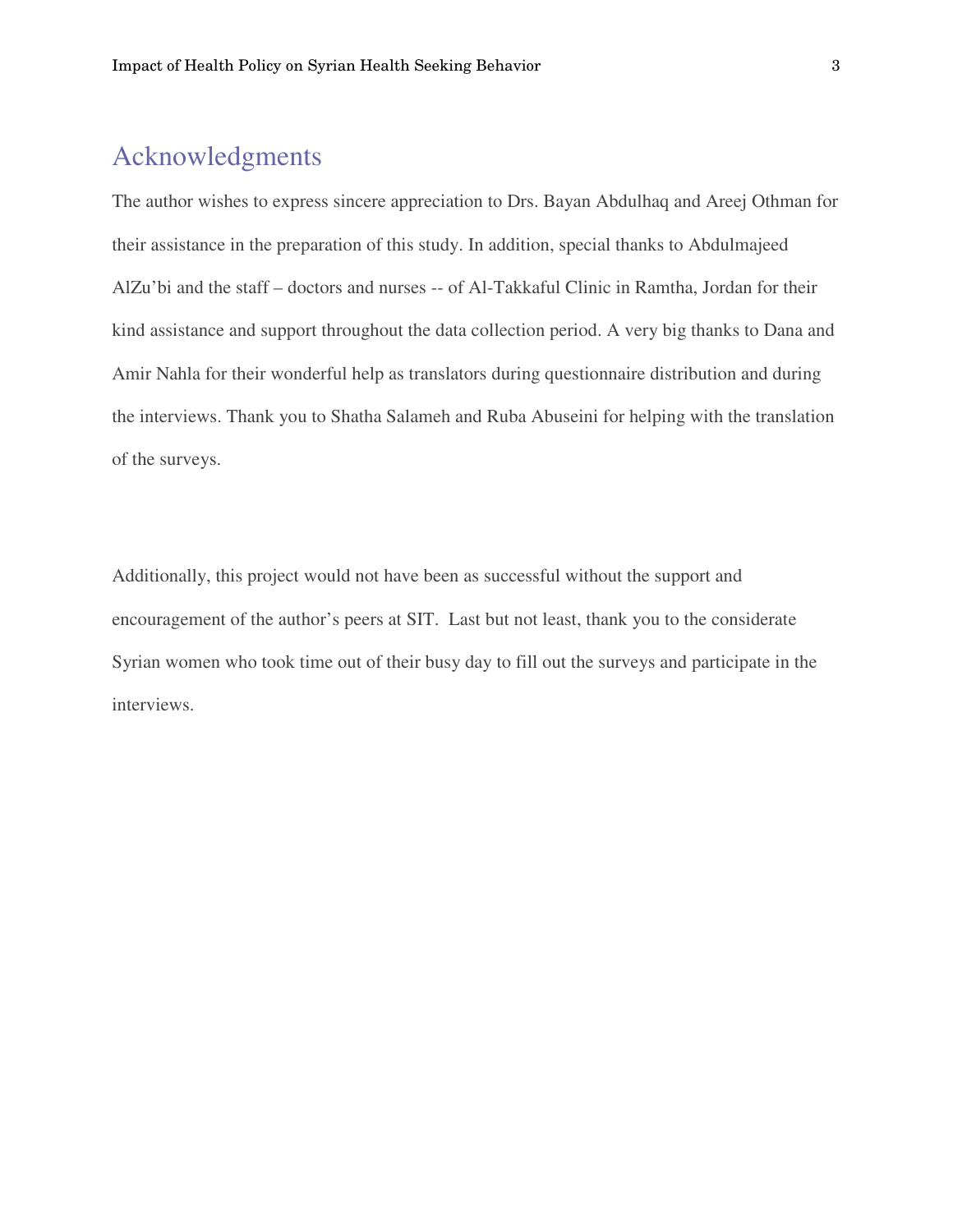### Abstract

On November 20, 2014, the Jordanian government rescinded the free health care it had provided to Syrian refugees living in the host community. Now, Syrians must pay the same amount as uninsured Jordanians when seeking health care in facilities run by the Jordanian Ministry of Health. Identified as a vulnerable and disadvantaged population, most of the Syrian community is not financially secure and has difficulty meeting the cost of living in Jordan. This study surveyed 36 Syrian women and interviewed 2 of them in order to determine the effects this policy has had on their maternal and reproductive health seeking behavior. It hypothesized that the new health care policy will increase the cost of living for Syrian refugees in the host community and therefore cause them to seek health care for maternal and reproductive health care services less frequently. The results showed that there was a decrease in the number of visits these women made for maternal and reproductive health services after the policy change due to financial stress, although the results are statistically insignificant.

*Key words: health seeking behavior, maternal and reproductive health, refugees, women, healthcare policies, public health*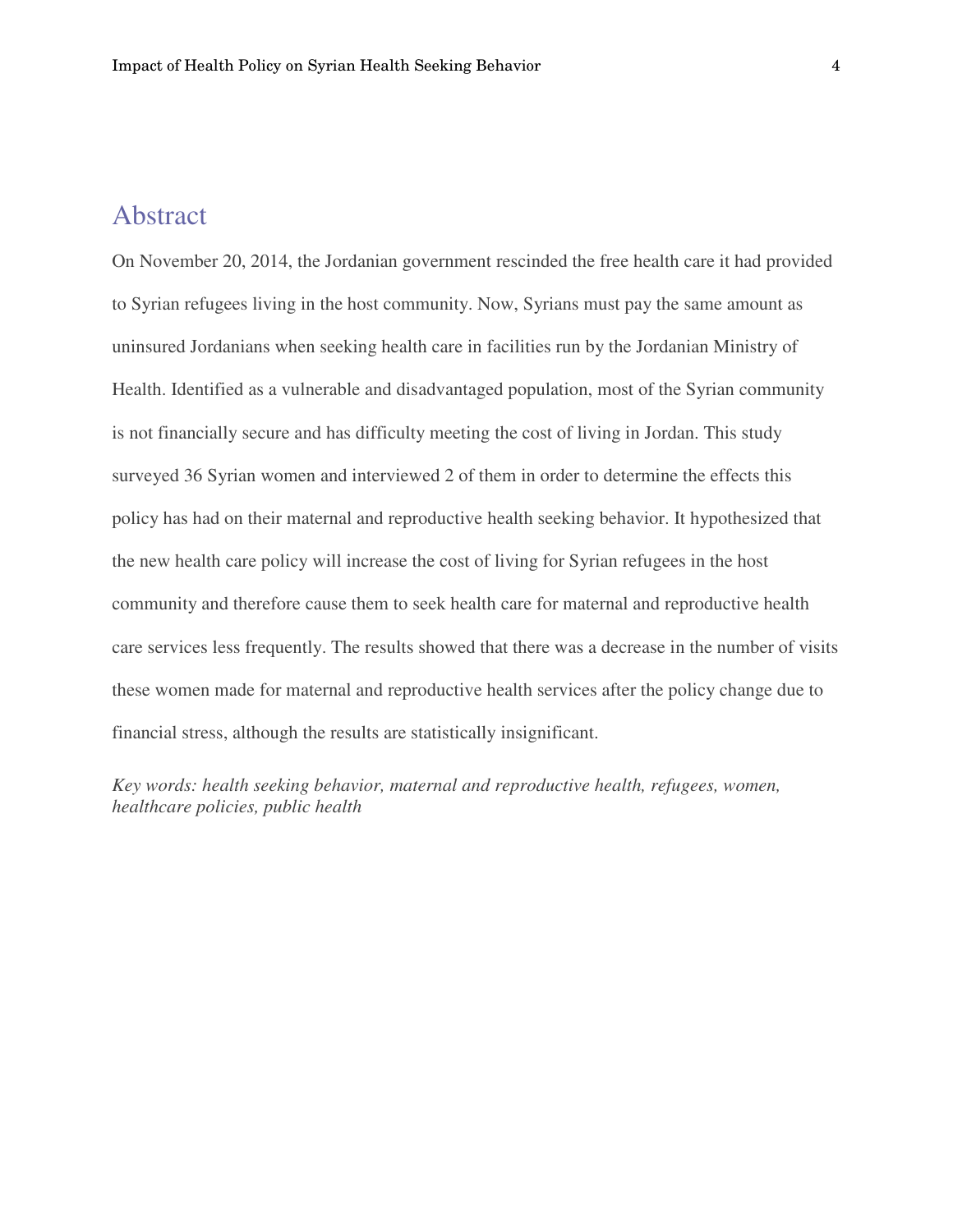### Introduction

Refugee health care is an important point of focus for the Jordanian Ministry of Health. It is estimated that more than 500,000 registered Syrian refugees live in the Jordanian host communities (UNHCR 2015). These populations are concentrated in the governorates of Amman, Irbid, and Mafraq. More than 50% of the Syrian refugees in Jordan are women, of whom more than 50% are above the age of 18 years and a majority are in the reproductive ages (90,000+ between the ages of 18-25 years) (UNHCR 2015). Syrians in the host community are not allowed work permits and often work illegally and under harsh conditions, making a meager salary (UNHCR 2014). Recent research has shown that Syrian refugees in the host community have an average household income of 228JD although their monthly expenditures are an average of 472JD. These data also show that almost 70% of these families have sold assets or borrowed money and about 90% receive cash allowance from NGO's or the UN (UNCHR 2014). These data also show that almost one tenth of the monthly expenditures are on health services. The lack of financial opportunities for the Syrians and the recent health policy change could account for a very underserved population that must be looked at.

Due to limited resources, the nation must prioritize and allocate health care services to its citizens and the various refugee populations both in camps and in the host community. A lack of funding from foreign donors and a sharp rise in the demand for health care services by non-Jordanians, namely refugees from Syria, Palestine, and Iraq, recently pressured the Jordanian MOH to rescind free health care for Syrian refugees in the host community (Malkawi 2014).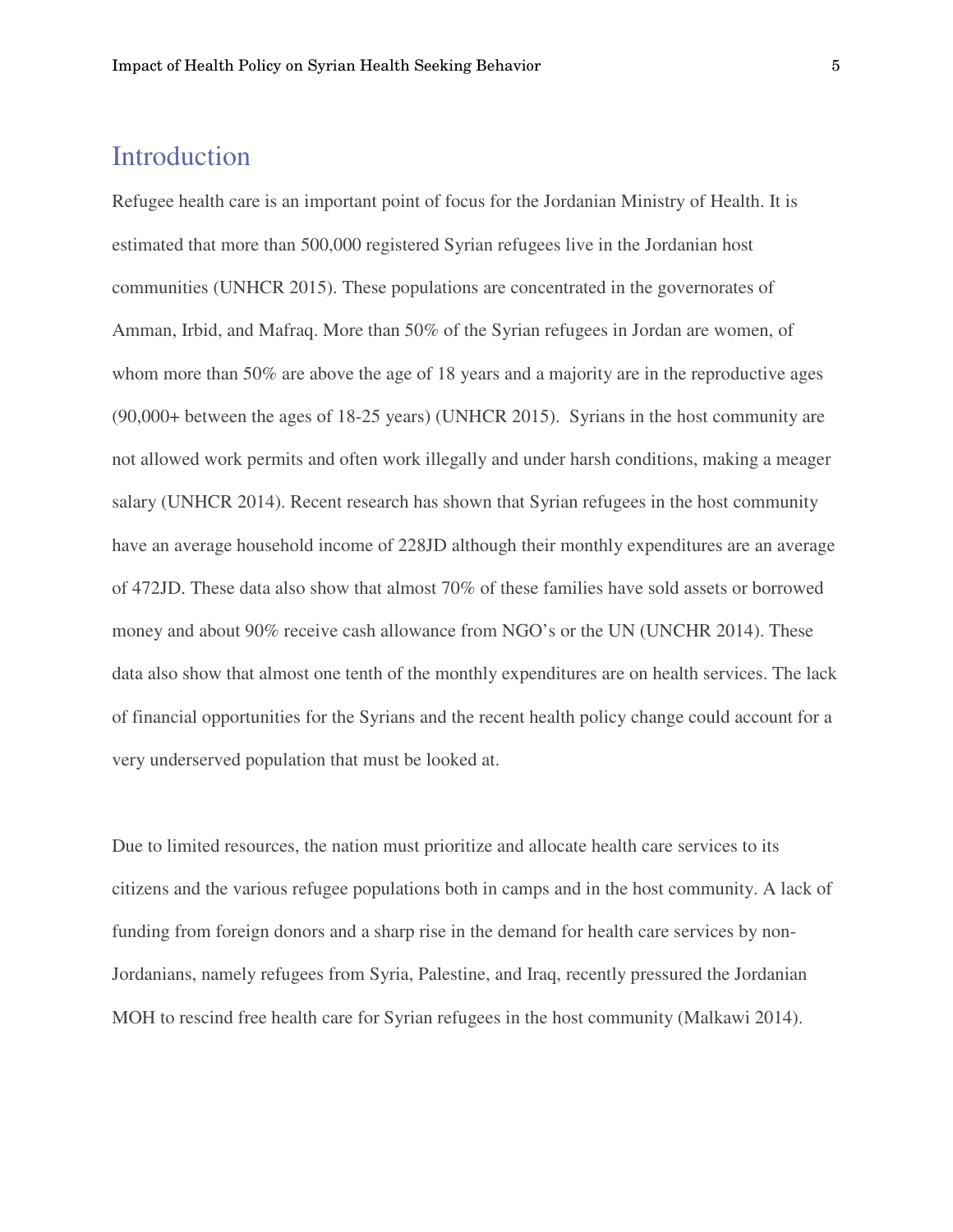It has been more than four months since this policy has been passed and no research has emerged to evaluate its impact on the health seeking behaviors (HSB) of this vulnerable and impoverished population. The author's personal interest in maternal and reproductive health, especially amongst refugee populations, led her to choose this topic and determine whether or not this change in policy has affected the maternal and reproductive health care seeking behaviors (MRHSB) of Syrians in the host community.

This preliminary study can provide insight on the financial situations of refugee women and how it affects their health and behavior. This research could potentially provide the Ministry of Health with valuable information on how its policies are influencing Syrian women. Additionally, this topic was chosen because the author believes that since they are being directly influenced by any and all policies related to refugee health care, these individuals have a right to voice their opinions, concerns, and comments.

Due to time restrictions during the data collection period, the entire sample population was chosen at Al-Takkaful Clinic in Ramtha. The hypothesis of this study is that the recent health care policy that rescinds free health care services from Syrian refugees in the host population will increase the financial pressure on families and will be a reason that negatively affects the maternal and reproductive health care seeking behavior (MRHSB) of Syrian refugee women. It is expected that women now are visiting health clinics and comprehensive centers much less frequently than they were before the policy change. Additionally, it is predicted that their perceived overall and reproductive health will be more negative than was before. It is possible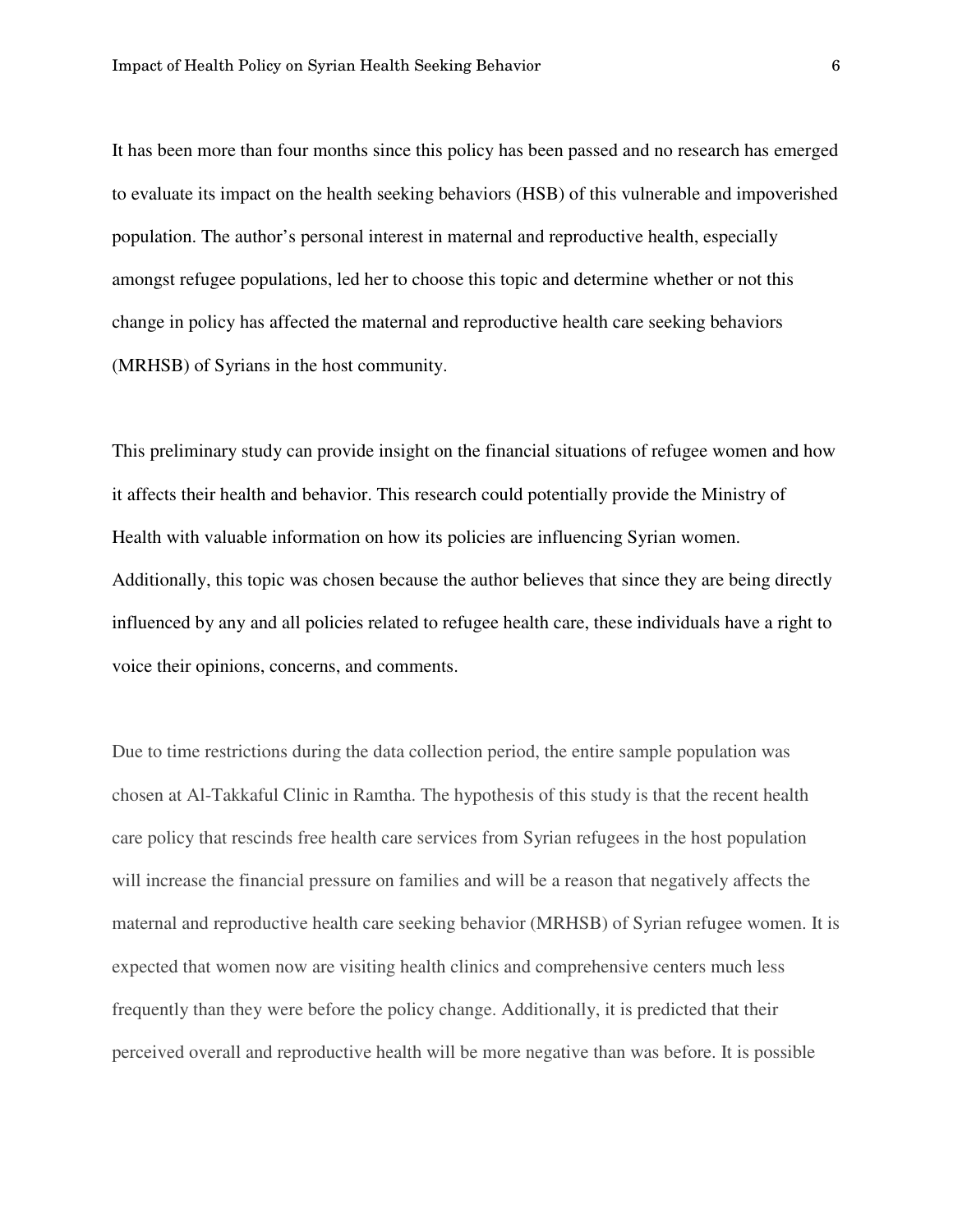that this new policy is preventing women from seeking the maternal and reproductive health care they believe they need to be healthy.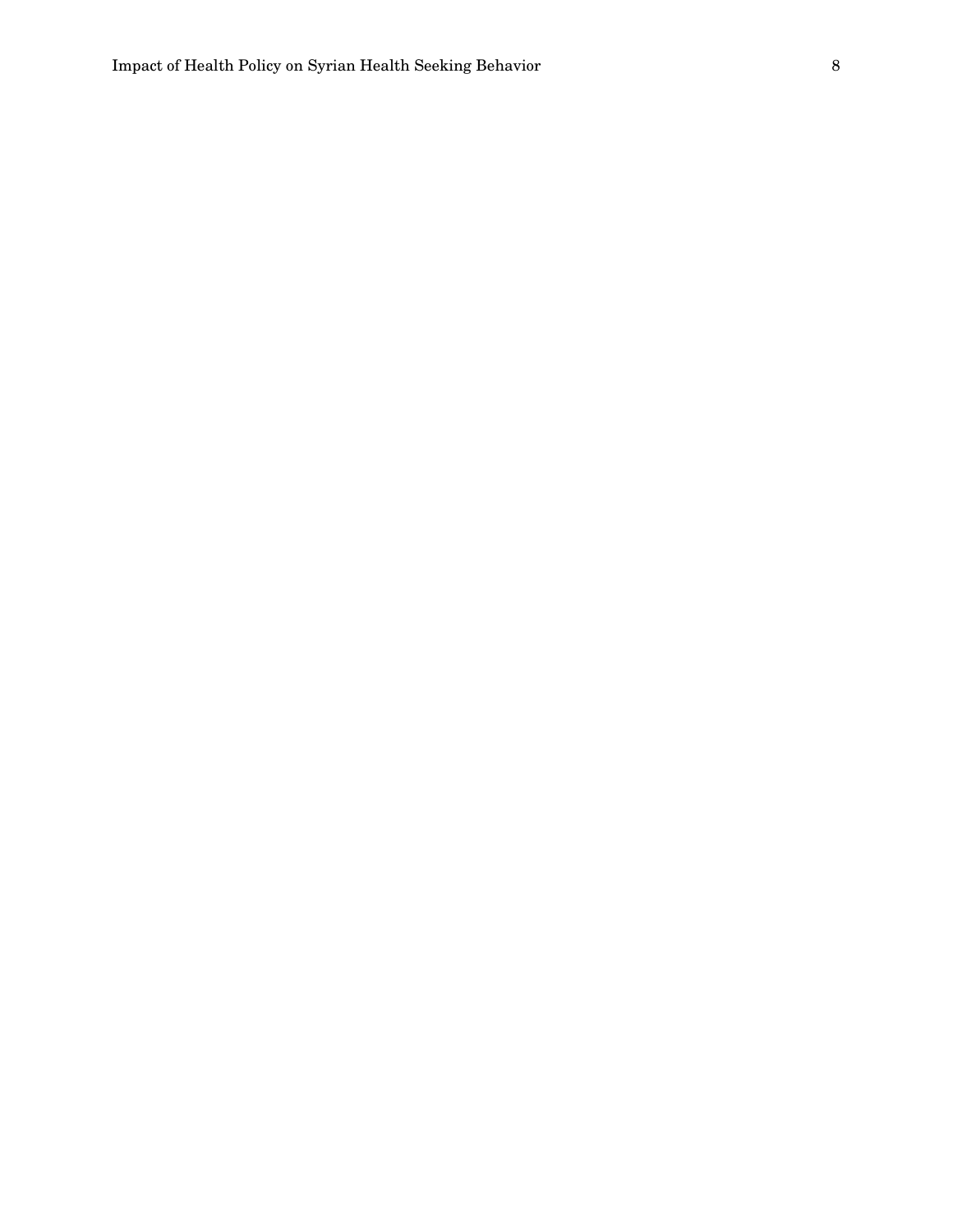### Literature Review

Throughout the designing and implementation of this study, a variety of literary works were studied in order to gauge what the research community has been focusing on in relation to maternal and reproductive health seeking behavior (MRHSB). It is pertinent to be well read on this topic and determine what types of questions to ask when determining the effects of finances on health seeking behavior. In order to generate reproducible, relevant, and reliable data, previously cited theories and research methodologies were examined.

Although there is no previous literature on this exact topic, research regarding the HSB of uninsured individuals was looked at (Bourne 2007). There also exist a variety of papers examining the results of socioeconomic status on the maternal and/or reproductive health care seeking behavior of women in countries like Ghana and Bangladesh (Aboagye 2013, Bosu 2007, Amin 2010). The findings, research methodologies, and theories stated in these studies provide valuable insight on how to conduct this study and view its results because there is a huge parallel between the two. Additionally, further probing was done into how the Jordanian government is attempting to balance the increasing demand for medical services and the lack of funding and resources.

The most recent report about the health care seeking behavior of Syrian refugees in the host community was conducted in 2014 by a collaborative group that included the UNHCR, the Johns Hopkins School of Public Health, the World Health Organization, and Jordan University of

---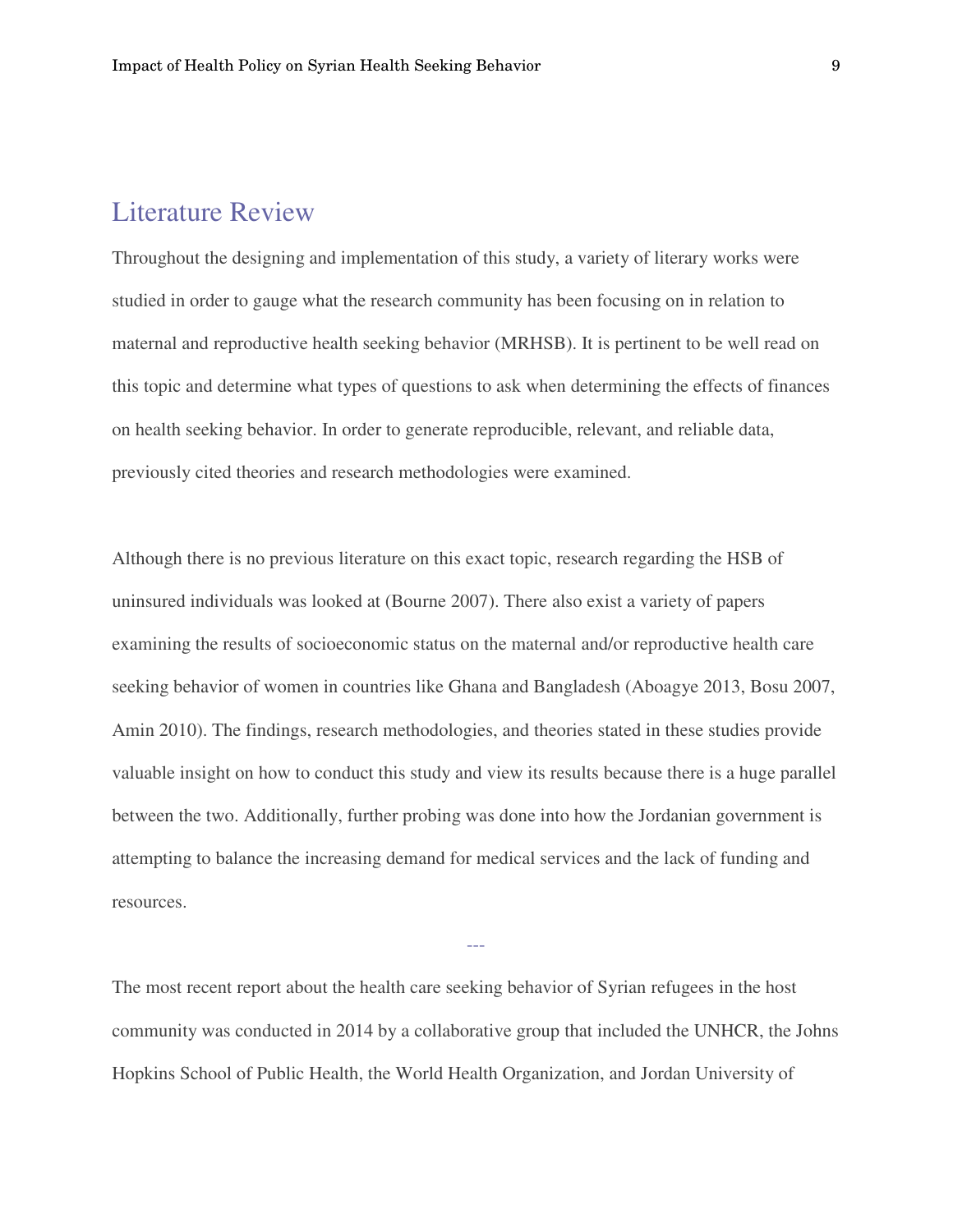Science and Technology. This report, however, occurred prior to the change in policy so the figures from this report will be used as a comparison to the results of this study. Although this study occurred while the Jordanian government provided free medical care to any Syrian with a refugee status, the perceptions of household access to medical care were very negative. For instance, the report showed that more than 50% of the participants did not believe that their households were able to get medical care or medical specialists when needed. They also did not believe they could always afford medical care or medication, or that they received enough health information to stay healthy (UNHCR 2014). Additionally, it should be noted that 61% of people reported not seeking adult health care due to financials reasons before the change in policy. This same holds true for why 18% of Syrian women did not seek antenatal care (UNHCR 2014). This is significant because shows that although the Ministry of Health worked to provide free primary health care to Syrian refugees, this was not substantial in meeting their health needs.

The Jordanian 2015 Response Plan for the Syrian Crisis does not mention specifically, or in detail, its response to the recent change in health policy – only that it has taken place in November 2014 and that it may affect the health budget. No specific comments were made on whether or not there were any measures taken after the implementation of the policy change to ensure that Syrian refugees in the host community will be able to afford health care services (The Government of Jordan 2015).

Several goals were made in the Response Plan, which include increasing the availability of reproductive and maternal health care services to both the Syrian refugees and to vulnerable Jordanians, but no specific plan was laid out as to how these goals will be reached.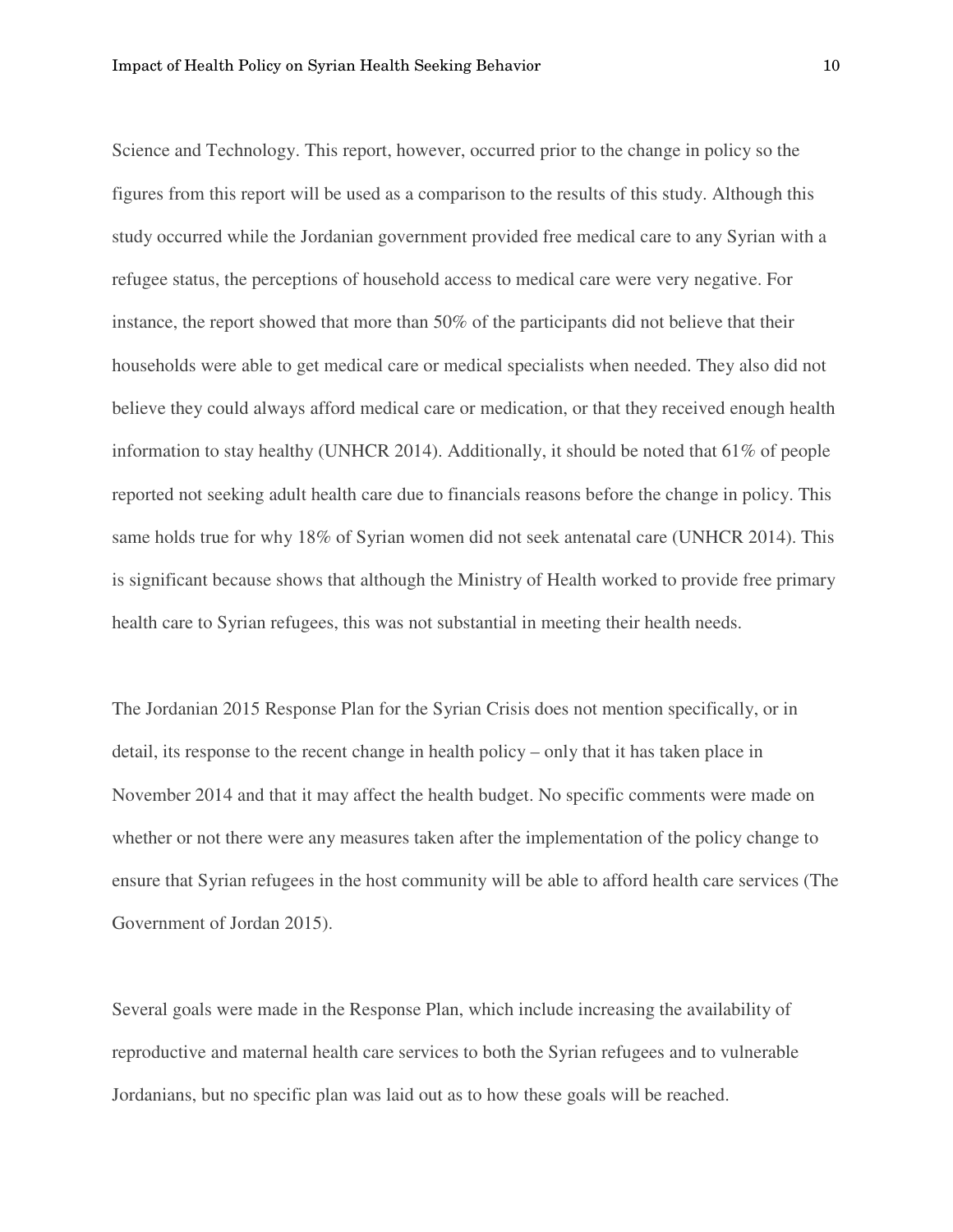A very detailed financial outline was laid out in the Response Plan that stated that only about \$55.6 million has been set for the health response to the Syrian crisis. These funds are not only meant for all the refugees living in camps, but also to those living in the host communities, along with vulnerable Jordanian populations (The Government of Jordan 2015). The total Syrian refugee population in Jordan, according to UNCHR, remains at around 100,000 in camps and about 521,000 outside of camps (UNHCR 2015).

The report addresses that there are a lack of resources for Syrian refugees outside of camps; for instance, Amman only has one health clinic per 3,600 refugees. The goal is to have more than one per 1,000 people. The report states that support will be maintained in areas with high populations of refugees by providing medical supplies in clinics. Additionally, the government recognizes that secondary health services need to be funded to ensure affordability, but does not state how or if they will be funded (The Government of Jordan 2015).

Overall, the health care portion of this report was a bit vague in addressing health inequality amongst Syrians in the host community. It seems that though the Ministry of Health and international organizations are focusing more on providing health services to Syrians living in refugee camps. Although this is the case, there are other non-governmental organizations that are providing reduced-cost or free health care services for impoverished populations (UNHCR 2014). These are important notes to consider for this study as they may address the presence or absence of enabling factors apart from the health care policy that may affect the HSB of Syrian women.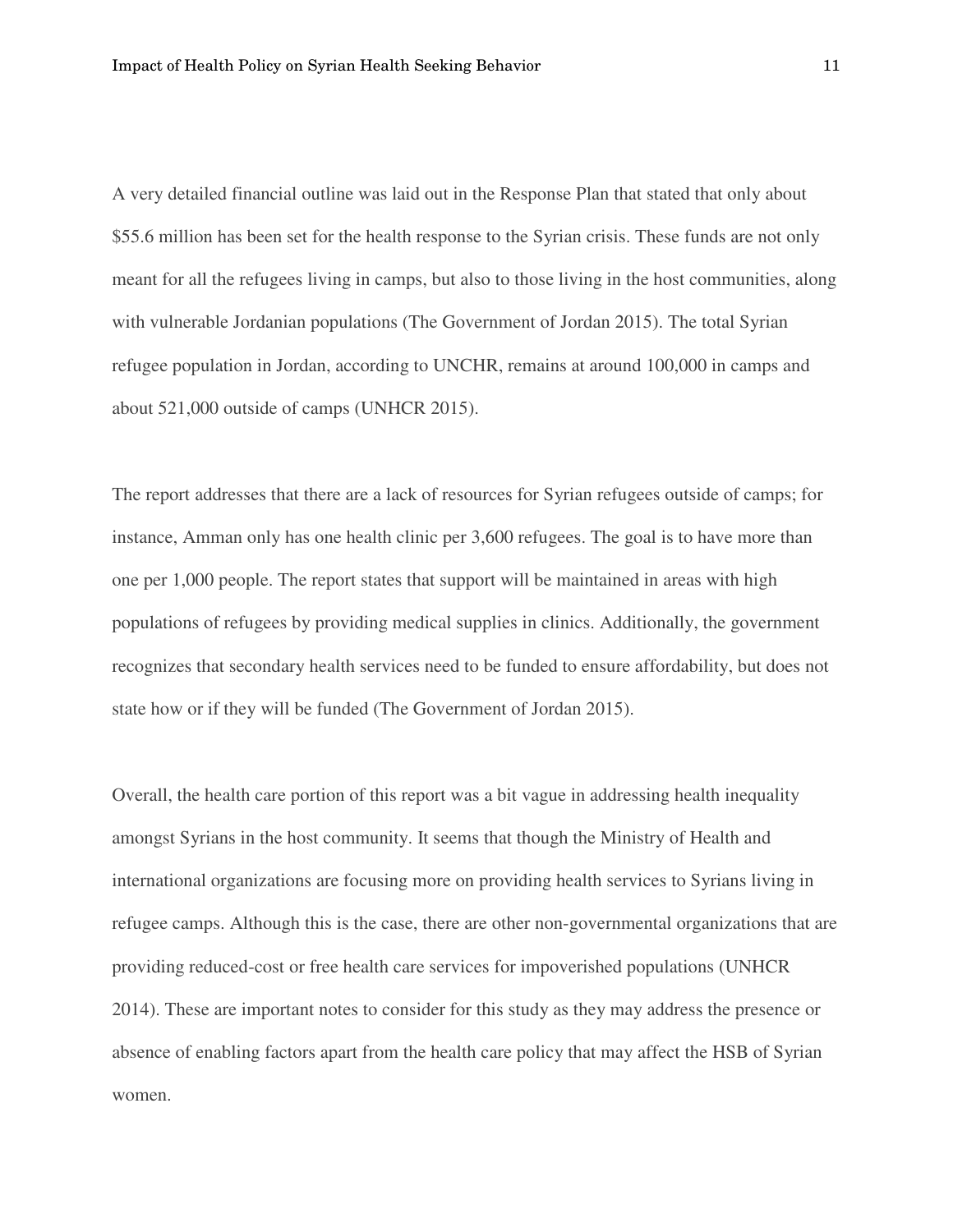Previous research has shown that impoverished women and uninsured individuals do not seek health care services as actively as those who have funds or are insured (Bourne 2007). They also show that these individuals have lower perceived health. Additionally, the report has shown that the lack of significant difference in medical care-seeking behavior between the social classes is a reflection of the removal of user fees in the health care system (Bourne 2007). This particular study is important because it was used as a model to determine MRHSB and perceived health in this study. The questions were tailored so that HSB can be compared to before and after the change in policy.

There also exist several studies that have been centered around determining the role of enabling factors, such as insurance, or subsidized health care, on potential and realized access in terms of HSB. One such study was conducted to measure the effects of a micro-health insurance program on the HSB of individuals residing in Karnataka, India (Savitha 2013). The findings of the study indicated that the micro-health insurance program removed financial barriers to increase access to quality health care. There was also a positive correlation between the insurance status of an individual and his/her use of formal health services (Savitha 2013). Although my study does not directly relate to health insurance, it will contribute to previous studies by addressing how reversing health care policies that provide financial benefits to individuals affect their HSB.

Another study was conducted on the HSB of insured versus uninsured individuals in Vietnam (Markiewicz & Baugh 2009). Results indicated that the effect of health insurance is stronger amongst lower income populations; that is, lower income populations are much less likely to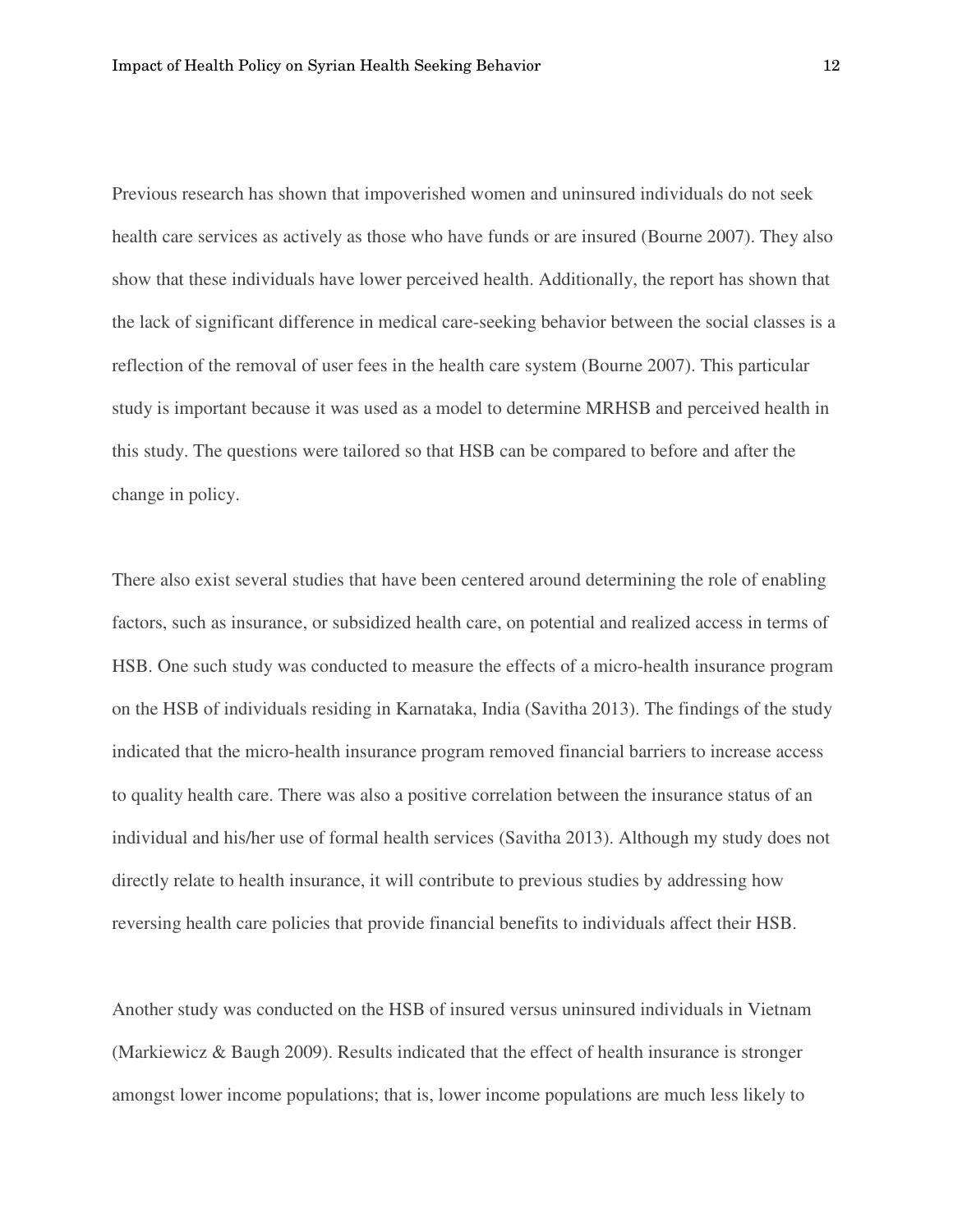seek medical treatment if they are uninsured (Andersen 1995). This is an important fact to consider when studying vulnerable refugee populations that are more often than not placed at the lowest income tier.

 One other study determined that increasing enabling factors, such as exempting fees, can improve HSB by increasing potential and realized access to health care and thereby improve maternal mortality and morbidity rates (Bosu 2007). This study was conducted in Ghana after a policy was established to eliminate deliver user fees. Another study in Ghana determined that maternal HSB by women is determined by: health facility, order of referrals, capacity of health facility, and financing of maternal health care through delivery exemption policy (Aboagye 2013). These studies prove that affordability plays a role in maternal health; in this study, perceived maternal health was measured in order to determine if it was affected by the policy change.

This study will also be focusing more on the health system to determine whether or not that affects the decision of women to seek care related to maternal and/or reproductive health. Although this study does not focus on the social structures that may affect the attitude of women, like other HSB determining studies have done, certain aspects of the survey or the interview may reveal insight into the attitude of women and how it has affected their health seeking behavior before and after the policy change. For instance, although my study will not be measuring the effectiveness or capabilities of health facilities, participants of the study will be asked whether or not they believe they received adequate care. This question has been added to probe whether or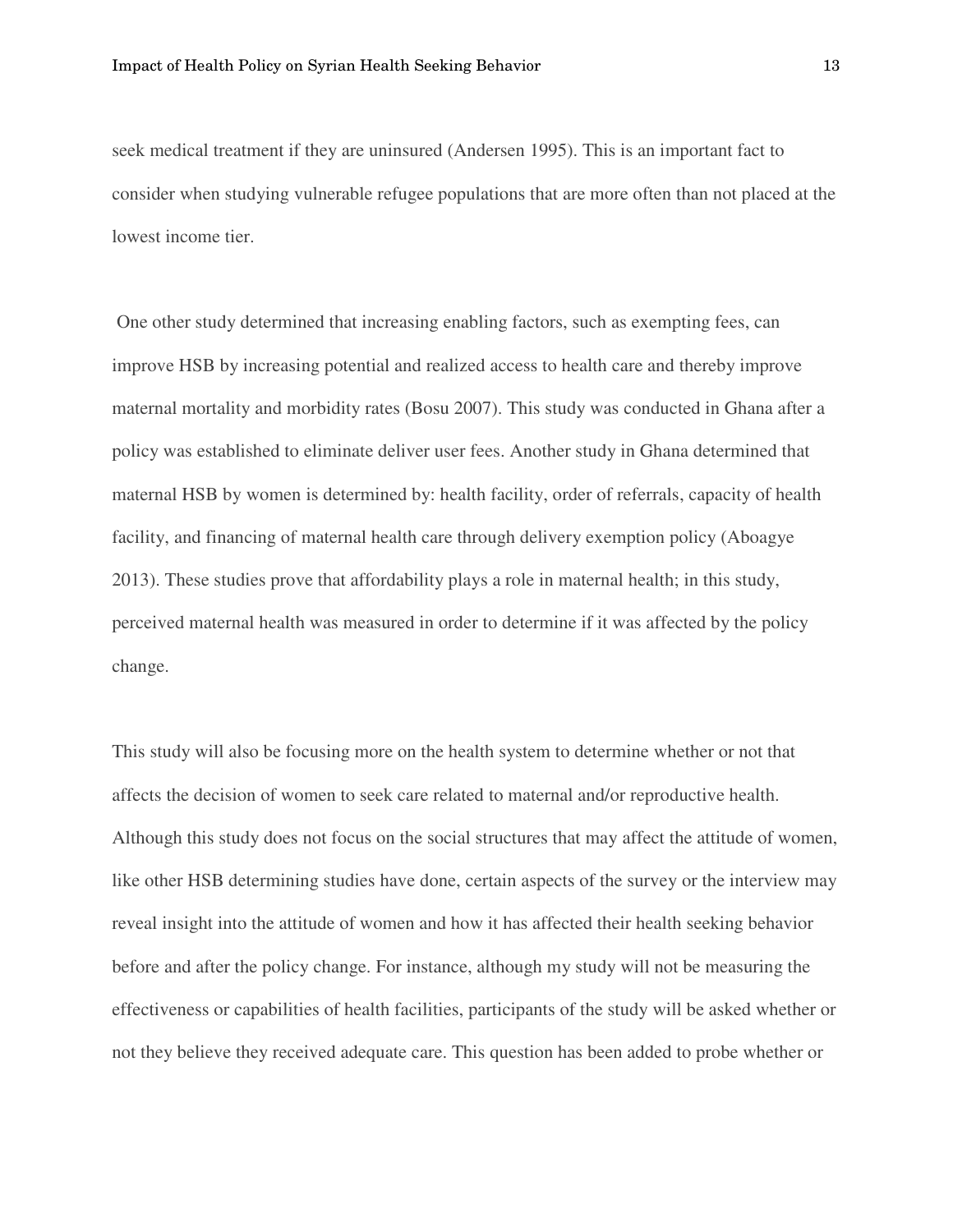not there may be other factors, other than the health policy change, that are affecting maternal and reproductive HSB amongst Syrian women.

Previously published literature shows that socioeconomic status is a major indicator of healthseeking behavior. It affects the frequency with which women use modern trained providers for antenatal care, birth attendance, post-natal care, and child health care. The decision making power of a woman has less of an influence on her health seeking behavior than does her socioeconomic status (Amin 2010). This is significantly important for this study because most Syrians who live in the host community face economic hardships due to an absence of economic opportunities (UNHCR 2014). Although an increase in accessibility of modern health care has been noted in Bangladesh, socioeconomic factors are a major barrier for women when they are seeking maternal health care (Amin 2010).

Additionally, some studies have been done on the health-seeking behavior of refugees or asylum seekers. One such study takes place in Florida and relates to Cuban and Haitian asylees (Markiewicz 2009). These individuals live in the host community, just like the Syrian refugees in this study, and are the least likely to seek health screenings for several reasons (Markiewicz 2009). Namely, because they are not eligible for free health screening until they are officially granted asylum after reaching the country. This is somewhat parallel to the situation Syrian refugees in the host community face. For instance, they are not eligible for free health care unlike the Syrian refugees residing in camps. The paper also discusses that many of the asylees in the United States do not receive health care because they are unaware that it is available to them (Markiewicz 2009). This may be an issue in this study because women may not be aware of free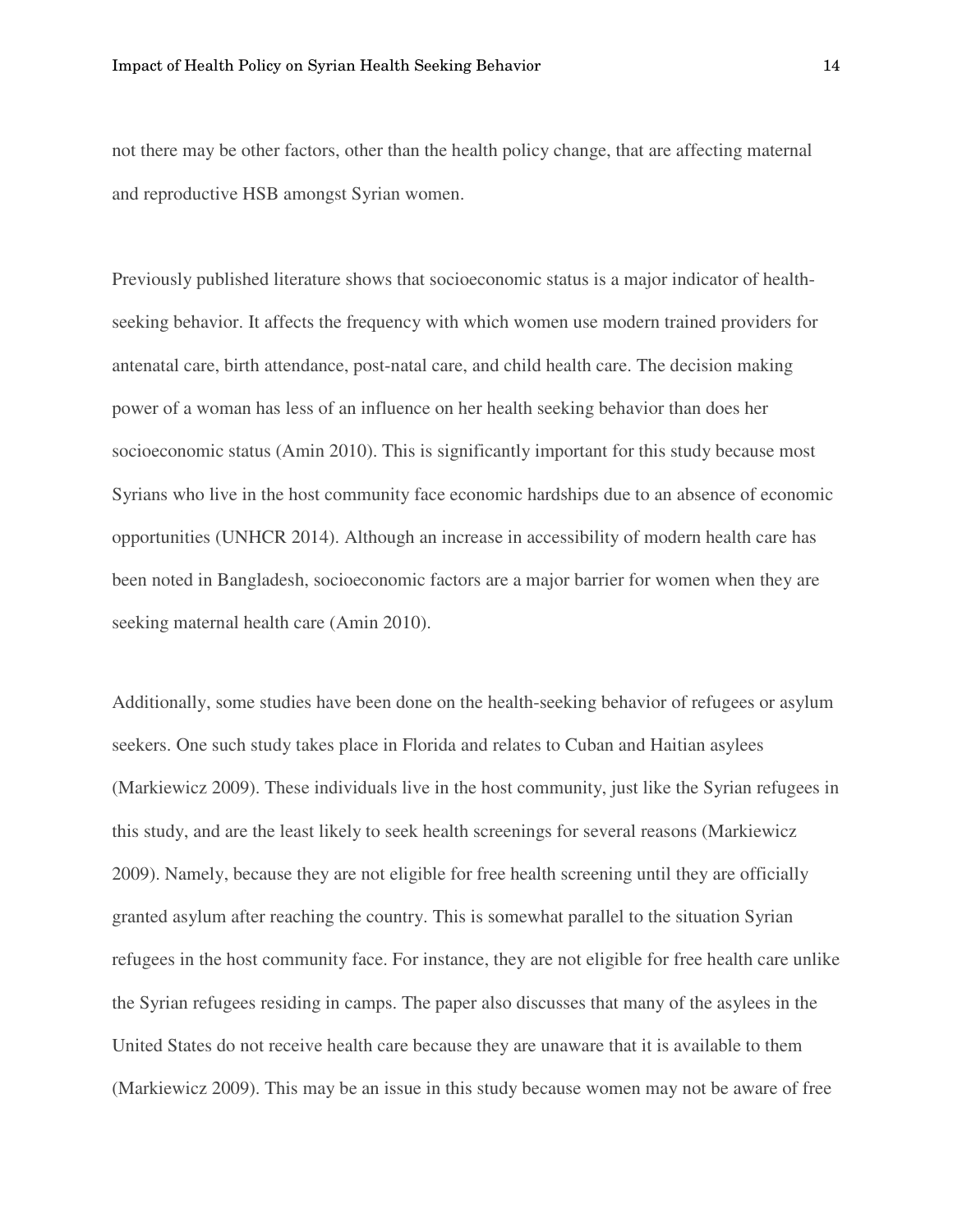health care services available to them through non-MOH clinics (for instance, they may not know about clinics that provide reduced health care, like the one where the surveys were conducted). Additionally, studies have shown that almost 5% of Syrian refugees in the host community are not receiving UNHCR benefits because most of them reported not knowing what UNHCR is or how to register (UNHCR 2014).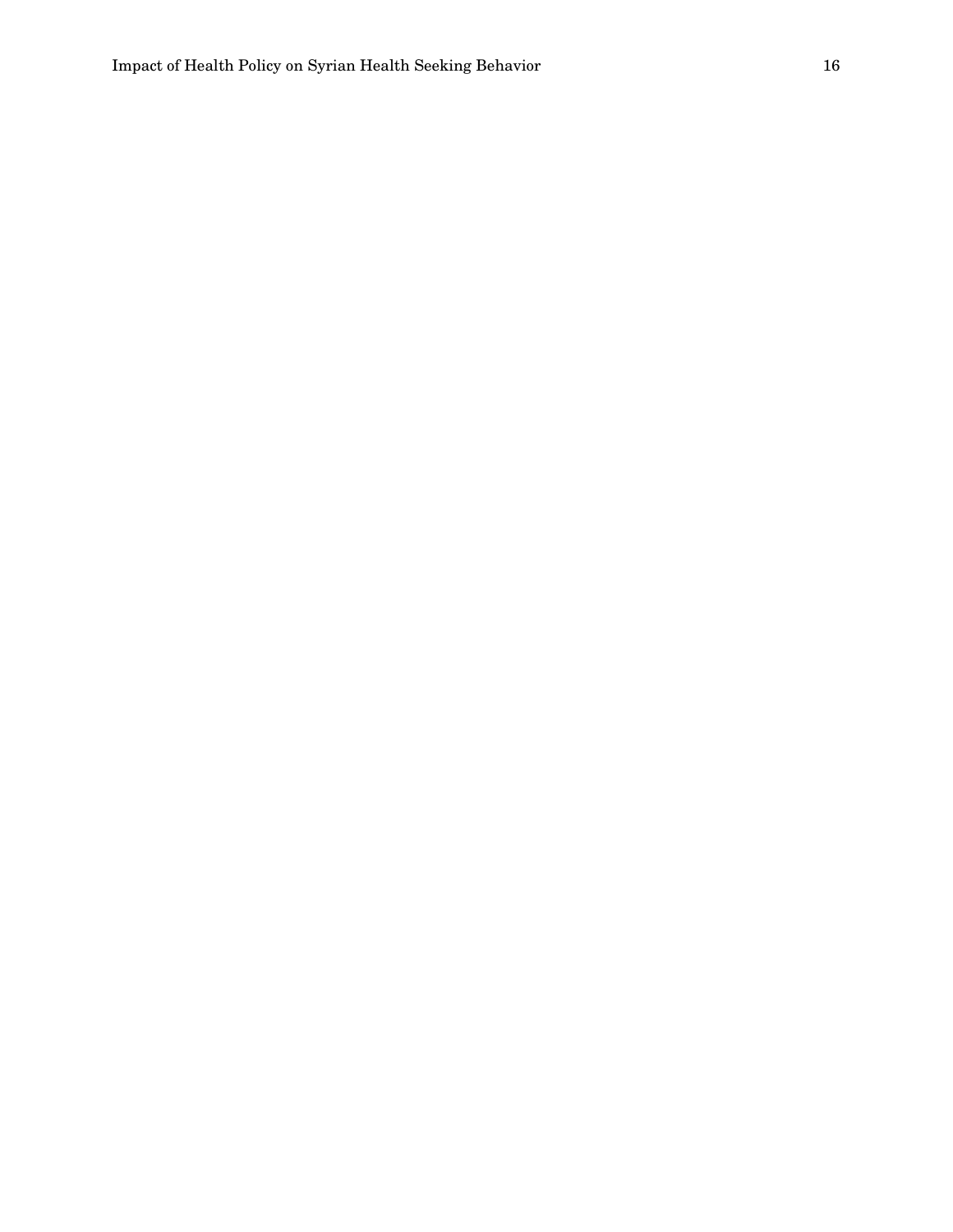### Methodology

According to the revised behavioral model of access to health care published by the Journal of Health and Social Behavior, there are several initial measures of access that assess whether or not an individual is utilizing health care services. In this study, we will be addressing the *potential* and *realized access*, which can be driven or impeded by "*enabling resources*." Generally, the "*enabling resource*" takes the form of health insurance; in this case, the *enabling resource* is that which has affected the *potential* and *realized access* of health care to the Syrian refugee women. Previous to the policy change, the *enabling resource* was the policy that had allowed free access to health care for Syrian refugees We will make that the independent variable and measure the effects it has on the *potential* and *realized access* to health care before and after its removal by the new refugees



*In this case, we are* 

*looking at the potential and realized access to health care in relation to the new policy change, which can be*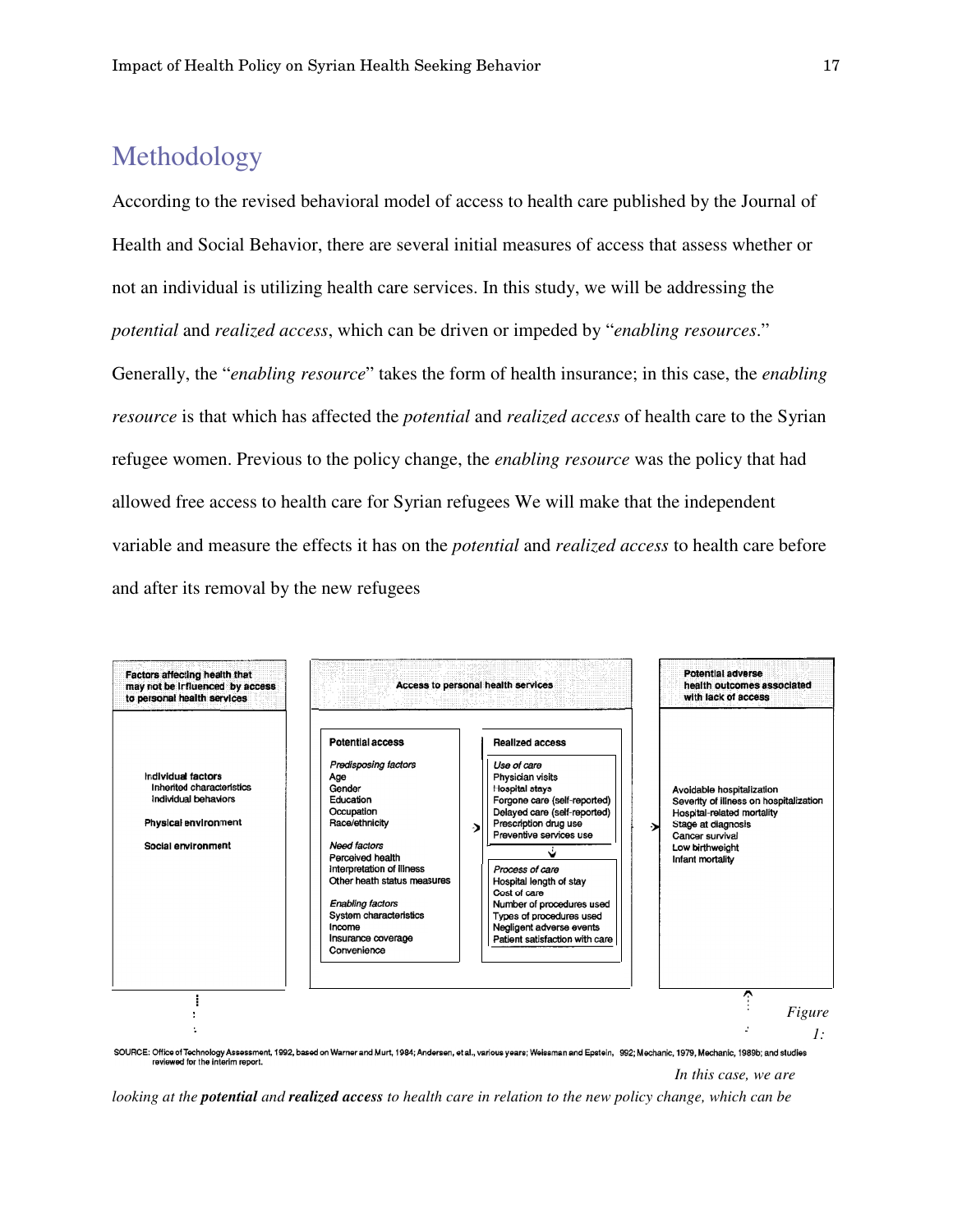*considered the removal of an enabling factor since Syrians are now to pay as uninsured Jordanians*

This research was done based on the behavioral model of access that is often referred to in literature that measures the effects of a variety of variables on HSB. The questions in the surveys and interviews of this study measured variables that are indicators of HSB; although there is not a specific or established scale to measure the effects of economic status on MRHSB, previous literature was used to identify important questions to be included in the surveys and interviews (Bourne 2007, Margaret & Glewwe 2000, Anderseon 1995). For instance, in order to measure potential access, working status and number of children were recorded. In order to measure need factors, women were asked in the questionnaires to describe their perceived overall health and health during any pregnancy that occurred during their time in Jordan and rate it as either excellent, great, good, or not healthy. The effect of the health policy on realized access was measured by asking women how often they visited health service providers before and after the policy change. Two women also volunteered to participate in a semi-structured interview during which similar questions were asked and expanded on in order to gain additional perspective on the effects of the recent policy on the MRHSB of Syrian refugee women in the host community. Questions that measured the potential access in terms of predisposing factors, need factors, and enabling factors were asked in order to determine the realized access. Additionally, the participants were asked if there were any adverse health outcomes that had arisen because they no longer receive free health care services.

In this study, the independent variable remains as the change in health care policy. The dependent variable will be the MRHSB of Syrian refugee women, which will be assed based on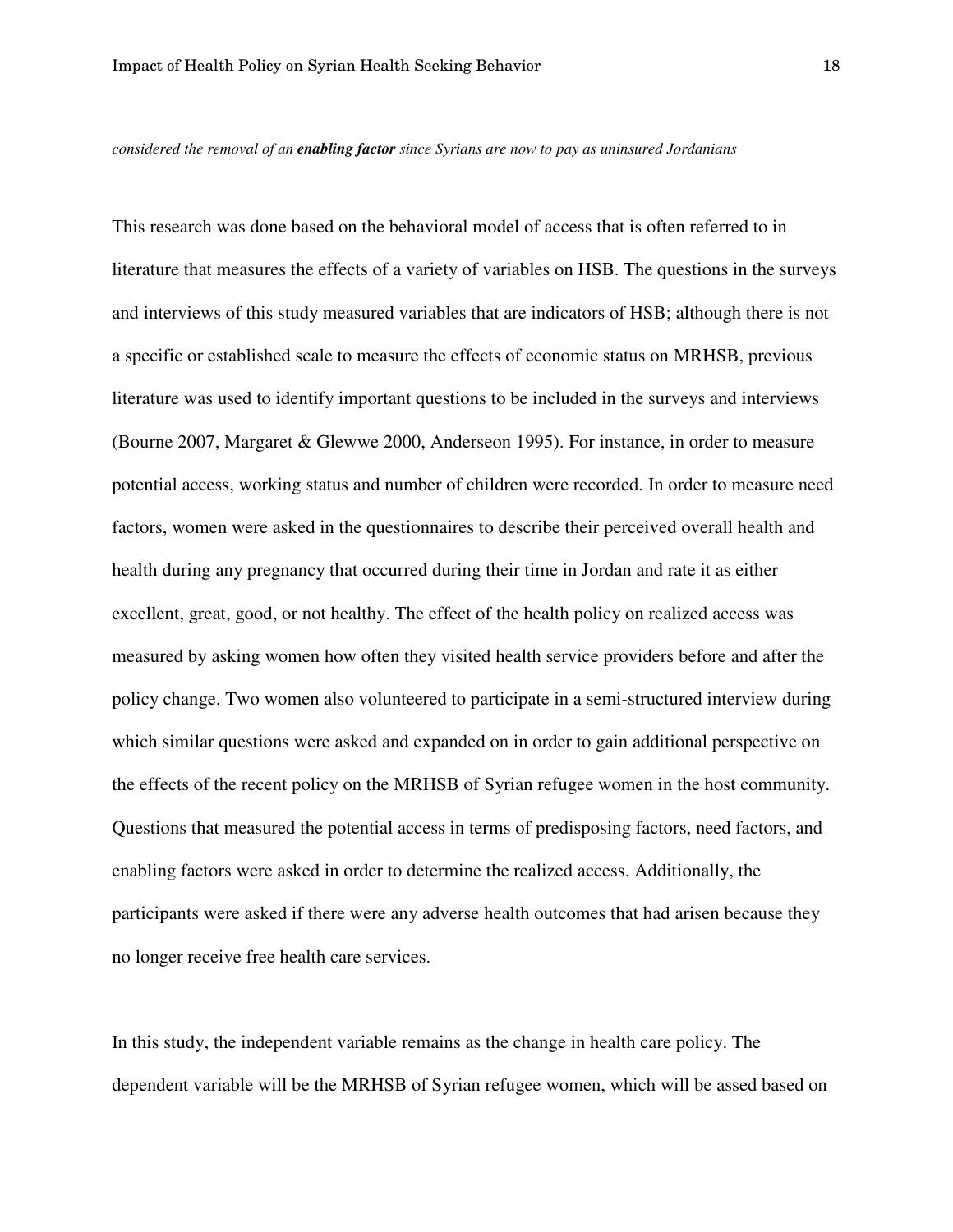the aforementioned survey questions and interview guidelines, which have all been attached in the appendix of this report. The questions in the surveys will be measuring the various aspects of *potential access*, including *predisposing factors* such as number of children, occupation, and nationality. They will also measure *need factors* by measuring perceived health. *Realized access* will be measured by asking the women questions about physician visits, hospital stays, contraceptive use, and self-reported forgone or delayed care due to economic restraints.

Data collection was conducted from the hours of 10am to 1PM on the dates of April  $6<sup>th</sup>$  through 8<sup>th</sup>, 2015 at Altakkaful Health Clinic in Ramtha, Jordan. Women were recruited for surveys by being asked if they were married Syrian refugee women. Two women were selected by random this way for the interviews as well. The women were given their rights as participants and given information about the study both in writing and verbally. The interviews were recorded and the women signed the informed consent form and were informed of their rights as participants. All the women were ensured that their privacy and identities would be kept safe. The ethics of this project were approved by the board at the School for International Training. None of the research is particularly sensitive although it does call for interviewing and surveying a vulnerable population. Women were given the freedom to not answer any questions they did not feel comfortable answering.

There were some difficulties regarding the survey distribution. Many participants were asked to participate in the study while waiting for a health professional to see them. Mid-way through the surveys, some women were called to being seen. Some came back to complete the survey while others did not. This significantly reduced the amount of completed surveys available for the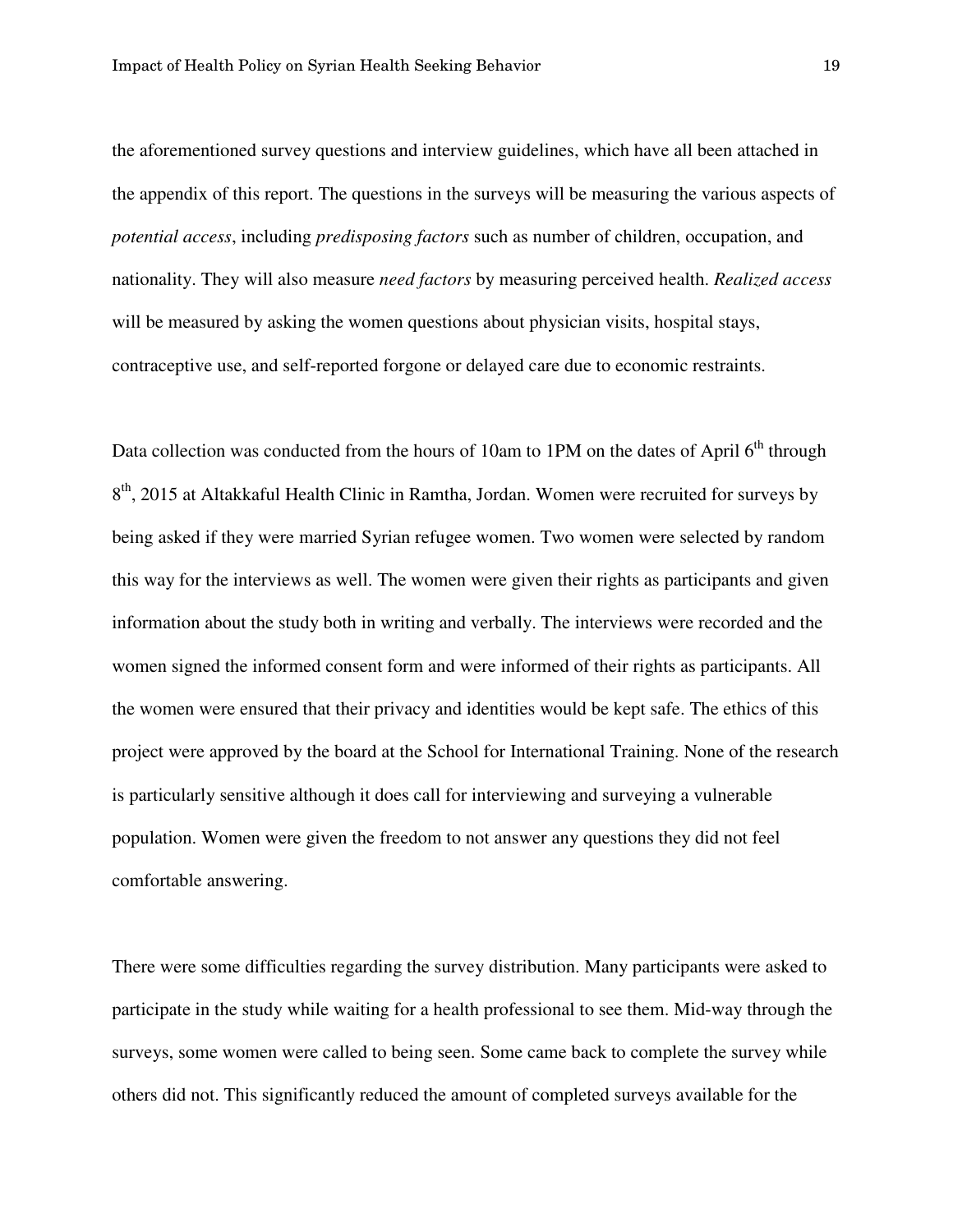*.* 

study; while around 50 surveys were collected, only 36 were considered for this research because the others were incomplete. Additionally, none of the women were compensated with anything so many did not feel the need to fill out the surveys completely or accurately. Many thought that the researchers and translators were aid workers from the government and expected some sort of compensation. In the future, some sort of small monetary compensation, or gift, for the participants should be considered.

*Figure 2: The following dependent variables and their definitions were used to measure the overall maternal and reproductive health seeking behavior of participants.*

| Dependent Variable                                                                     | Definition                                          |  |  |  |
|----------------------------------------------------------------------------------------|-----------------------------------------------------|--|--|--|
| POTENTIAL ACCESS                                                                       |                                                     |  |  |  |
| <b>Working Status</b>                                                                  | Yes, Working; No, not working                       |  |  |  |
| Number of Children                                                                     | None; pregnant w/ first child; $1-2$ ; $3-4$ ; $5+$ |  |  |  |
| <b>Marital Status</b>                                                                  | Married; widowed; separated; single                 |  |  |  |
| <b>Experienced Pregnancy in Jordan</b>                                                 | Yes; no                                             |  |  |  |
| <b>NEED FACTORS</b>                                                                    |                                                     |  |  |  |
| Perceived health for pregnancy                                                         | Excellent; great; good; not healthy                 |  |  |  |
| Perceived overall health                                                               | Excellent; great; good; not healthy                 |  |  |  |
| <b>ENABLING FACTORS</b>                                                                |                                                     |  |  |  |
| Travel time to health center                                                           | $\leq$ 10 minutes; 10-15; 15-20; 20+                |  |  |  |
| Not visiting health center due to finances                                             | Yes; no                                             |  |  |  |
| Affordability, accessibility of contraceptives (before and after<br>the policy change) | Yes; no                                             |  |  |  |
| Number of visits for health services per month (before and after<br>the policy change) | Never; $1-2$ ; $3-4$ ; $5+$                         |  |  |  |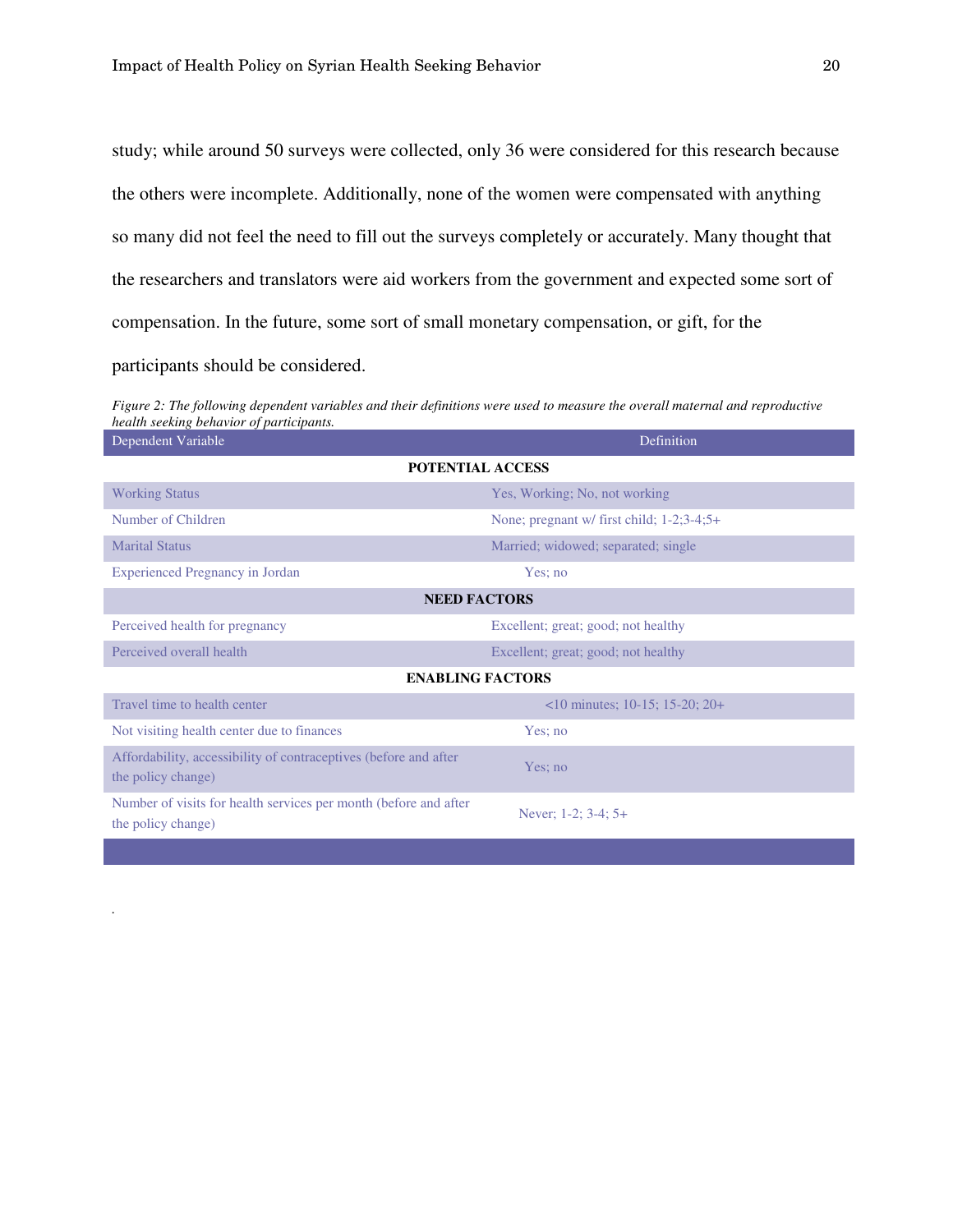### **Results**

### *Characteristics of the Population*

Most of the participants were married, with only 8% widowed. More than 1/3 of them had five or more children, and most had at least one child – only one woman reported to having no children. This suggests that the potential access to maternal and reproductive health care is very high since these women are all at reproductive age and have at least one child. More than 60% of the women are not using contraceptives, which suggests that they have a high likelihood of becoming pregnant and being in need of MRHS. Additionally, 40% of these women have been pregnant in Jordan, of which, 14% gave birth after the change in health policy, which means that they are prime candidates for determining any difference in MRHSB.

It should also be noted that none of these women work. Occupation is considered a predisposing factor that can either facilitate or hinder an individual towards realized access to health care and thereby affecting HSB (Anderseon 1995). This statistic suggests that even if these women have husbands who work, there is strong chance that none are economically independent, which may play a role in their MRHSB. Past research on HSB of Syrians in the host community has shown that most do not seek adult health care services due to financial reasons, even though health services were provided for free (UNHCR 2014). One interviewee claimed that it was very difficult for her to hear about the new policy change because it increased her cost of living in Jordan, especially because one of her children was deaf and so she had to pay for his treatment (Participant 2, personal communication, April 8, 2015).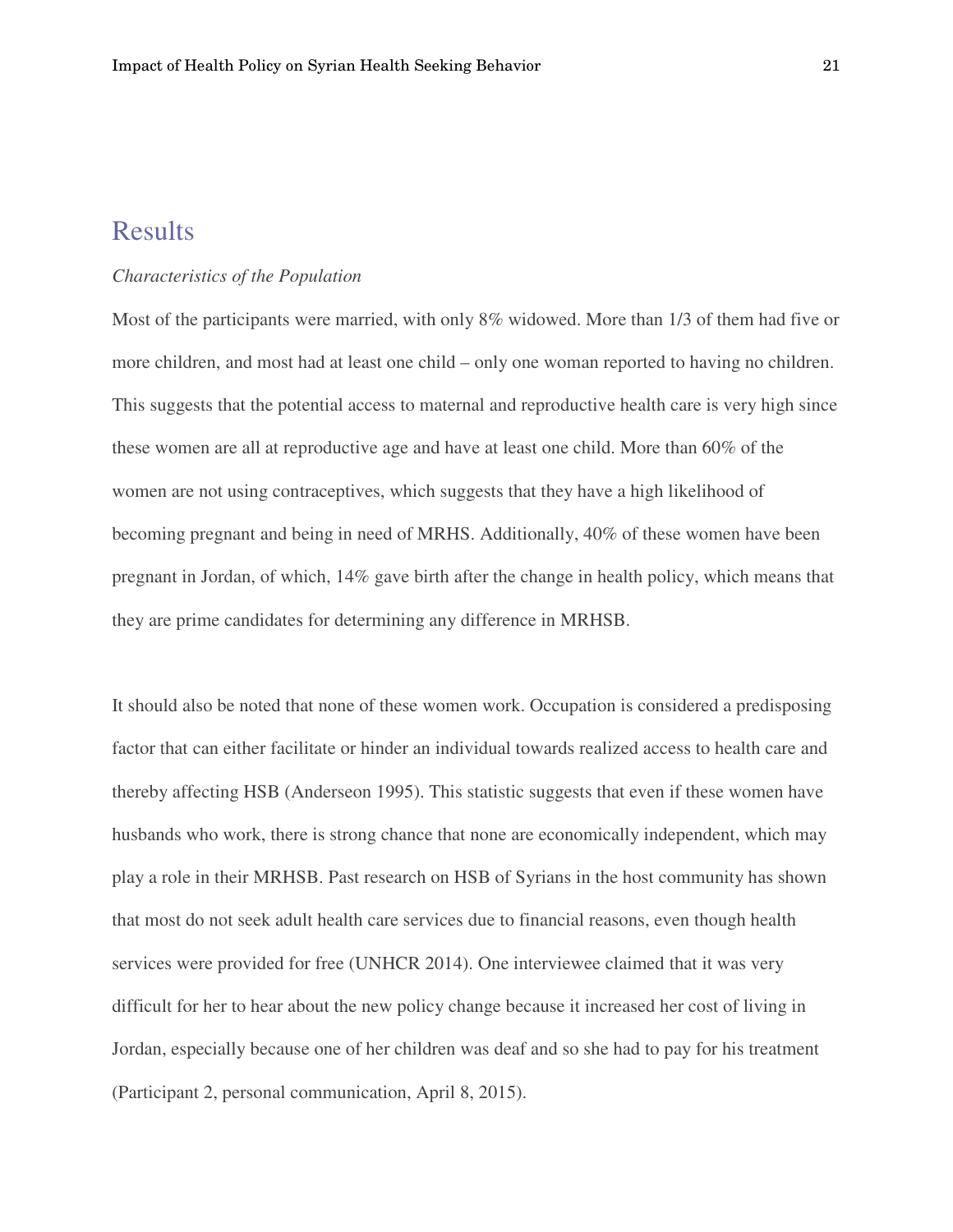### *Perceived Health*

Women had a wide range of perceived health status depending on what aspect of their health they were asked about. For instance, most women (36.1%) believed that they were not healthy in terms of overall health and 33% of these women believed their overall health to be "good." When women were asked how healthy they believed they and their babies were after delivery in Jordan, the response was almost equally weighted between "excellent", "great", and "good". None of these women believed they were unhealthy after the delivery in Jordan. Most of these women, when asked about their health during pregnancy, said they believed it to be "good", while an equal amount (23.1%) believed it to be "excellent" and "not healthy".

There may be several reasons for these results. Namely, because these women may be provided sufficient and adequate health care during their delivery and pregnancy; data from the survey suggests that 63% of women believed that the health care they received during their pregnancy was adequate. Another reason for these data may be that perhaps their overall health declined after pregnancy due to a decrease in health services available to them due to the policy change. The findings from the perceived health questions suggest that many women do not feel that their health is "excellent" or "great" and that this indicates that there is a great need factor amongst these women to seek out and access health care services.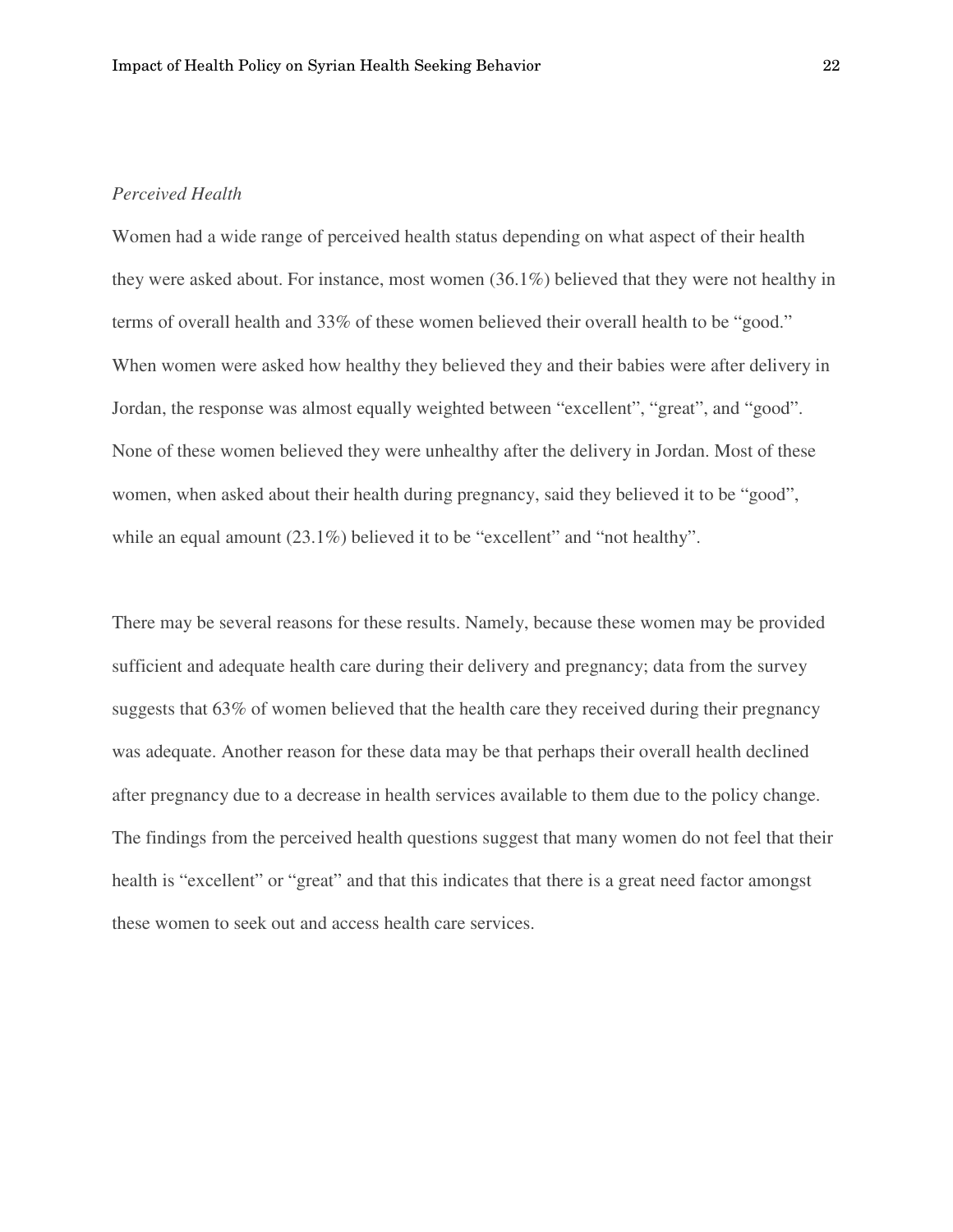|                         | <b>Excellent</b> | <b>Great</b> | Good     | Not healthy |
|-------------------------|------------------|--------------|----------|-------------|
| <b>Overall health</b>   | $11.1\%$         | 19.4%        | 33.3%    | $36.1\%$    |
|                         | $(n=4)$          | $(n=7)$      | $(n=12)$ | $(n=13)$    |
| <b>Health of mother</b> | 30.8%            | 30.8%        | 38.5%    | $0\%$       |
| and baby after          | $(n=4)$          | $(n=4)$      | $(n=5)$  | $(n=0)$     |
| delivery in             |                  |              |          |             |
| Jordan $(n=13)$         |                  |              |          |             |
| <b>Health during</b>    | 23.1%            | $7.7\%$      | 46.2%    | $23.1\%$    |
| pregnancy               | $(n=13)$         | $(n=1)$      | $(n=9)$  | $(n=13)$    |

*Table 1: Perceived health; women were asked questions about what they believed their health to be overall, after their pregnancy, and during their pregnancy.* 

#### *Health-Seeking Behavior*

Survey questions asking women about their visits to health care providers before and after the policy change revealed that the policy change had the greatest effect on the womens' reproductive and maternal self-reported health care seeking behavior. For instance, there was a 13.9% increase in the number of women who never visited a healthcare provider for reproductive/maternal purposes after the policy change. Around 8% less women visited 1-2 times per month and 3-4 times per month, respectively.

General visits showed a similar pattern, but to a lesser extent. After the policy change, less women sought out specialist care 3-4 times per month while more women sought it out 1-2 times per month. These data could possibly be a result of women not prioritizing maternal or reproductive health and therefore seeking health services for it less than general or specialist health services. Although the previous data set shows that the perceived health for women is low and that they show a need for seeking health care, their actual HSB and MRHSB decreased after the policy change, possibly due to financial burdens. It should be noted that statistical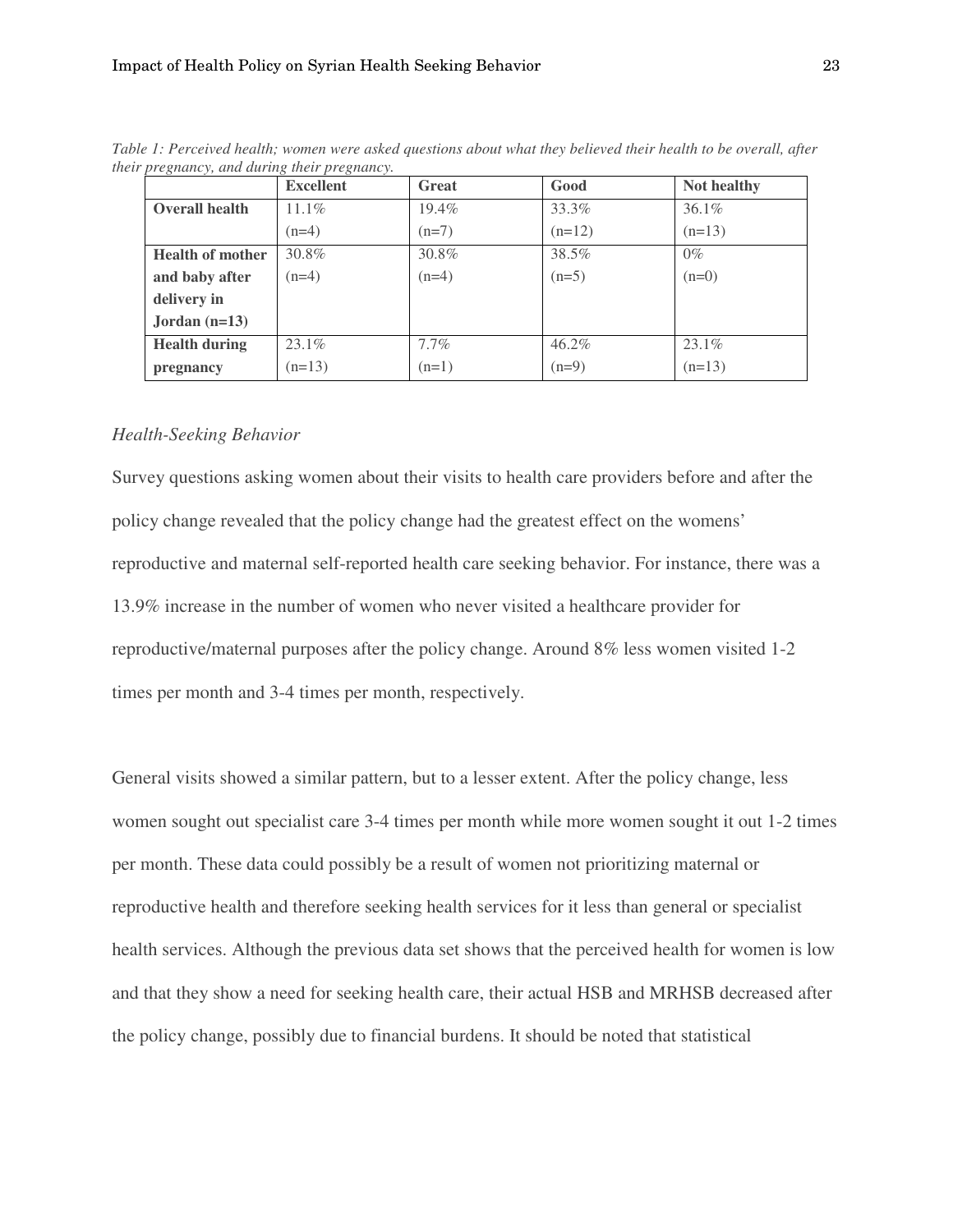significance tests, such as chi-square, were not done on any of these data because of the low

sample size.

| <b>Type of Visit</b> | <b>Policy</b> | <b>Never</b> | 1-2 times | 3-4 times | 5 or more    | N/A     |
|----------------------|---------------|--------------|-----------|-----------|--------------|---------|
|                      | <b>Change</b> |              |           |           | times        |         |
| <b>General</b>       | Before        | 30.6%        | 61.1%     | 2.8%      | 5.6%         |         |
| $(n=36)$             |               | $(n=11)$     | $(n=22)$  | $(n=1)$   | $(n=2)$      |         |
|                      | After         | 36.1%        | 50.0%     | $0\%$     | 8.3%         | 5.6%    |
|                      |               | $(n=13)$     | $(n=18)$  | $(n=0)$   | $(n=3)$      | $(n=2)$ |
|                      | % Change      | $+5.5$       | $-11.1$   | $-2.8$    | $+2.6$       |         |
| <b>Specialist</b>    | <b>Before</b> | 30.6%        | 55.6%     | 8.3       | 5.6%         |         |
| $(n=36)$             |               | $(n=11)$     | $(n=20)$  | $(n=3)$   | $(n=2)$      |         |
|                      | After         | 25.0%        | 61.1%     | $0\%$     | 5.6%         | 8.3%    |
|                      |               | $(n=9)$      | $(n=22)$  | $(n=0)$   | $(n=2)$      | $(n=3)$ |
|                      | $%$ Change    | $-5.6$       | $+5.5$    | $-8.3$    | $\mathbf{0}$ |         |
| Reproductive/        | <b>Before</b> | 25.0%        | 55.6%     | 8.3%      | 2.8%         | 8.3%    |
| Maternal $(n=36)$    |               | $(n=9)$      | $(n=20)$  | $(n=3)$   | $(n=1)$      | $(n=3)$ |
|                      | After         | 38.9%        | 47.2%     | $0\%$     | $0\%$        | 13.9%   |
|                      |               | $(n=14)$     | $(n=17)$  | $(n=0)$   | $(n=0)$      | $(n=5)$ |
|                      | $%$ Change    | $+13.9$      | $-8.4$    | $-8.3$    | $-2.8$       |         |

*Table 2: HSB; women were asked how many times, per month, they made visits for general health services, specialist care, or for maternal/reproductive health services before and after the policy change.*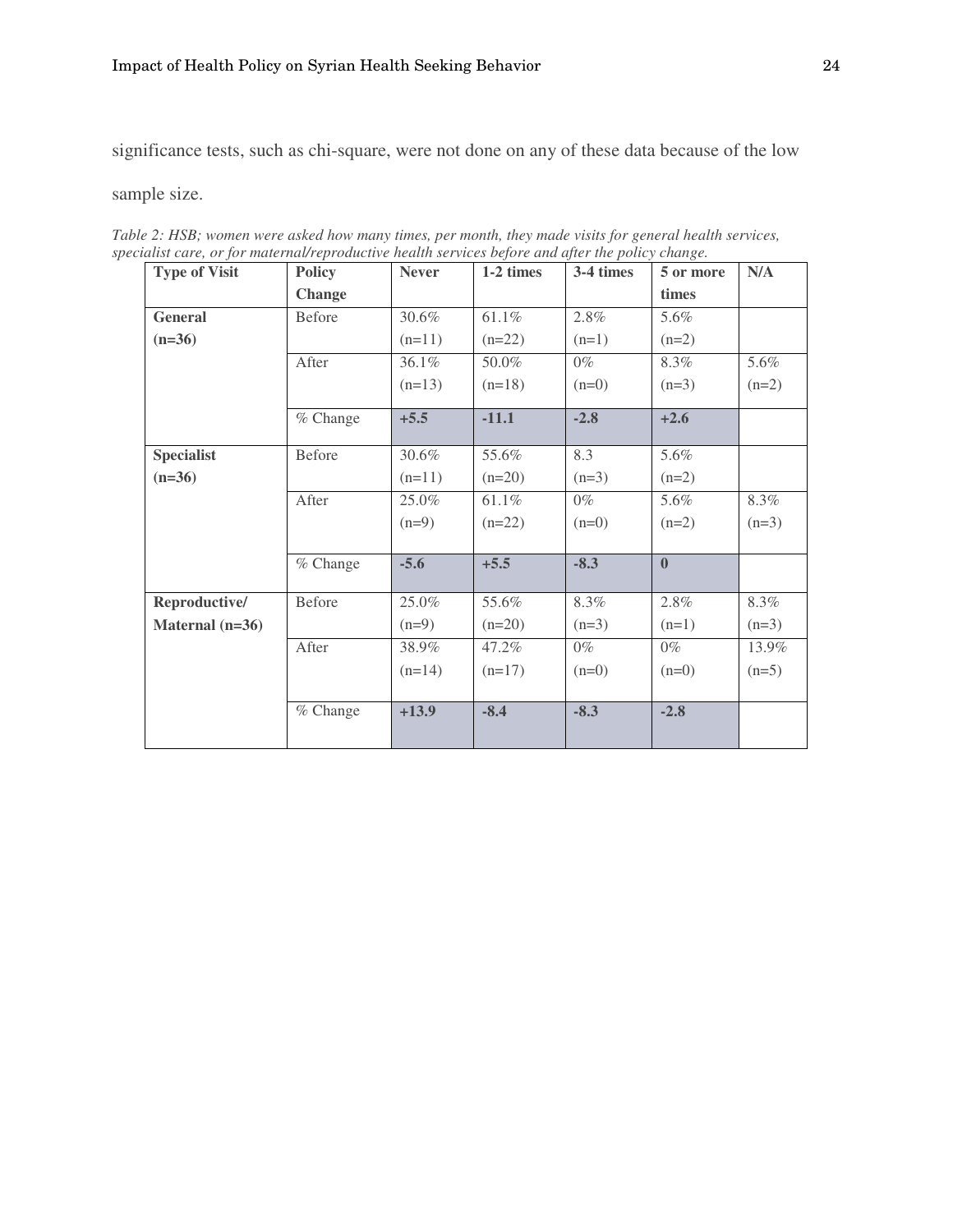|                                                        | Yes                   | N <sub>0</sub>                 |
|--------------------------------------------------------|-----------------------|--------------------------------|
| Do you think you would feel healthier if you visited a |                       | $19.4\%$                       |
| health clinic more often?                              |                       |                                |
| $(n=36)$                                               |                       |                                |
|                                                        |                       |                                |
| <b>Pregnant</b>                                        | $100\%$               | $0\%$                          |
| before policy                                          | $(n=11)$              | $(n=0)$                        |
| change                                                 |                       |                                |
| $(n=11)$                                               |                       |                                |
|                                                        |                       |                                |
|                                                        |                       | $50\%$                         |
| policy change                                          | $(n=1)$               | $(n=1)$                        |
| $(n=2)$                                                |                       |                                |
|                                                        |                       |                                |
|                                                        | <b>Pregnant after</b> | $80.6\%$<br>$(n=29)$<br>$50\%$ |

*Table 3: Women were asked if they believed more health visits would make them feel healthier.* 

Additional data suggest that most women believe that they would improve in overall health if they visited a health clinic more often (80.6%). The data also suggest that women who gave birth before the policy change also believe that they would have felt healthier if they had visited a health care provider more throughout their pregnancy (100%). The data for the women who gave birth after the policy change was included as well, although it is insignificant because the sample size was considerably small. These data suggest that although free health care was provided before the policy change, there may have been another barrier that prevented them from accessing the health care needed for their pregnancy. This may include the time it takes to arrive to a clinic for MRH services; for instance, for 70% of women, it took more than 20 minutes to get to a health care provider for pregnancy-related services. Cost of transportation could have been a hindering factor that prevented them from accessing health services despite them being free. Almost 70% of women confirmed at least one instance during their pregnancy in Jordan when they did not seek professional health care due to financial reasons. These findings suggest that women have identified their need to visit a health professional, however they realize that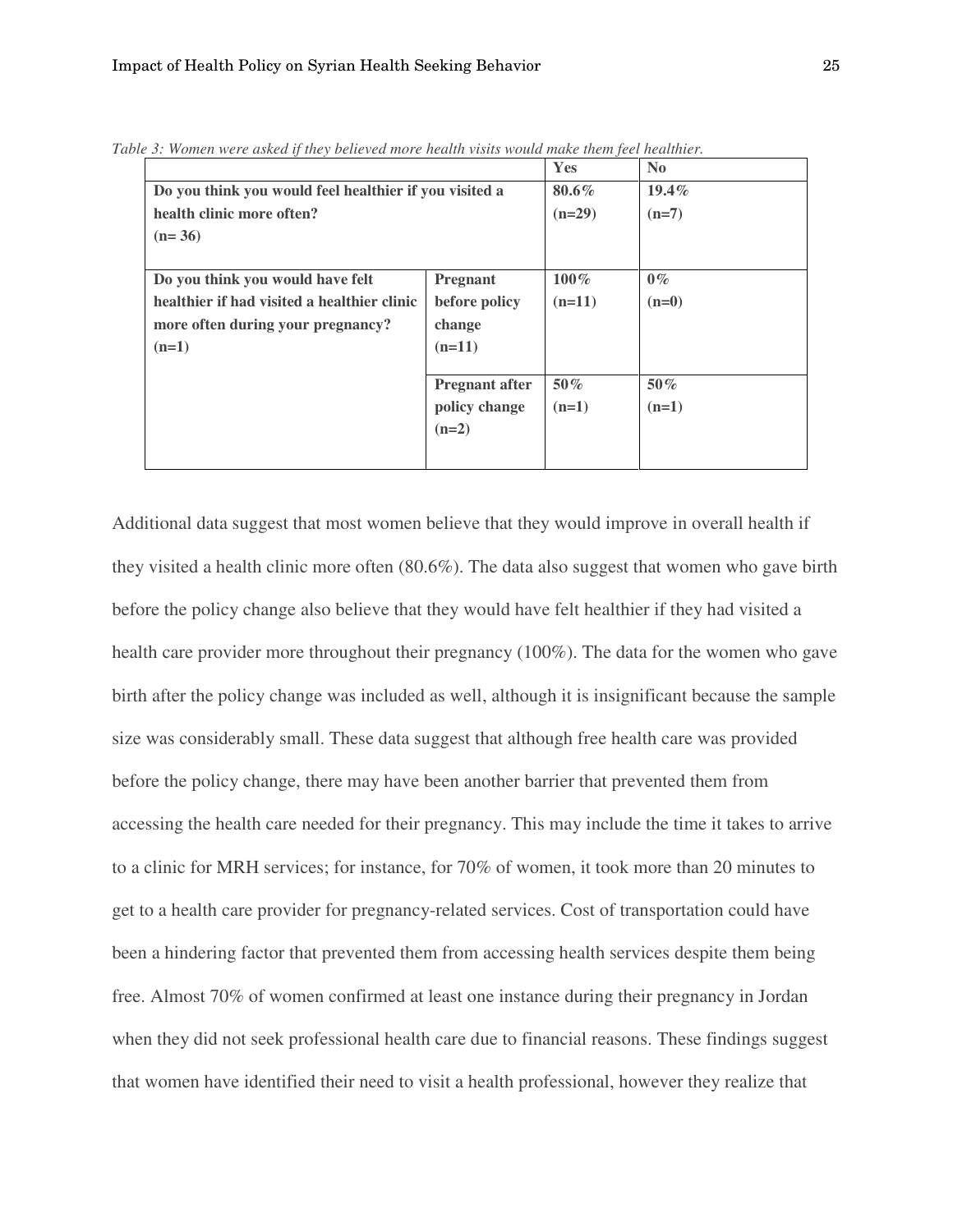they are unable to afford such visits. This in turn is affecting their perceived over all health and their health status for pregnancy.

One pregnant interviewee specifically mentioned the impact of the policy change on her health status; she claimed that due to the cost of health services, she does not see the doctor for her hypertension or for the pain in her legs due to her pregnancy. She said this was especially stressful because along with the healthcare policy change, the value of the food coupon distributed amongst Syrian refugees in the host community has also decreased, contributing to the rise in the cost of living. This pregnant woman said that the policy change has affected how much she is willing to visit the doctor for health services; she claims that she is 8 months pregnant and has only visited the doctor twice for her pregnancy and for checking up on the baby's health. She said she would visit more often if the care provided was free (Participant 1, personal communication, April 9, 2015).

The second woman who was interviewed claimed that the policy change did not affect her that much because she never felt the need to seek healthcare and delivered her last baby before the policy had changed. Even while she was pregnant, she made a total of 3 visits to the doctor: one before her pregnancy, one during, and one for the delivery. She was also one of the women who claimed to not be satisfied with the services she was provided with. This woman did claim that the new policy change was affecting the health of her pregnant friend who, instead of visiting a professional, preferred to use traditional treatments for her pregnancy complications, such as drinking the yogurt-based drink called *shaneenah* (Participant 2, personal communication, April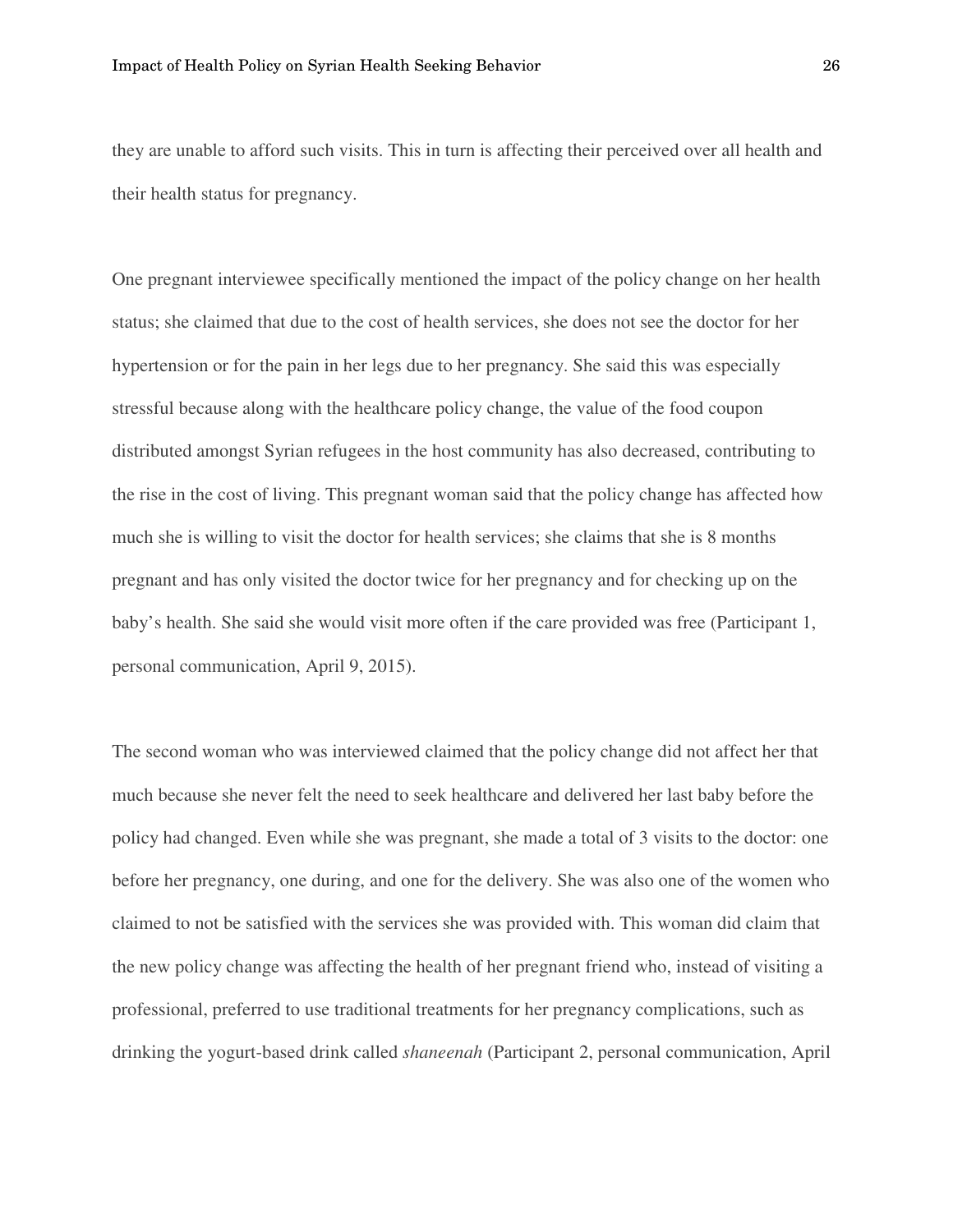9, 2015). Both women said that they visit Emirati Camp for refugee women for some health

services.

*Table 4: Self-reported feeling of hesitation to visit a health professional for reproductive/maternal health services due to financial reasons (before and after the policy change)* 

| <b>Policy Change</b> | Yes      | $\mathbf{N_0}$ | N/A     |
|----------------------|----------|----------------|---------|
| <b>Before</b>        | 25%      | 69.4%          | 5.6%    |
|                      | $(n=9)$  | $(n=25)$       | $(n=2)$ |
| <b>After</b>         | 77.8%    | 16.7%          | 5.6%    |
|                      | $(n=28)$ | $(n=6)$        | $(n=2)$ |
| $%$ Change           | $+52.8$  | $-52.7$        |         |

Data from questionnaires and the results from the interviews hint that women now feel much less comfortable seeking health care for maternal/reproductive health due to financial reasons. There was a 52.8% increase in the number of women who felt less comfortable going to a healthcare provider for such services after the policy change. This proves that self-reported realized access is very low compared to the need factors demonstrated above.

These data also hint that the use of care amongst these Syrian refugee women has declined since the implementation of the health care policy because most women claimed to not seek a health care provider at least once due to financial reasons, both for their pregnancy related issues or for their overall health care. But data also suggest that the need factors are high because many women do not believe that they are healthy either over all, or in terms of being healthy enough to be pregnant. Typically, high need factors would result in a correspondingly high realized access; however, in this case, the retraction of free health care services to Syrian refugees may be what is deterring them from needed access.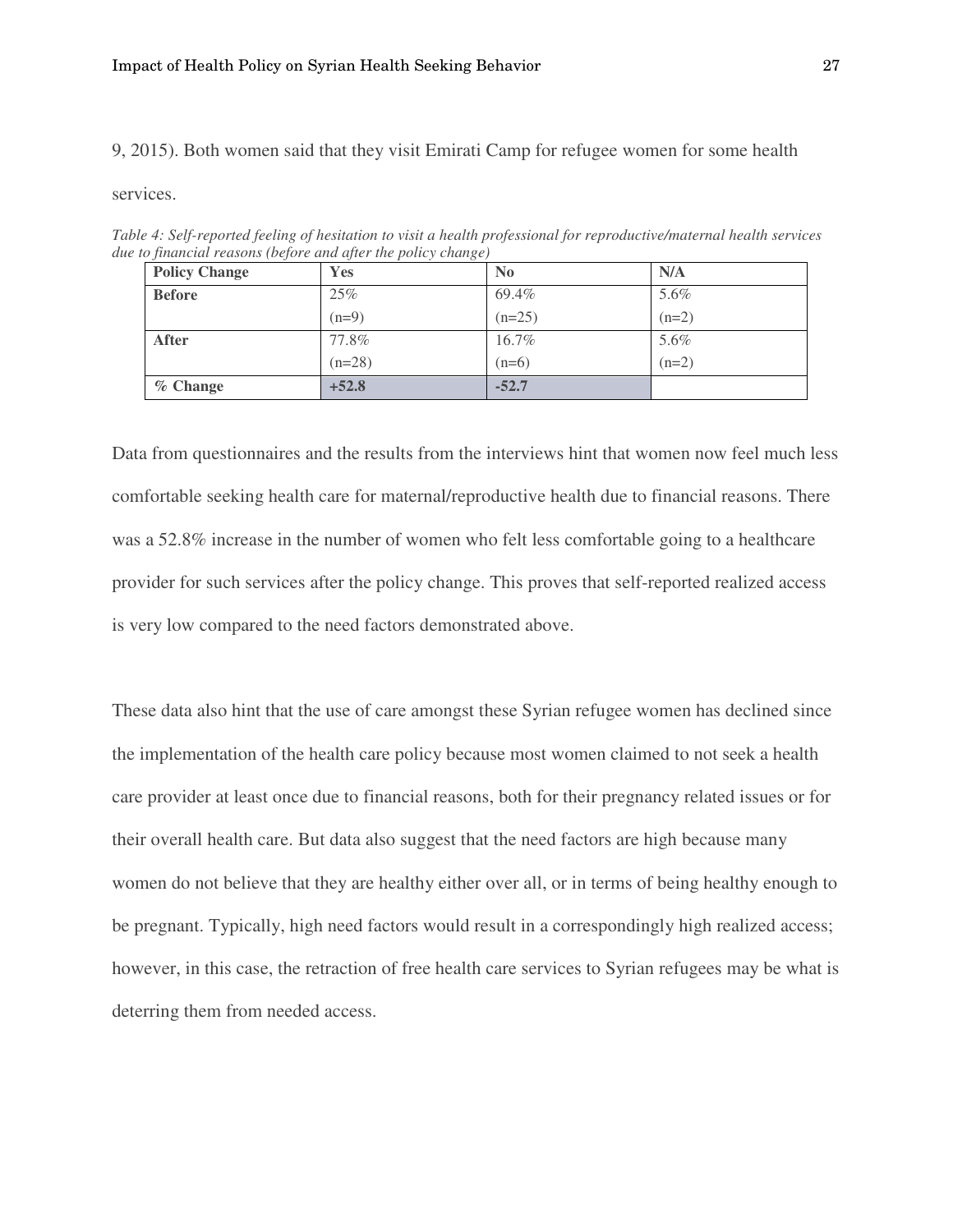*Table 5: participants who were pregnant before and after the policy change were asked how many visits per month they made to a health professional for prenatal and postnatal care. Note: these data are not conclusive, nor are they statistically significant because of the low sample size.* 

|                  | <b>Before</b> or | <b>Never</b> | 1-2 visits | 3-4 visits | $5+$ visits |
|------------------|------------------|--------------|------------|------------|-------------|
|                  | after policy     |              |            |            |             |
|                  | change           |              |            |            |             |
| <b>Prenatal</b>  | Before $(n=11)$  | 16.7%        | 33.3%      | 8.3%       | 41.7%       |
| visits           |                  | $(n=2)$      | $(n=4)$    | $(n=1)$    | $(n=5)$     |
|                  | After $(n=2)$    | $0\%$        | $0\%$      | 50%        | 50%         |
|                  |                  |              |            | $(n=1)$    | $(n=1)$     |
| <b>Postnatal</b> | <b>Before</b>    | 27.3%        | 55.6%      | 18.2%      | 9.1%        |
| visits           | $(n=11)$         | $(n=3)$      | $(n=5)$    | $(n=2)$    | $(n=1)$     |
|                  | After            | 50%          | 50%        | $0\%$      | $0\%$       |
|                  | $(n=2)$          | $(n=1)$      | $(n=1)$    |            |             |

According to the UNCHR Health Access Survey Report that was written in 2014, Syrian women made an average of 6.2 visits for antenatal services. The statistics from this study are slightly different since more than half of the surveyed women only made 0 to 4 antenatal visits, which indicates that antenatal visits have decreased slightly, although this number is not statistically significant. This number is also for women who were pregnant before the policy change, so these data do not provide any information about how this change has led to any effect on the MRHSB of Syrian women. Additionally, the women who gave birth and were pregnant after the policy change were included separately in the data chart but the sample size is too small to consider it significant.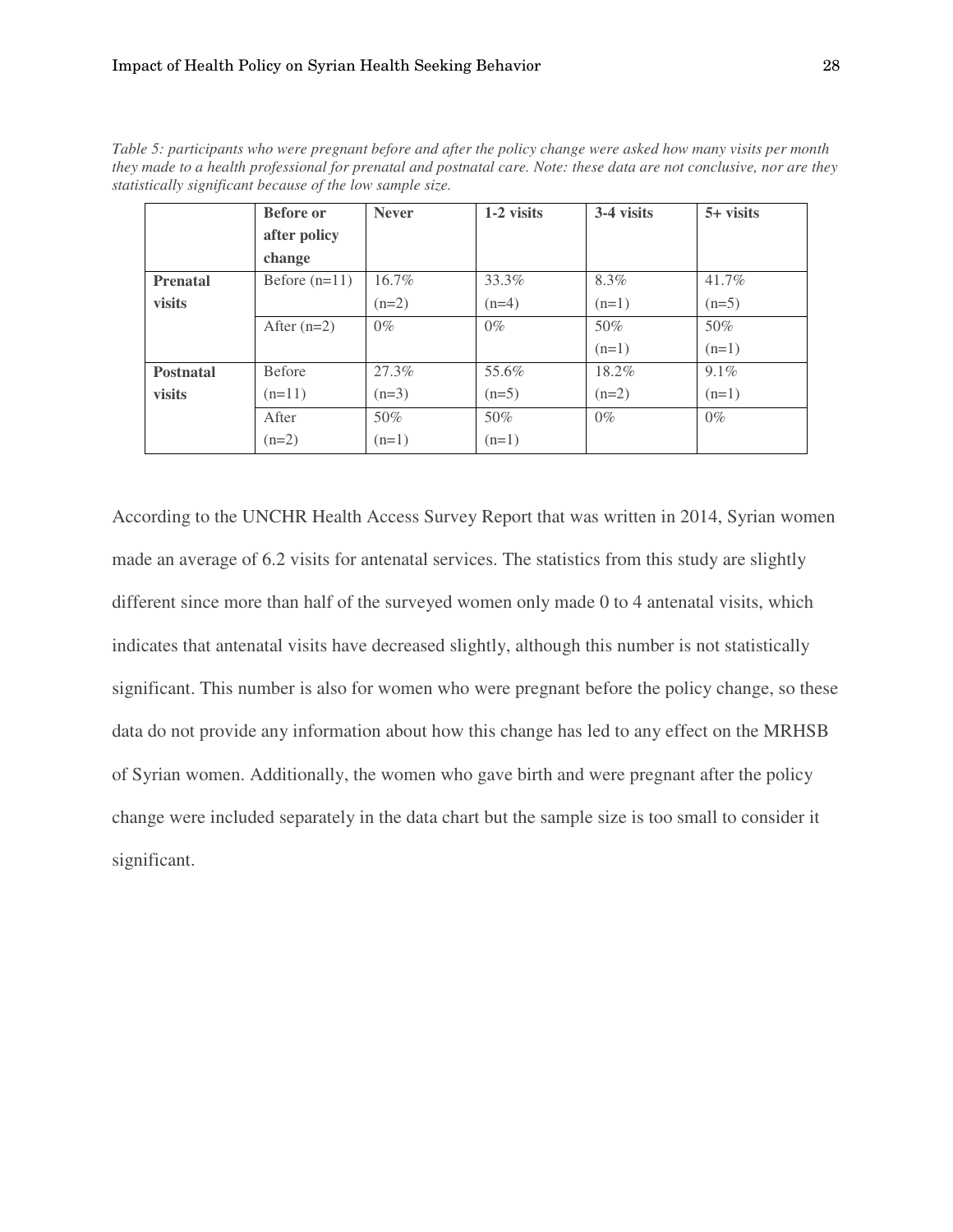### Study Limitations

It should be noted that this study was done in a very limited period of time. The author did not have sufficient time to revise and edit the questionnaire after the initial round of survey distribution, or get a large and diverse sample size that was more representative of Syrian refugee women living in the host community. Due to these restrictions, the participants of the questionnaire and interview were all recipients of the health services provided by AlTakkaful Health Clinic in Ramtha. These women paid a small fee for the services they received. Although the data could be possibly skewed for these reasons, it should not play a major role in affecting it because these women claimed to seek maternal and reproductive health care at facilities run by the Ministry of Health as well. Additionally, the questions in the survey were only based on several studies conducted on HSB in the past and do not follow a specific scale. The answers to the questions are what the author believes are indicators of perceptions of health amongst the participants and their health seeking behavior. Another obvious limitation is the sample size, which was only 36 women and 2 women who were interviewed. These numbers are not representative of the Syrian refugee host population and so the data from this study should be looked at critically. Due to these limitations, this study should simply be noted as a preliminary to a potentially larger project aimed at determining the HSB of Syrian refugee women after the health policy change. More time should have also be given between the change in policy and this research to allow for the manifestation of the impact, if any, of the policy change on MRHSB of refugees.

Additionally, there is the issue of self-reporting, especially amongst refugees. It is common that refugees will report their situations much worse than in reality because they are seeking help (A.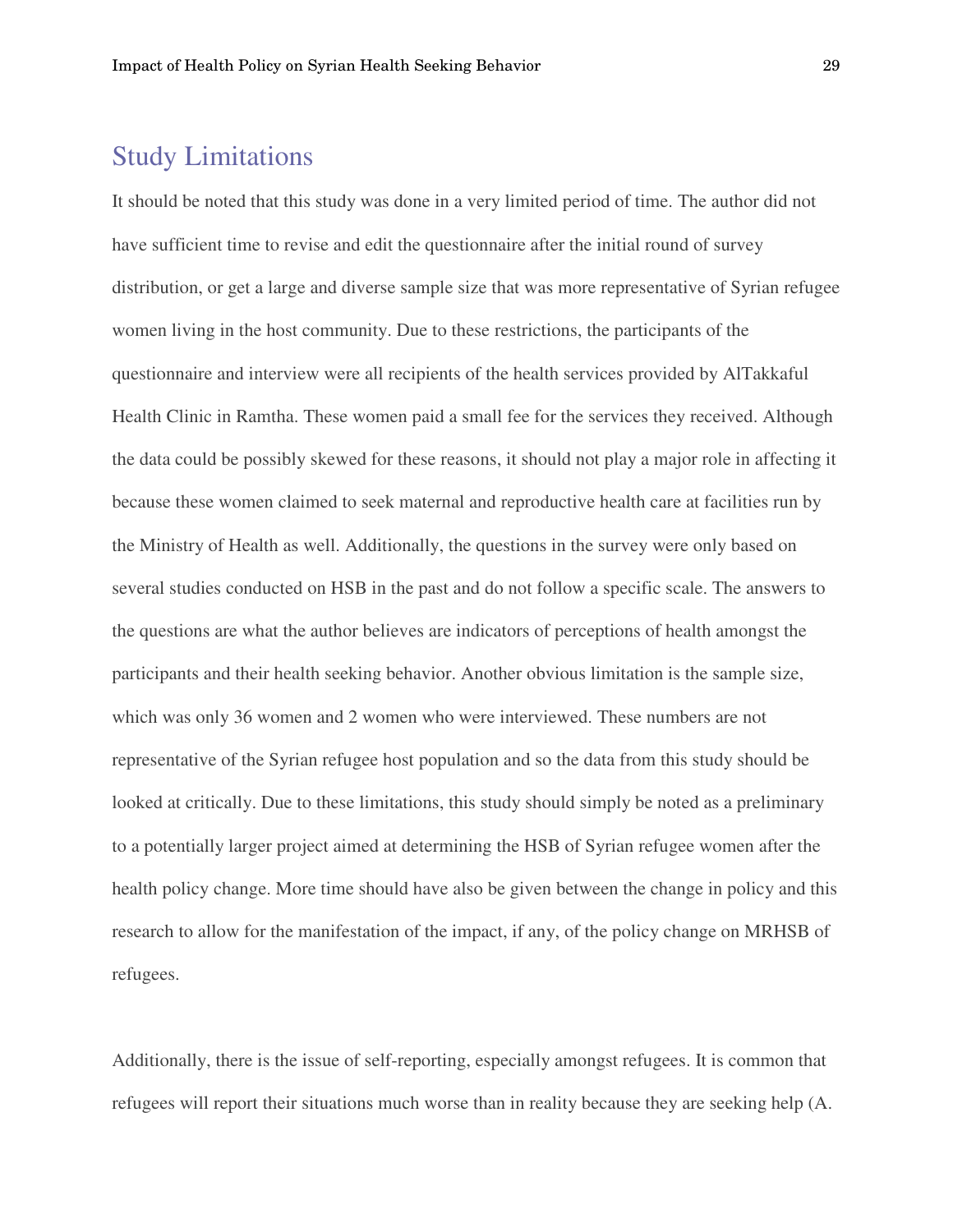Othman, personal communications, April 27, 2015). Many of the refugee women in this study wrote pleas for financial help at the end of the surveys. Although their financial situation is deplorable, their self-reported data in this study should be looked at with a critical lens, particularly because the sample size is so low.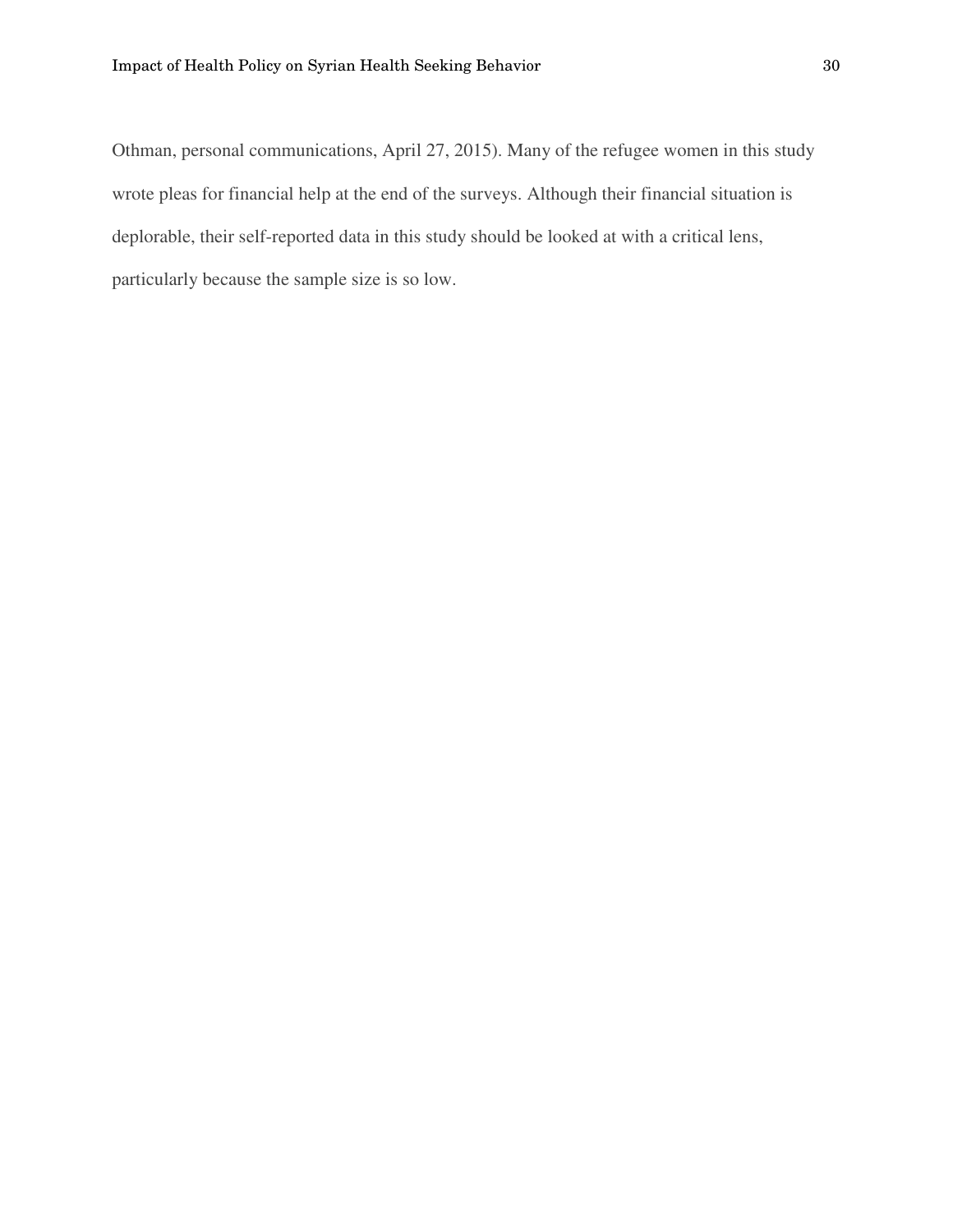### Conclusion

Overall, the data reports that there is a decrease in the number of maternal health care related visits, possibly due to the new health care policy that rescinds free health care from Syrian refugees in the host community. The greatest change in HSB was seen in services that relate to maternal or reproductive health; there was almost a 14% increase in the percentage of women that chose never to visit a professional for such services after the change in health care policy. There was a 53% increase in the number of women who now hesitate going to the doctor for reproductive/maternal health care services than there were before the policy change. These data somewhat support the initial hypothesis that the change in policy will place a greater financial burden on the Syrian refugee women, who will seek out reproductive and maternal health services much less and therefore have a reduced realized access because of this hindering financial factor. Additionally, the hypothesis was also supported because interview and survey data suggest that the women now have a lower perceived health status.

The women in this community have a relatively negative perception of their overall health and their health related to pregnancy. The believe that a greater number of visits to a health care provider, both for general health care needs and for maternal health care related needs, would allow them to feel much healthier. The interviewed women emphasized that cost is the main barrier preventing them from accessing antenatal and postnatal health care services. These women said that the cost of living for them in Jordan is very high, making it impossible to maintain access to shelter, food, and health care. They resorted to natural/at-home remedies for any issues related to pregnancies instead of visiting a health care professional.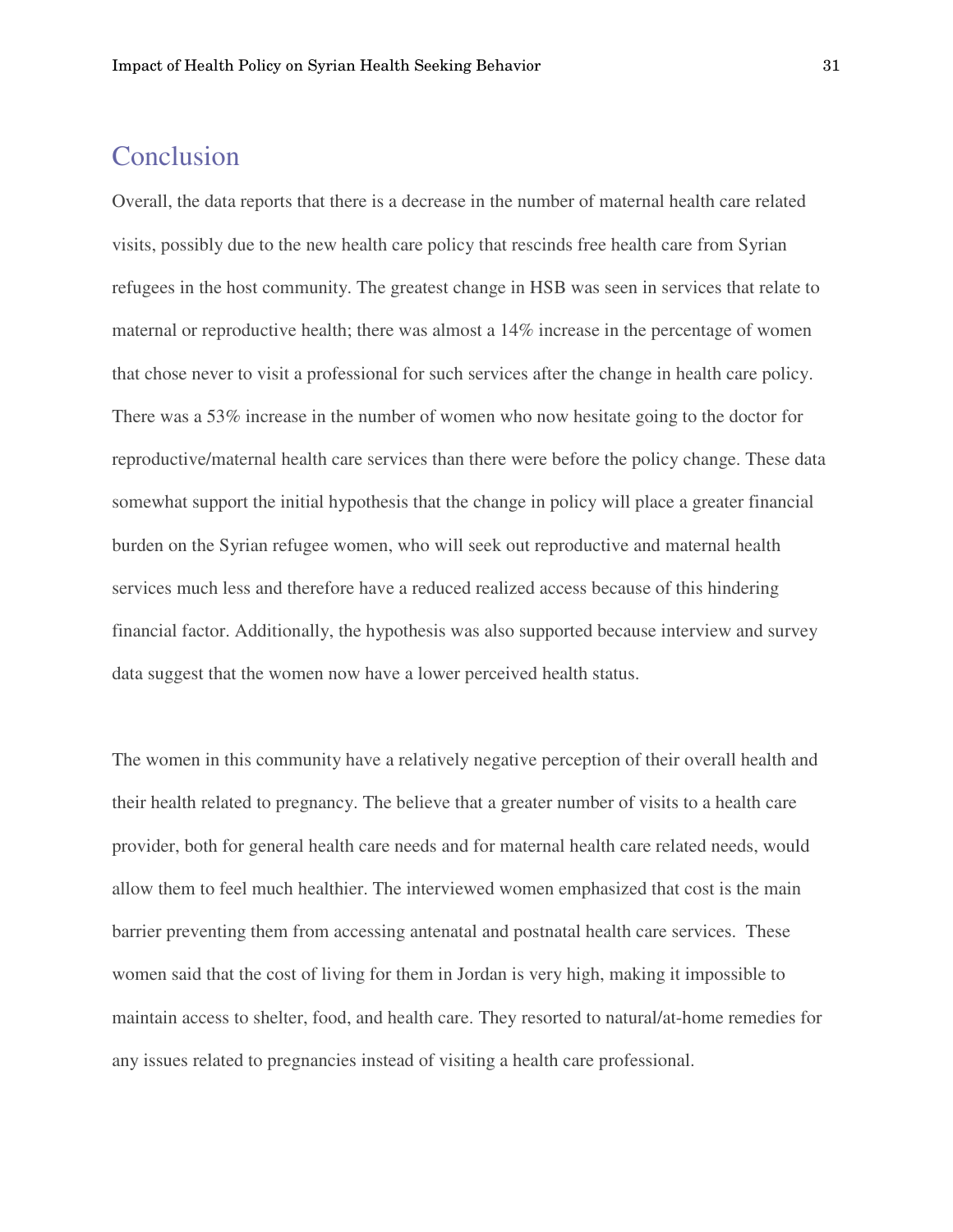Although the data give plenty of information about the womens' HSB, it must be noted that due to time restraints, the sample size was very small and the data for HSB differences during pregnancy before and after the health care policy change were inconclusive. More research needs to be done in order to produce statistically significant data that proves a correlation between policy change and any change in maternal and reproductive health care seeking behavior.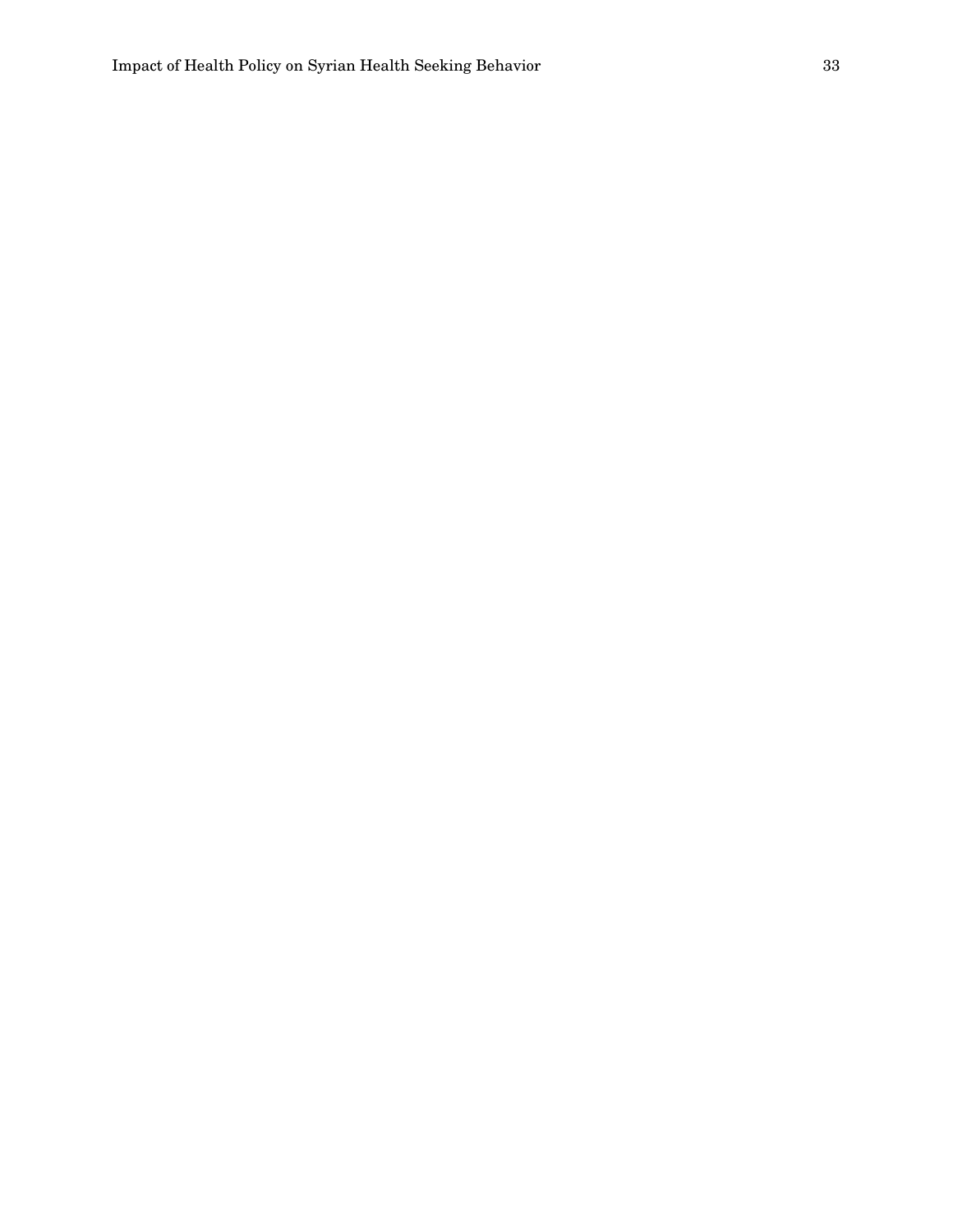### Future Studies

Since this study was done only several months after the implementation of the new health care policy, there may not have been enough time for significant changes to occur in the MRHSB of Syrian refugee women. As time passes, more issues or concerns may emerge or the situation may be dissipated so that there is no significant change in the MRHSB. More time should be allowed for these changes to occur. Future studies could perhaps replicate this research, with amendments, so that the impact of this health policy could be scrutinized after allowing potential time-sensitive issues or changes to arise.

Additionally, future studies could use the behavior of access model mentioned in this paper to probe into other factors that determine maternal and health seeking behaviors. These could include socioeconomic indicators amongst Syrian refugees, the decision-making power of Syrian refugee women and its effect on their MRHSB, and the efficacy of the services provided to refugees in the host community and its effect on their MRHSB.

This type of research on health-seeking behavior is not only limited to the Syrian refugee population, but can be done on vulnerable Jordanian populations as well. Womens' empowerment in the Jordanian community could be used as an indicator to determine MRHSB. Studies could be conducted on women-led households in both the Syrian refugee population in the host community and in vulnerable Jordanian communities.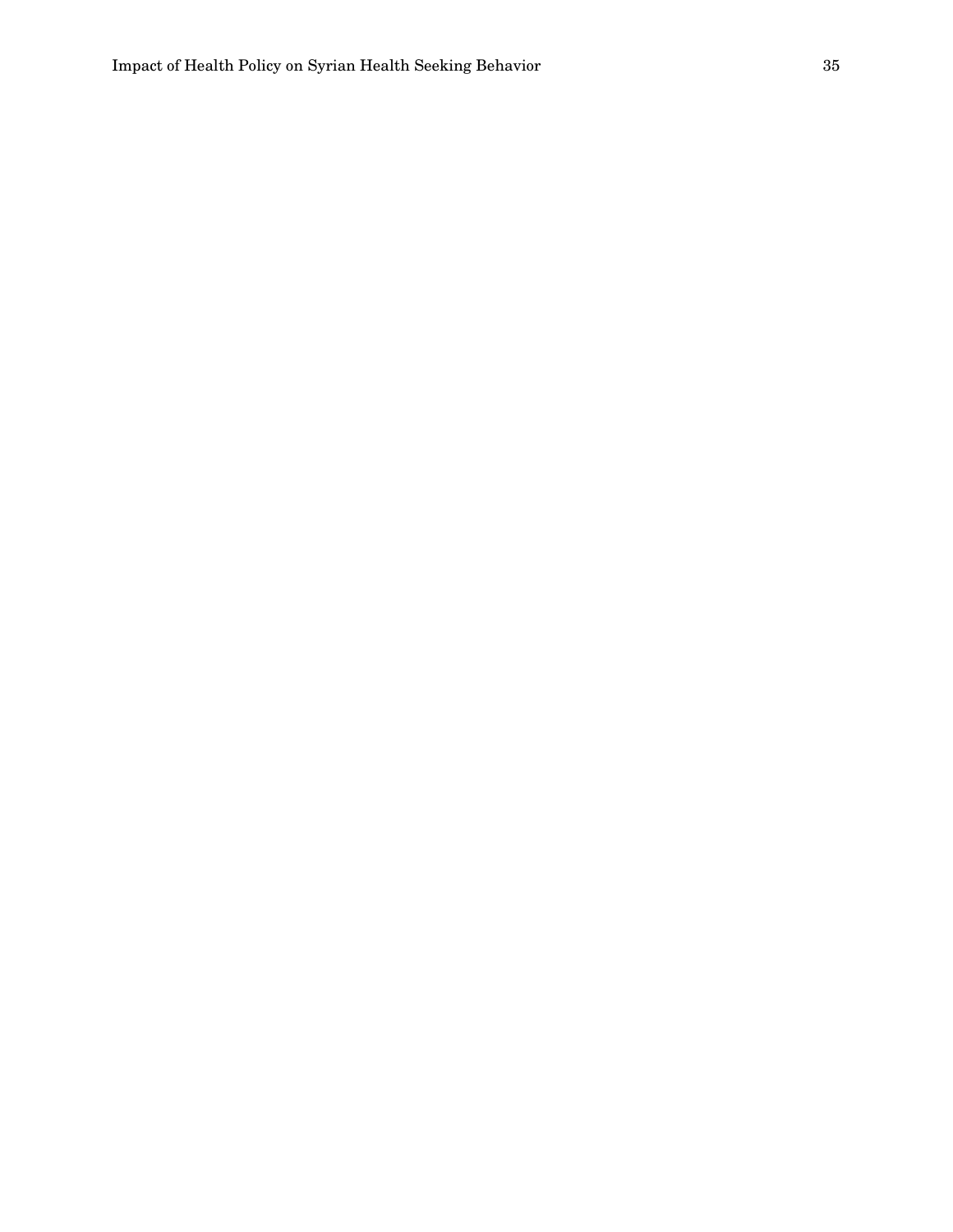### References

Aboagye, E., & Agyemang O.S. (2013). Maternal Health-Seeking Behavior: The Role of Financing and Organization of Health Services in Ghana. *Global Journal of Health Sciences,* (5), 67-79.

Amin, R., Shah, N.M., Becker, S. (2010). Socioeconomic factors differentiating maternal and child health-seeking behavior in rural Bangladesh: A cross-sectional analysis. *Journal for Equity in Health,* 9, (1-11).

Anderseon, R. (1995). Revisiting the Behavioral Model and Access to Medical Care: Does it Matter? *Journal of Health and Social Behavior,* (36), 1-10.

Bosu, W.K., Bell, J.S., & Armar-Klemesu, M. (2007). Effect of Delivery Care User Fee Exemption Policy on Institutional Maternal Deaths in the Central and Volta Regions of Ghana. *Ghana Medical Journal,* (3), 118-124.

Bourne, P. (2007). Self-reported health and medical care-seeking behavior of uninsured Jamaicans. *North American Journal of Medical Sciences*, (2), 71-80.

Government of Jordan (2015). *Jordan Response Plan 2015 for the Syria Crisis*. Retrieved from http://reliefweb.int/report/jordan/jordan-response-plan-2015-syria-crisis-march-2015-enar.

Jowett, M., Deolalikar, A., Martinsson, P., (2004). Health insurance and treatment seeking behavior from a low-income country. *Health Economics,* (13), 845-857.

Margaret, G., Glewwe, P. (2000). Designing Household Survey Questionnaires for Developing Countries: Lessons from 15 years of the Living Standards Measurement Study: Volume One. *The World Bank*. (200-250).

Malkawi, Khetam. 'Gov't Had No Other Choice But To Stop Providing Free Healthcare To Syrians'. *Jordan Times* 2014. Web. 3 Mar. 2015.

Markiewicz, B., Baugh, K. (2009). *Refugee Health Status and Healthcare Utilization Report*. Retrieved from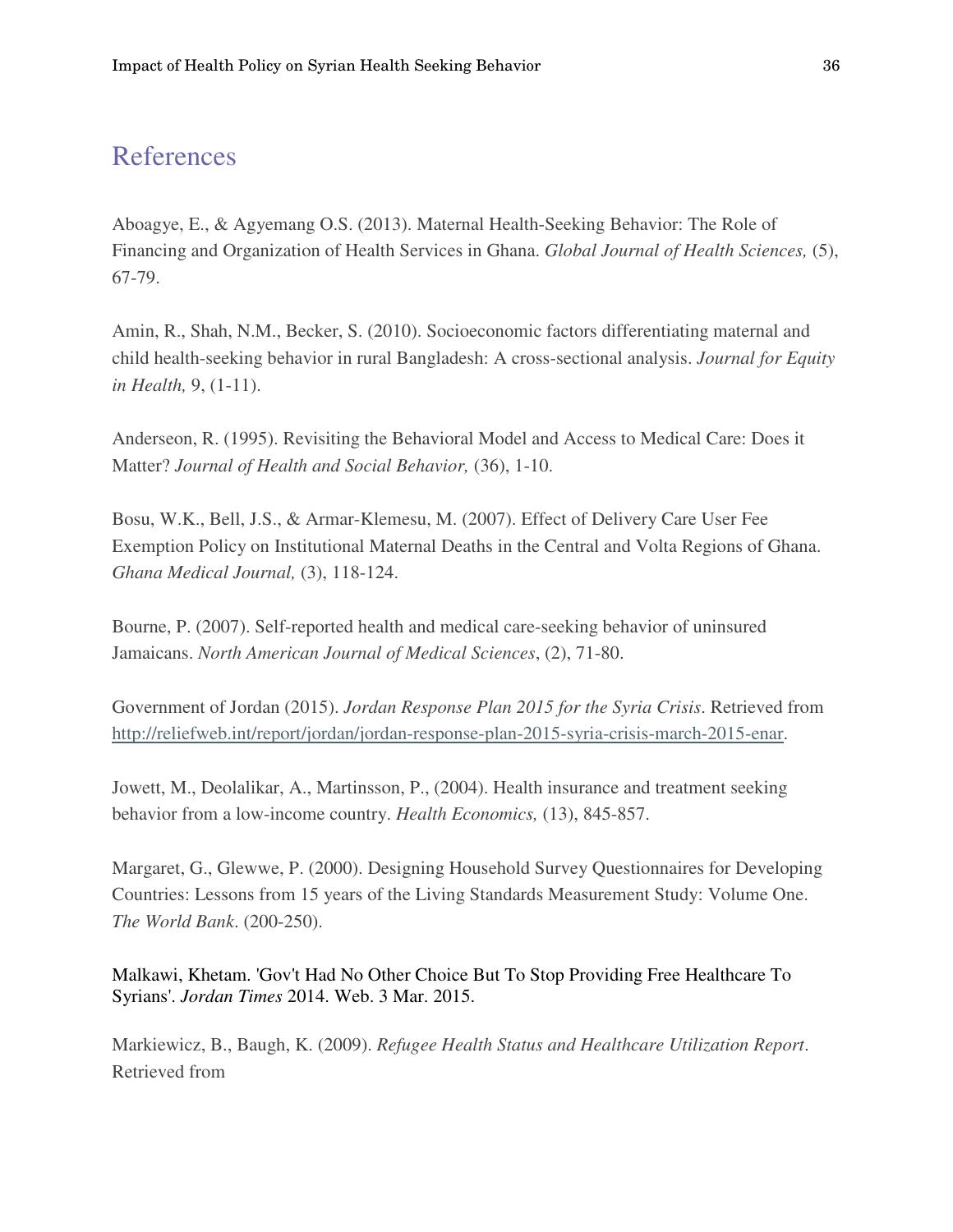http://health.usf.edu/publichealth/chilescenter/pdf/Refugee\_Health\_Status\_and\_Health\_Care\_Uti lization\_Report\_final%20101509.pdf.

Pakistan Bureau of Statistics (2012). *Household Integrated Economic Survey*. Retrieved from http://www.pbs.gov.pk/content/household-integrated-economic-survey-hies-2011-12.

Savita, S., Kiran, K., (2013). Health Seeking Behavior in Karnataka: Does Micro-Health Insurance Matter? *Indian Journal of Community Medicine*, (4), 217-222.

The UN Refugee Agency (2014). *Syrian Refugee Health Access Survey in Jordan*. Retrieved from http://reliefweb.int/report/jordan/syrian-refugee-health-access-survey-jordan-december-2014.

The UN Refugee Agency (2015). *External Statistical Report on Active Registered Syrians*. Retrieved from http://data.unhcr.org/syrianrefugees/country.php?id=107.

Government of Jordan (2015). *Jordan Response Plan 2015 for the Syria Crisis*. Retrieved from http://reliefweb.int/report/jordan/jordan-response-plan-2015-syria-crisis-march-2015-enar.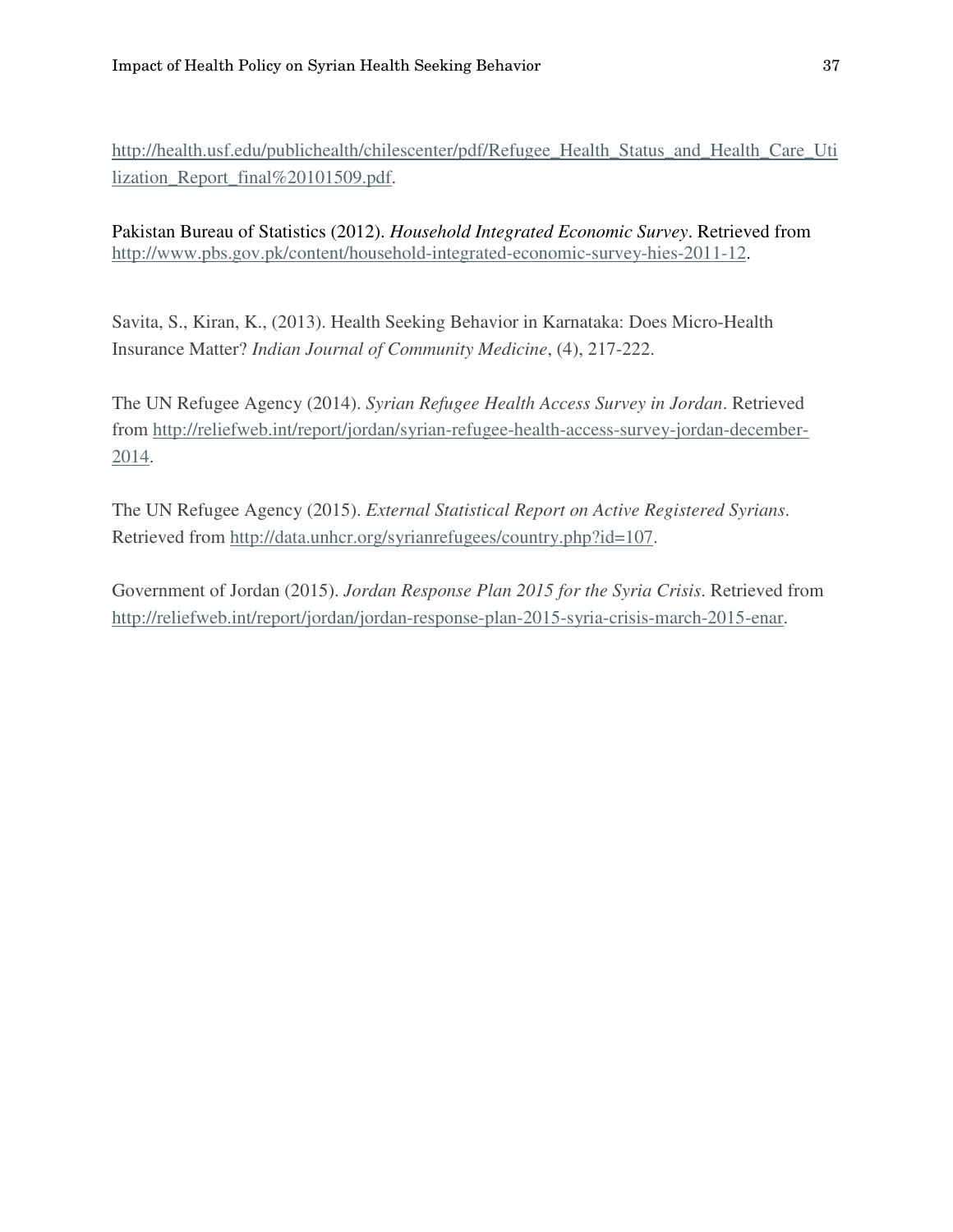Questionnaire Introduction:

Hello, my name is Momina Mazhar and I am a student from the University of Maryland in the United States. I am here in Jordan studying health and community development at the School for International Training.

I am doing research on how the recent policy changes by the Jordanian government have affected the health care seeking behaviors of local Syrian refugees. These laws have resulted in the discontinuation of free health care for Syrian refugees, who now have to pay the same as uninsured Jordanians for health care. Your input is highly valuable to this research and I thank you for taking time out of your busy schedule to fill out this questionnaire.

This questionnaire will take approximately 10 minutes. You have the right to answer freely or to not answer at all if you do not wish to. I ensure you that the results of this study will be kept confidential and your identity will remain anonymous. If you have any questions, please do not hesitate to email me (mmazhar@terpmail.umd.edu) or call me (ph:0790218024) at any time.

#### Instructions:

Please circle or check the appropriate options. Write down the answer to any question if asked.

#### QUESTIONNAIRE ID:

Marital Status

- [ ] Married
- [ ] Widowed
- [ ] Separated
- [ ] Single
- [ ] Divorced

How many children do you have?

- [ ] Pregnant with first child
- [ ] None
- $\lceil$  1-2
- [ ] 3-4
- [ ] 5 or more

Are you working?

- [ ] Yes
- $\lceil$   $\rceil$  No

Have you ever been pregnant while living in Jordan?

- [ ] Yes
- $\lceil$  | No

If you are not pregnant, do you think that you are currently healthy enough to have a safe pregnancy?

- [ ] Yes
- [ ] No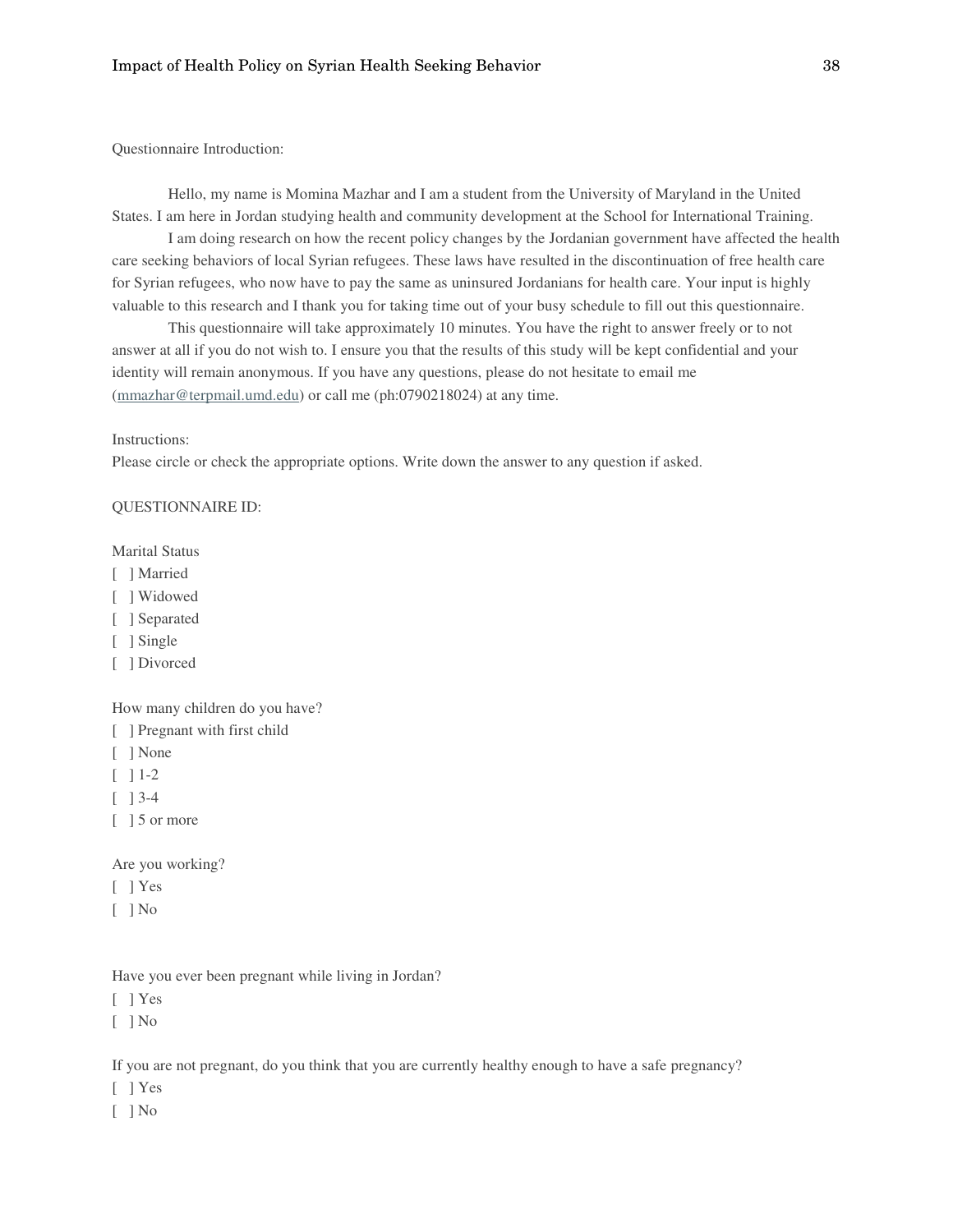How healthy do you feel?

[ ] Very healthy

[ ] Somewhat healthy

[ ] Not very healthy

[ ] Unhealthy

Do you believe that you would feel healthier if you could visit a health clinic more often?

[ ] Yes

 $\lceil$  | No

How many visits did you make each month for a general check up prior to the recent policy change?

 $[$   $]$  0

 $\lceil$  1-2

[ ] 3-4

 $\begin{bmatrix} 1 & 5 \end{bmatrix}$ 

How many visits did you make to see a specialist each month prior to the recent policy change?

 $\lceil$   $\rceil$  0

 $[$   $]$  1-2

[ ] 3-4

 $\lceil$   $\rceil$  5+

How many visits did you make to see a doctor for any reproductive health care services prior to the recent policy change ? (contraceptives, antenatal care, prenatal care, care during pregnancy, anything related to menstruation, etc.)

 $\begin{bmatrix} 1 & 0 \\ 0 & 0 \end{bmatrix}$ 

 $[$   $]$  1-2

[ ] 3-4

 $\lceil$   $\rceil$  5+

How many visits do you now make each month for a general check up?

 $\lceil$   $\rceil$  0

 $[$   $]$  1-2

 $[$   $]$  3-4

 $\lceil$   $\rceil$  5+

How many visits do you now make to see a specialist each month?

 $\begin{bmatrix} 1 & 0 \\ 0 & 0 \end{bmatrix}$ 

 $[$   $]$  1-2

[ ] 3-4

 $\left[\begin{array}{c} 1 \end{array}\right]$  5+

How many visits do you now make to see a doctor for any reproductive health care services? (Reproductive health services can include pre-pregnancy and pregnancy consultations, providing contraceptives such as birth control and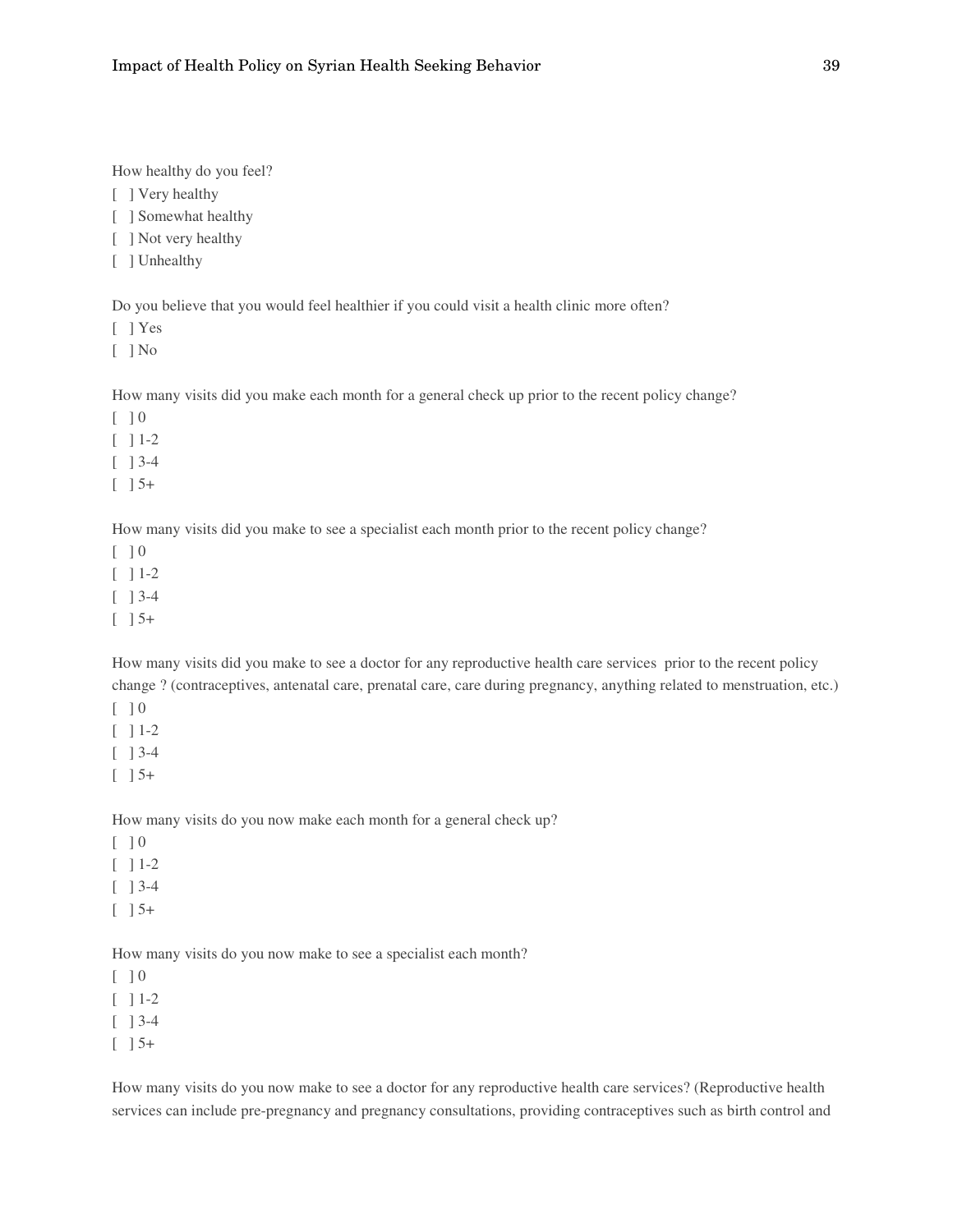IUD's, prenatal care, care during pregnancy, antenatal care, addressing concerns about menstruation, and gynecology and obstetric visits)

- $\lceil$   $\rceil$  0
- $[$   $]$  1-2
- [ ] 3-4
- $\begin{bmatrix} 1 & 5 \end{bmatrix}$

How much do you pay, on average, for a general visit to a health clinic?

How much do you pay, on average, for a visit related to your reproductive health?

How long does it take you to get to a clinic that provides reproductive health services? (Reproductive health services can include pre-pregnancy and pregnancy consultations, providing contraceptives such as birth control and IUD's, prenatal care, care during pregnancy, antenatal care, addressing concerns about menstruation, and gynecology and obstetric visits)

- [ ] Less than 10 minutes
- [ ] 10-15 minutes
- [ ] 15-20 minutes
- [ ] More than 20 minutes

Do you feel hesitant to visit the doctor for reproductive health services due to financial reasons?

[ ] Yes

[ ] No

Did you feel hesitant to visit the doctor for reproductive health services due to financial reasons when you were receiving free health care in the past?

- [ ] Yes
- [ ] No

Are you currently using any form of contraception?

- [ ] Yes
- $[$   $]$  No

Do you feel that contraceptives are accessible?

- [ ] Yes
- $[$   $]$  No

Do you feel that contraceptives are affordable?

- [ ] Yes
- $\lceil$  | No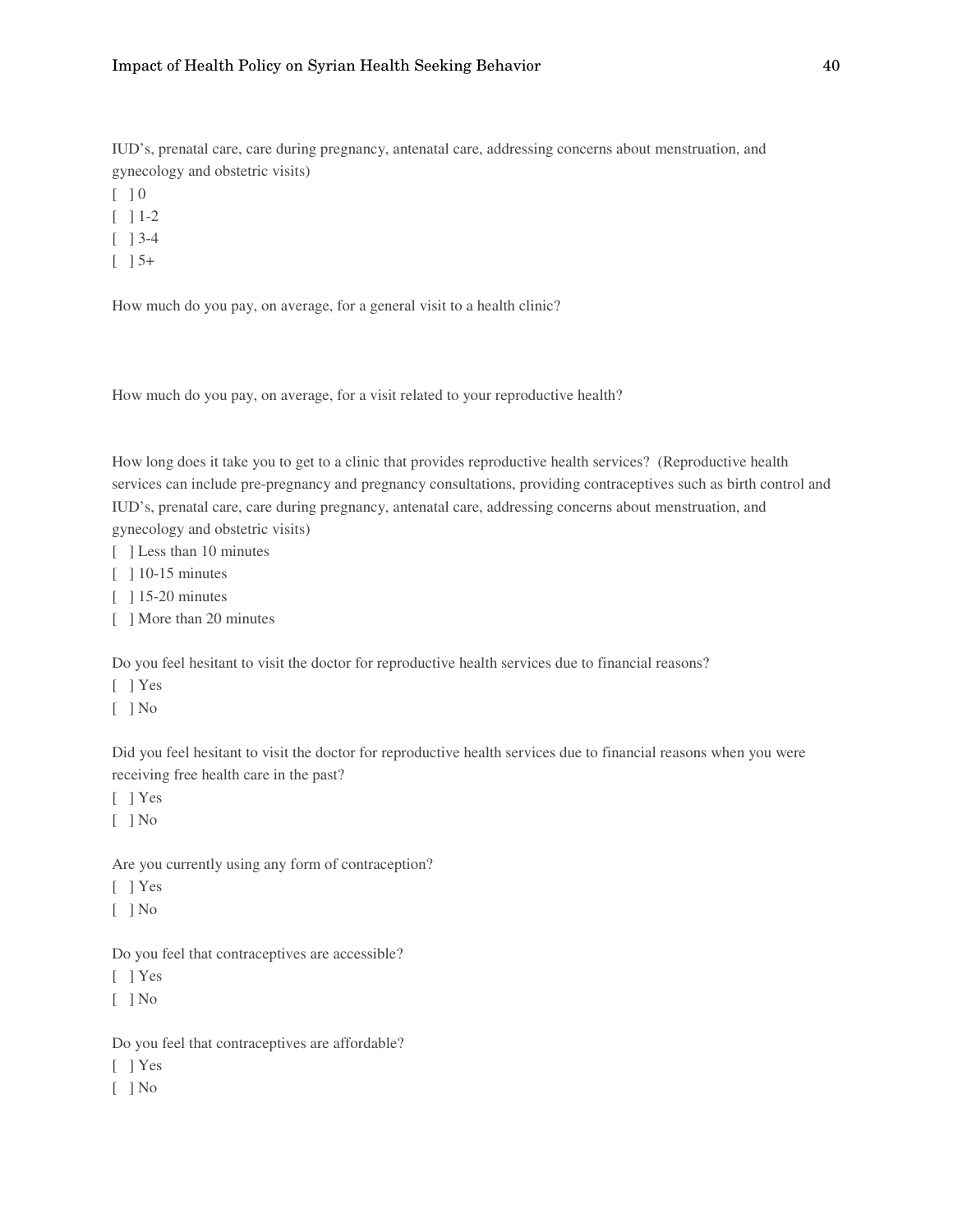Do you feel that contraceptives were affordable prior to the policy change?

- [ ] Yes
- $\lceil$  | No

#### PLEASE ANSWER THE FOLLOWING QUESTIONS IF YOU HAVE EVER BEEN PREGNANT IN JORDAN

What dates were you pregnant?

Approximately how many times did you see a doctor for prenatal health services?

- [ ] Never
- $[$   $]$  1-2
- [ ] 3-4
- $\lceil$   $\rceil$  5+

How long does it take you to get to the clinic that provided care during your pregnancy?

- [ ] Less than 10 minutes
- [ ] 10-15 minutes
- [ ] 15-20 minutes
- [ ] More than 20 minutes

Did you feel comfortable going to the doctor whenever you had any complications or felt sick during pregnancy?

- [ ] Yes
- [ ] No

Please explain:

Was there ever a time when you decided not to see a doctor during your pregnancy due to financial reasons?

- [ ] Yes
- [ ] No

Please explain:

Do you believe the care you received during your pregnancy was adequate?

- [ ] Yes
- $\lceil$  | No

Please explain:

How healthy did you feel during your pregnancy?

- [ ] Very healthy
- [ ] Somewhat healthy
- [ ] Not very healthy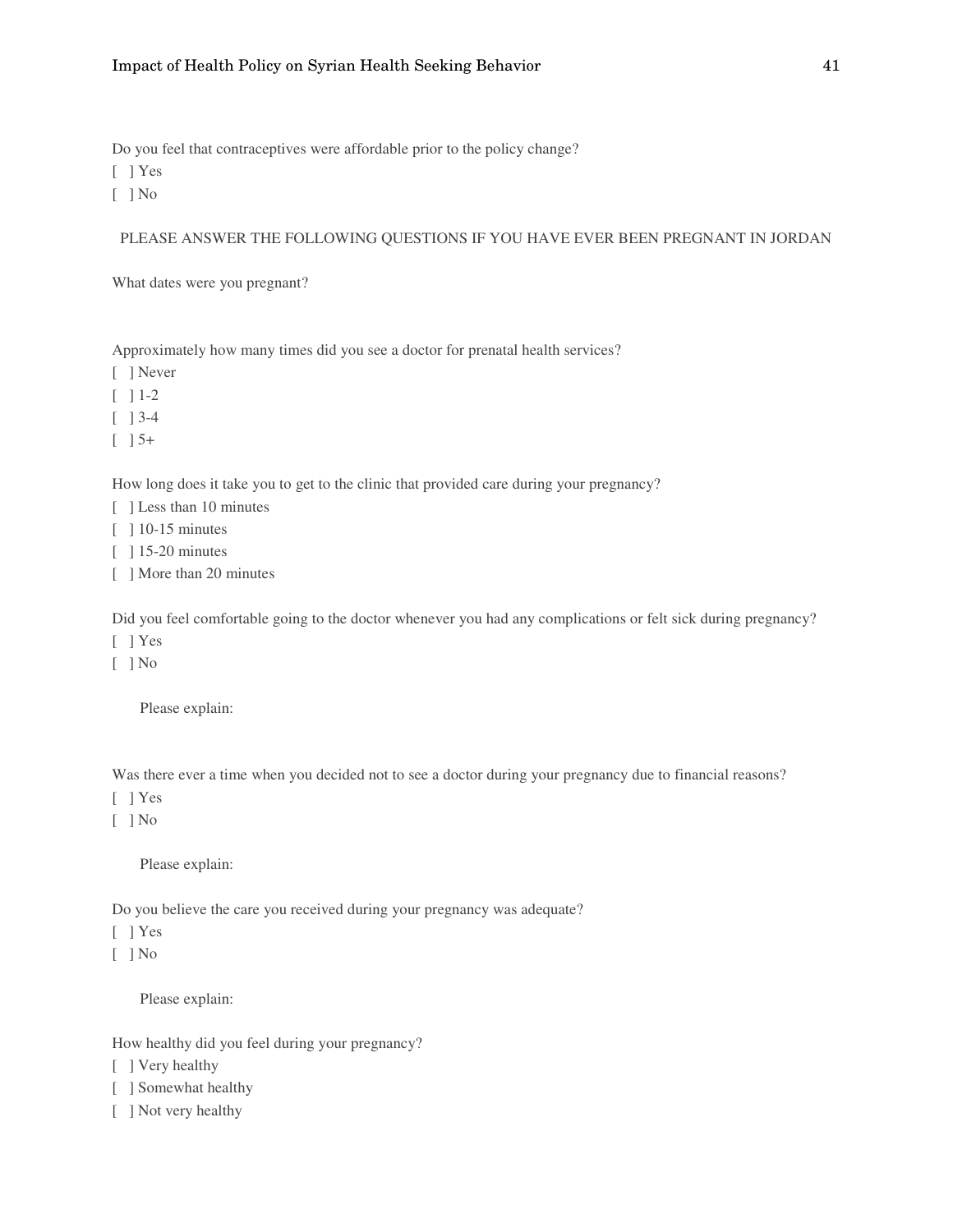[ ] Unhealthy

Do you think you would have felt healthier if you had more frequently visited a health care center or a clinic? How healthy do you feel?

[ ] Yes

[ ] No

### PLEASE ANSWER THE FOLLOWING QUESTIONS IF YOU HAVE EVER DELIVERED A CHILD IN JORDAN:

What date was the delivery?

Did the delivery occur under the supervision of a health care professional?

[ ] Yes

[ ] No

Did you feel as though the services provided to you during the delivery were adequate?

[ ] Yes

 $\lceil$   $\rceil$  No

[ ] Not applicable

How many post-natal visits to a clinic did you make?

- [ ] None
- $\lbrack$   $\rbrack$  1-2
- [ ] 3-4
- $\left[\begin{array}{c} \end{array}\right]$  5+

How healthy do you think you and your baby were after the delivery?

- [ ] Very healthy
- [ ] Somewhat healthy
- [ ] Not very healthy
- [ ] Unhealthy

Any additional comments: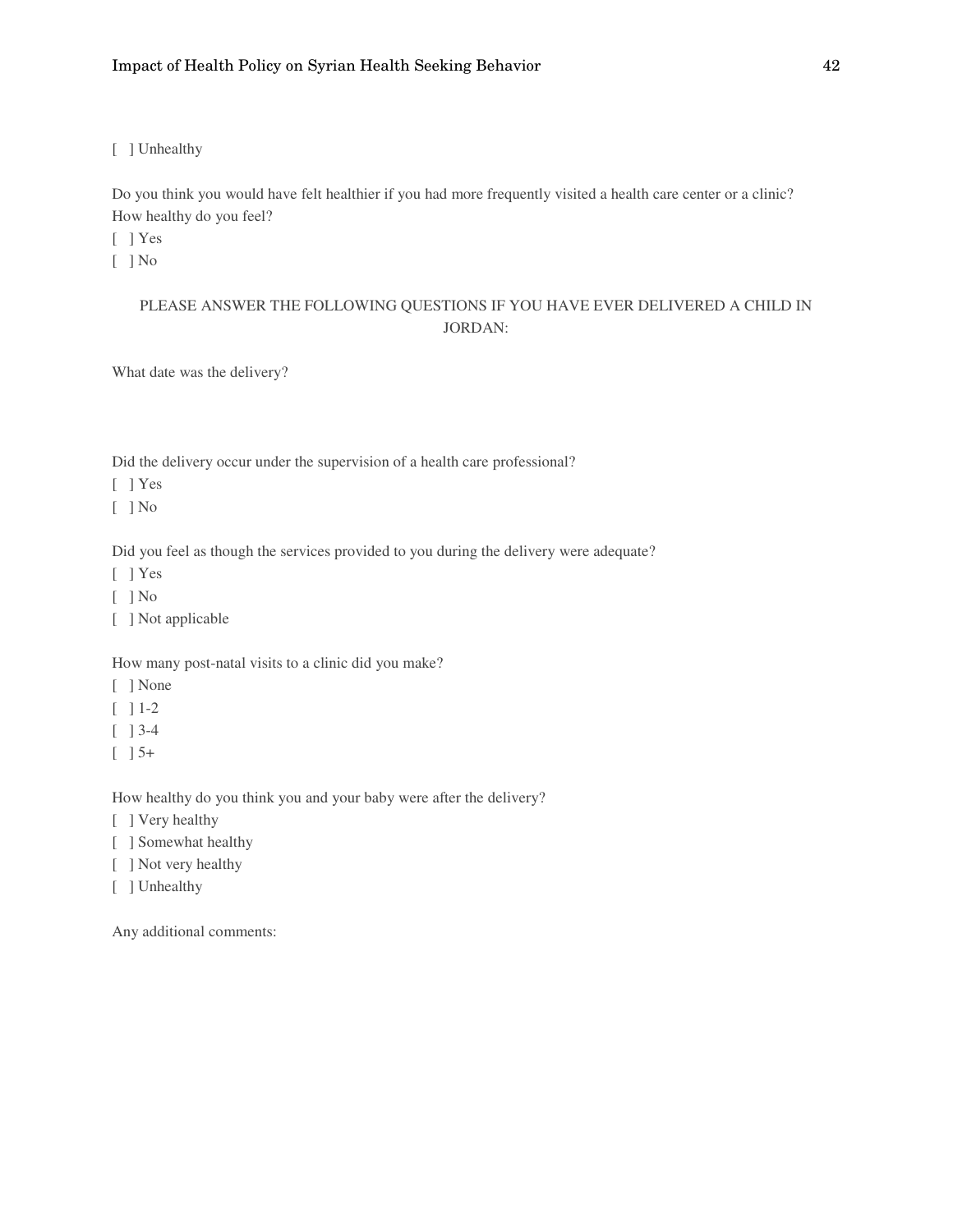```
مرحبا. انا اسمي مؤمنة مزهر و انا طالبة من جامعة ماريلند في الولايات المتحدة الأمريكية. حاليا انا في الاردن لاقوم بدراسة تطور صحة المجتمع في
                                                                                                              مدارس التدريب الدولية
انني اقوم ببحث عن أثر تغير سياسة العلاج المجاني التي قامت بها الحكومة الاردنية على اللاجئين السوريين. هذه السياسات قامت بوقف العلاج المجاني
   للسوريين و اصبحوا يقومون بالدفع مثل غير المؤمنين من حاملي الجنسية الاردنية <sub>.</sub> اجابتك على هذه الأسئلة ستساعدني كثيرا،و أشكرك على الوقت
                                                                                                                    التي اعطيتني اياه
هذه الأسئلة ستأخذ من وقتك ما يقارب العشر دقائق لديك الحق في الاجابة او الاعتذار . اؤكد لك أن نتائج هذه الدراسة ستكل سواح و اسمك سيبقى غير
    معروف ِ ان كان لديك اي اسئلة اتمني ان لا تترددي بالسؤال و بيمكنك بعث ايميل على mmazhar@terpmail.umd.edu او الاتصال على
                                                                                                                      ٠٧٩٢١٨٠٢٤
                                                                                                                          التعليمات:
                                                                      ار جو وضع دائرة على اجابتك، و كتابة الاجوبة المطلوب فيها الشرح.
                                                                                                                            الاسئلة:
                                                                                                                 ١ ـ الحالة الاجتماعية:
                                                                               [ ]متزوجة [ ]ارملة [ ]منفصلة [ ]عزباء مطلقة
                                                                                                                    ٢ ـ كم طفل لديك؟
                                                            [ ] حامل بأول طفل [ ]ليس لدى اطفال [ ]١-٢ [ ]-٤ [ ] و اكثر
                                                                                                                     ٣ - هل تعملين؟
                                                                                                                     [ ] f [ ]
                                                                                                   ٤ ـ هل سبق لك ان حملت في الار دن؟
                                                                                                                     [ ] | أنعم [ ] ] \angle٥ ـ ان لم تكوني حامل، هل تعتقدين انك في صحة جيدة كفاية لتحملي؟
                                                                                                                     [ ] f [ ]
                                                                                                    ٦ ـ هل تشعر ين انك في صحة جيدة؟
                                                                                   [ ]ممنازة [ ]جيدة جدا [ ]جيدة [ ]غير صحية
                                                             ٧- هل تعتقدين انك ستكونين بصحة أفضل ان قمت بزيارة المركز الصحي أكثر ؟
                                                                                                                     \mathbb{Y} [ ] \mathbb{Y}٨- كم مرة بالشهر كنت "قبل تغير سياسة العلاج المجاني" تقومين بزيارة المركز الصحي للقيام بفحوصـات عامة؟
                                                                                                   ٠ [ ].١-٢ [ ]٣-٤ [ ]+٥
                                                       ٩ ـ كم مرة بالشهر كنت "قبل تغير سياسة العلاج المجاني" تقومين بزيارة د متخصص ؟
                                                                                                   ٠ [ ].١-٢ [ ]٣-٤ [ ]+٥
```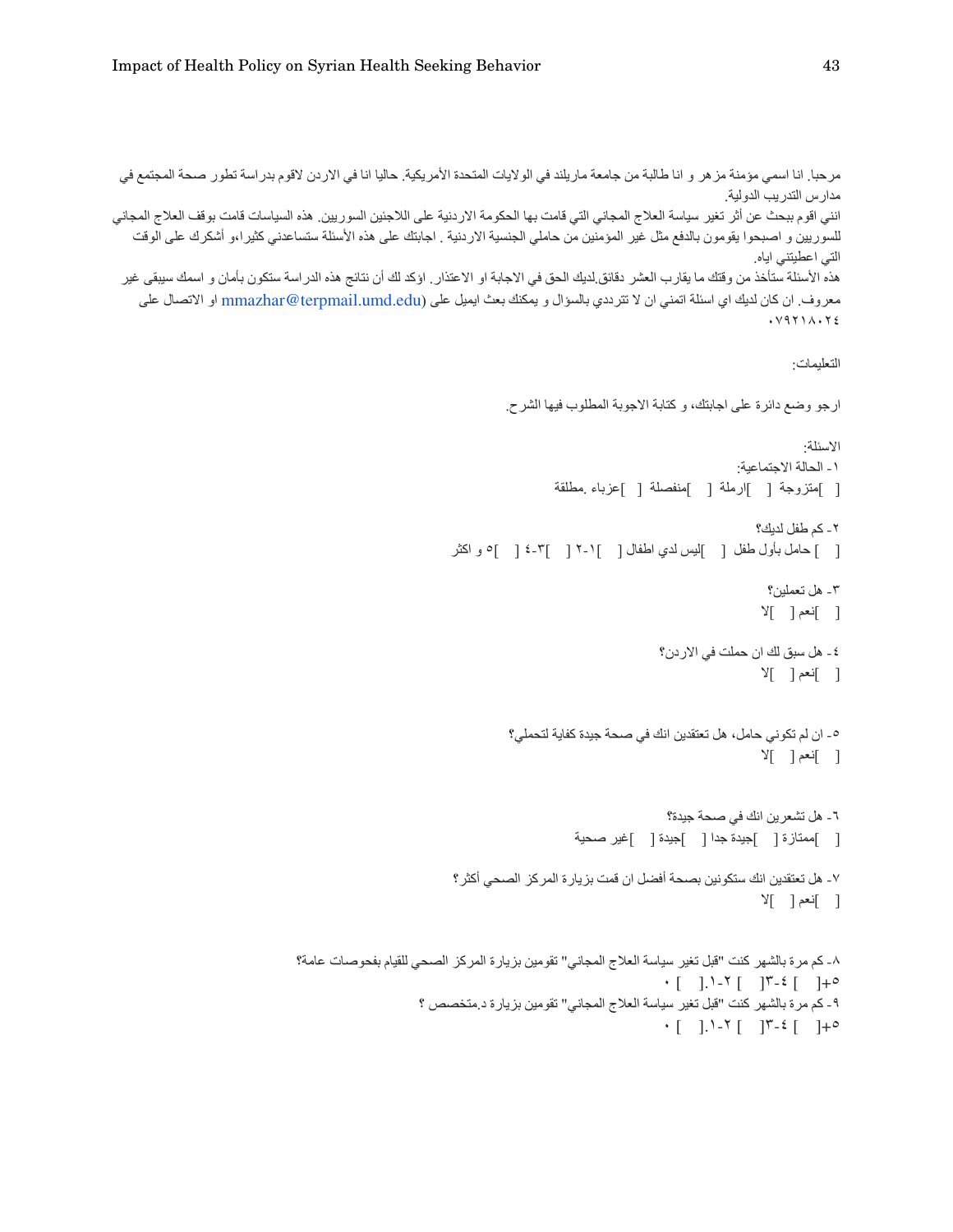```
١٠ ـ كم مرة بالشهر كنت "قبل تغير سياسة العلاج المجاني" تقومين بزيارة العيادة لسبب الصحة الانجابية ( موانع حمل، ر عاية قبل و بعد و خلال
                                                                                                    الحمل، و أي شئ متعلق بالدورة الشهرية)
                                                                                                         \cdot [ ]. \cdot \cdot [ ] \cdot \cdot \cdot [ ] \cdot \cdot١١- كم مرة بالشهر تقومين بزيارة العيادة للقيام بفحوصات عامة الآن ؟
                                                                                                         \cdot [ ]. \cdot \cdot [ ] \cdot \cdot \cdot [ ] \cdot \cdot١٢- كم مرة بالشهر تقومين بزيارة العيادة لنقابلة د متخصص الآن؟
                                                                                                         ٠ [ ].١-٢ [ ]٣-٤ [ ]+٥
١٣ ـ كم مرة بالشهر تقومين بزيارة العيادة بهدف الصحة الانجابيةالان؟ ( موانع حمل، عناية ما قبل و خلال و بعد الحمل، و أي شيء متعلق يالدورة
                                                                                                                                 الشهرية).
                                                                                                        \cdot [ ]. 1-7 [ ]۳-٤ [ ]+٥
                                                       ١٤ ـ ما هو متوسط المبلغ المالي التي تقومين بدفعه لزيارة العيادة للقيام بفحوصات عامة؟
                                                        ١٥- ما هو متوسط المبلغ المالي التي تقومين بدفعه لزيارة عيادة لسبب الصحة الانجابية؟
                                                          ١٦ ـ ما المدة التي تستلز مك لتصلي إلى عيادة توفر لك كل ما يتعلق بالصحة الانجابية؟
                                                      [ ]أقل من ١٠ دقائق[ ] .١٠_١٥ دقيقة [ ] .١٥_٢٠ دقيقة .[ ] أكثر من ٢٠ دقيقة
                                                                                  ١٧ ـ هل تشعرين بالتردد لزيارة دكتور نظرا للأعباء المادية؟
                                                                                                                            \mathbb{Y} [ ] \mathbb{Y}١٨- هل كنت تشعرين بهذا التردد عندما كنت مؤمنة صحيا؟
                                                                                                                            \mathbb{Y} [ ] \mathbb{Y}١٩- هل تستعملين أي من موانع الحمل؟
                                                                                                                           \mathbb{Y} [ ] آنعم \mathbb{Y}٢٠- هل تشعرين أن موانع الحمل سهل الحصول عليها؟
                                                                                                                            \mathbb{Y} [ ] \mathbb{Y}٢١ ـ هل تعتقدين أن موانع الحمل يمكن تحملها ماديا؟
```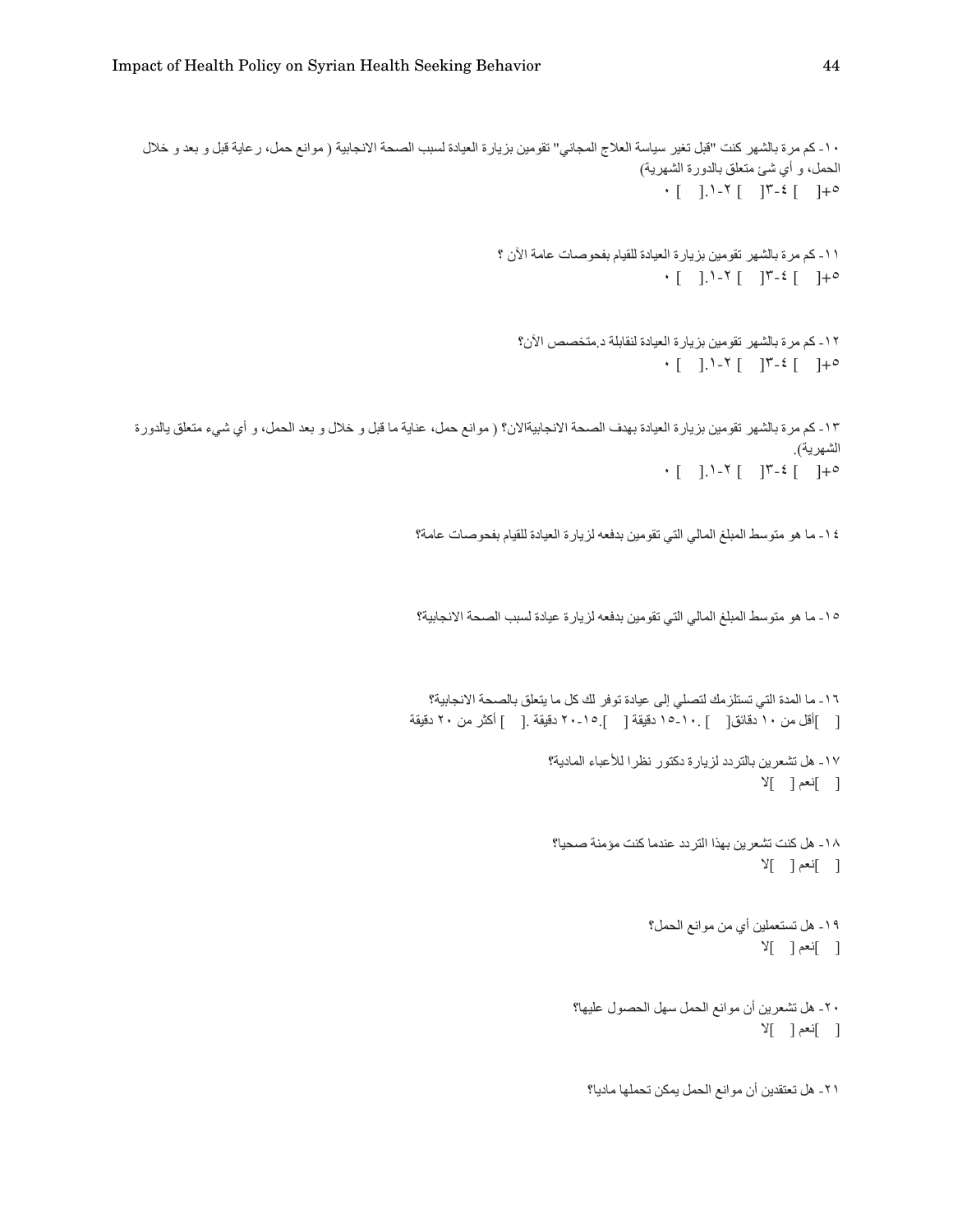```
Y ] إنعم [ ]٢٢- هل تعتقدين أن موانع الحمل كان يمكن تحملها ماديا قبل تغير سياسة العلاج المجاني؟
                                                                      Y[ ] \rightarrow [*الرجاء الاجابة عن هذه الاسئلة إن سبق و حملت في الاردن*
                                                     ١ ـ ما التواريخ التي كنت فيها حامل؟
                        ٢ ـ تقريبا، كم مرة قمت بزيارة دكتور للقيام بفحوصات خلال الحمل؟
                                                   ٠ [ ].١-٢ [ ]٣-٤ [ ]+٥
                       ٣- ما المدة المستغرقة لكي تصلي لعيادة توفر لك العناية خلال حملك؟
    [ ]أقل من ١٠ دقائق[ ] .١٠-١٥ دقيقة [ ] .١٥-٢٠ دقيقة .[ ] أكثر من ٢٠ دقيقة
٤ ـ هل كنت تشعرين بالر احة لزيار ة الطبيب ان كنت تعانين من ألام او كنت متعبة خلال الحمل؟
                                                                      [ ] f [ ]
                                                                     " الرجاء التعليل"
 ٥- هل أتت عليك فترة رفضت زيارة الطبيب نظرا للاعباء المادية المترتبة على هذه الزيارة؟
                                                                      Y[ ] إنعم [ ]
                                                                "الرجاء الشرح أكثر"
                      ٦ ـ هل تعتقدين أن العناية التي حصلت عليها خلال الحمل كانت كافية؟
                                                                      \mathbb{Y} [ ] \mathbb{Y} ]
                                                                    " الرجاء التعليل"
                                                        ٧- صحتك خلال الحمل كانت؟
                                                   .ممتازة . جيدة جدا .جيدة غير صحية
                 ٨- هل تعتقدين انك كنت ستكوني بصـحة أفضـل ان قمت بز يار ة العيادة أكثر "
                                                                      Y[ ] \rightarrow [* الرجاء الاجابة عن هذه الاسئلة ان قمت بولادة اخد اطفالك في الاردن*
                                                                  ١ ـ ما تاريخ ولادتك؟
                            ٢ ـ هل من قان بتوليدك شخص مر خص لتوليدك "طبيب. قابلة"؟
                                                                      Y[ ] \rightarrow [
```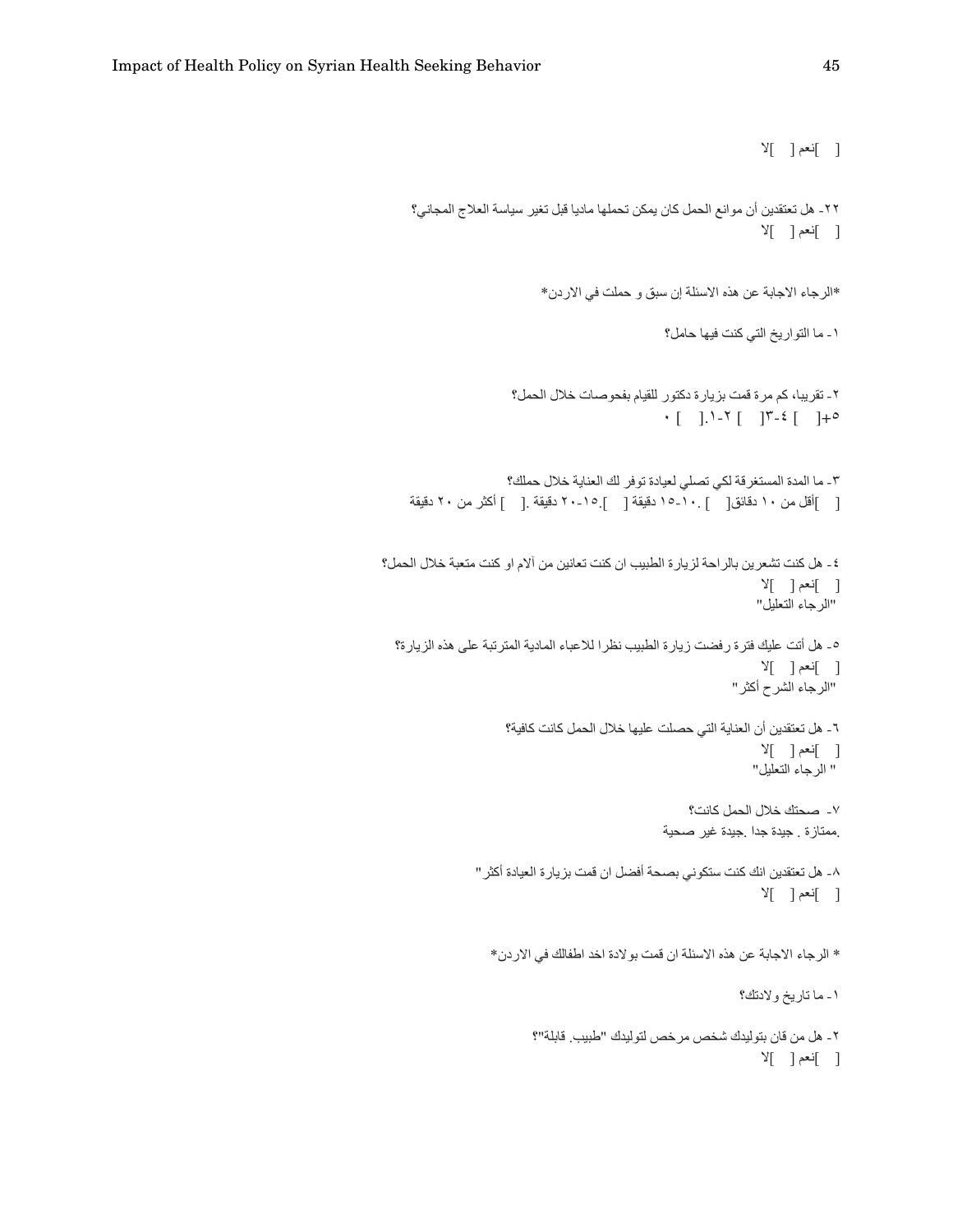```
٣- هل تعتقدين أن الخدمات و العناية التي قدمت إليك خلال الولادة كانت كافية؟
                                                           Y[-]نعم [-]٤ ـ هل تعتقدين
                                                           \mathbb{Y}[\quad]نعم [\quad]٥- كم زيارة قمتي بها للعيادة بعد الولادة؟
                                       \cdot [ ]. \cdot \cdot [ ] \cdot \cdot \cdot [ ] \cdot \cdot٦- كيف ترين صحتك و طفلك بعد الولادة؟
                 .[ ]ممنّازة .[ ]جيدة جدا [ ].جيدة .[ ]غير صحية
```
شكرا.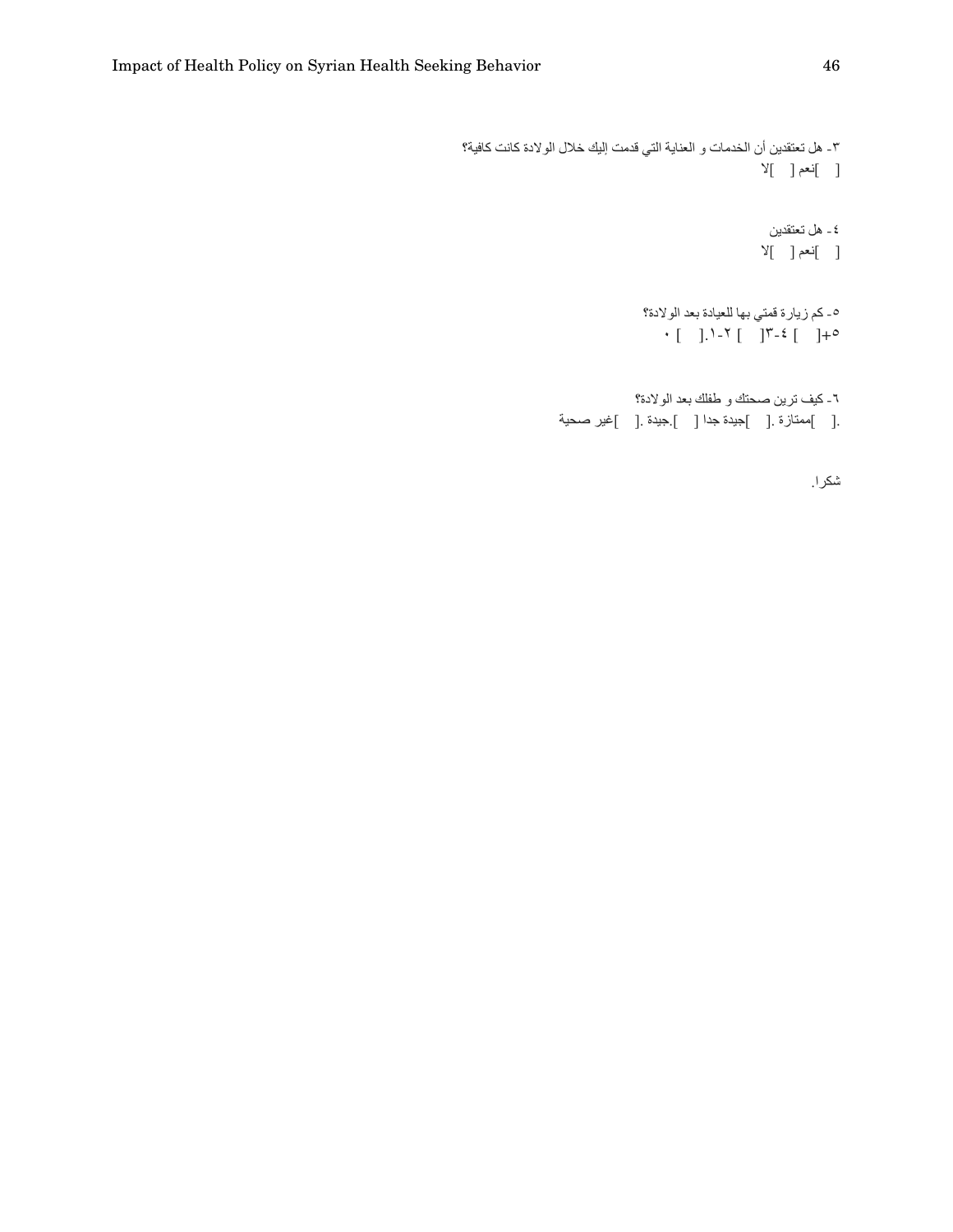Semi-Structured Interview Guide

#### Introduction:

Hello, Ms./Mrs. \_\_\_\_\_, my name is Momina Mazhar and I am a student from the University of Maryland in the United States. I am here in Jordan studying health and community development at the School for International Training.

I am doing research on how the recent policy changes by the Jordanian government have affected the health care seeking behaviors of local Syrian refugees. These laws have resulted in the discontinuation of free health care for Syrian refugees, who now have to pay the same as uninsured Jordanians for health care. Your input is highly valuable to this research and I thank you for taking time out of your busy schedule to meet with me.

This interview will last approximately 15-20 minutes. You are free to get up and leave whenever you wish and you have the right to answer freely or to not answer at all if you do not wish to. I would also like your permission to record this interview, which will be kept safe and private. Thank you for your patience, we will now begin the interview.

Questions:

- 1. Recently a policy was been passed by the Jordanian Government stating that Syrian refugees in the country will be treated like uninsured Jordanians and will not receive free health care anymore. What were your initial thoughts when this law was passed?
- 2. How do you feel about your current health compared to how it was prior to the policy change?
- 3. How financially secure do you feel now compared to prior to the policy change?
- 4. Did you find yourself changing how often you visited a health professional before and after the policy change? If so, please elaborate.
- 5. What are your thoughts on the fees you have to pay now to receive healthcare and their affordability?
- 6. How healthy do you feel in terms of your reproductive health now in comparison to before the policy change?
- 7. How flexible do you feel now compared to how you did before the policy change when it comes to going to visit a professional healthcare provider for reproductive care?
- 8. (If applicable) Please elaborate on any sickness or illness related to reproductive health that you or a woman you know has gone through and how you accessed treatment.
- 9. (If applicable) Can you elaborate on your health and the services you sought throughout your pregnancy and/or delivery in Jordan?
- 10. Can you elaborate on your access to and affordability of contraceptives and if either of these has affected your decision to use them?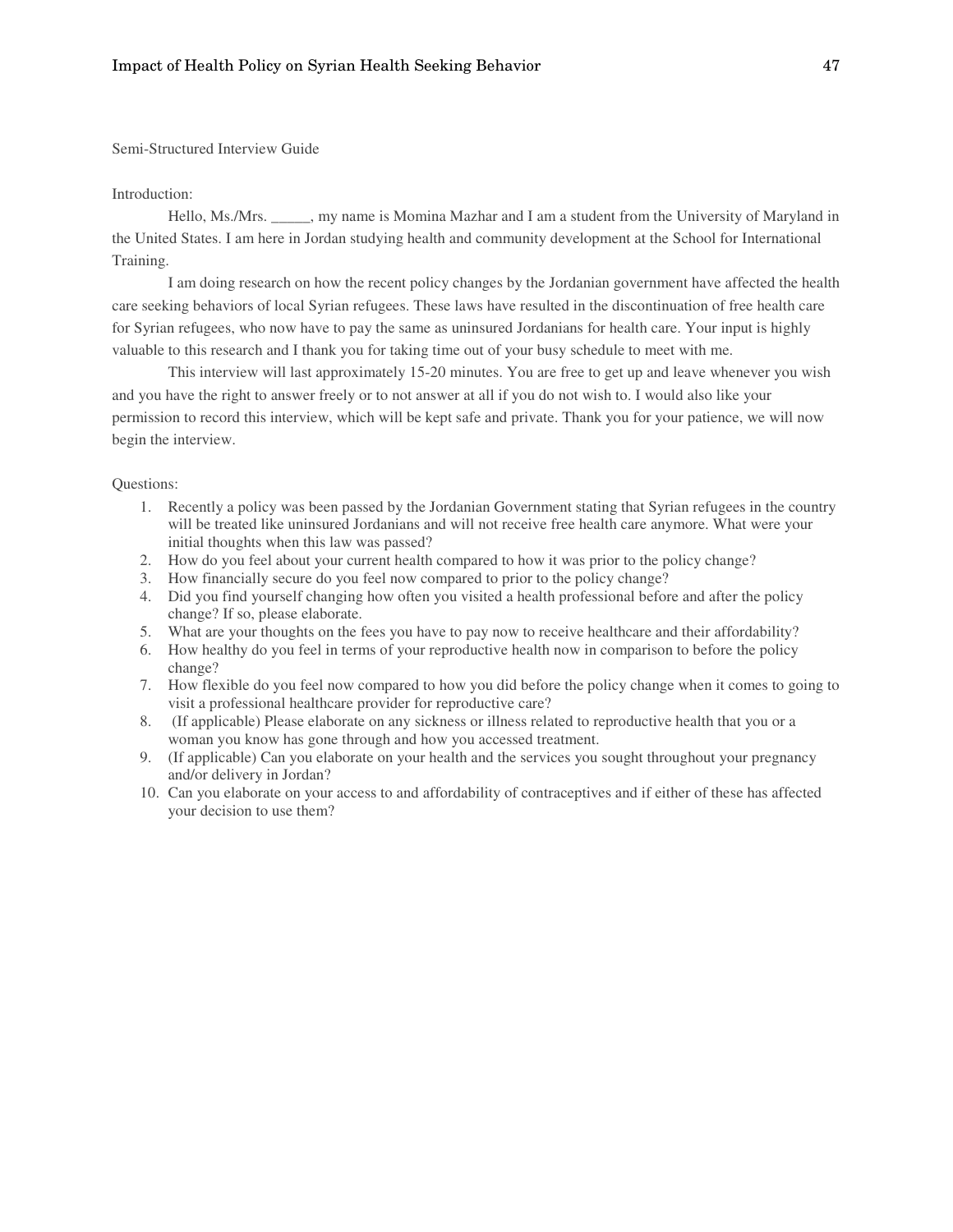مرحبا. انا اسمي مؤمنة مزهر و انا طالبة من جامعة ماريلند في الولايات المتحدة الأمريكية. حاليا انا في الاردن لاقوم بدراسة تطور صحة المجتمع في مدارس التدريب الدولية انني اقوم ببحث عن تغير سياسة العلاج المجاني التي قامت بها الحكومة الاردنية التي أثرت في اللاجئين السوريين. هذه السياسات قامت بوقف العلاج المجاني للسوريين و اصبحوا بقومون بالدفع مثل حاملين الجنسية الاردنية غير المؤمنين ِ اجابتك على هذه الأسئلة ستساعدني كثيراءو أشكرك على الوقت التي اعطيتني اياه هذه المقابلة ستأخذ من وقتك ما يقارب الظ01 - ٢٠ دقيقة. يمكنك اكمال المقابلة او لا كما ترين مناسب لك. و اود لو تأذني لي بتسجيل هذه المقابلة ة ستكون بامان معي شكرا لصبرك، و الان سنبدأ بالمقابلة الاسئلة·

١ ـ في الوقت الحالي الحكومة الاردنية قامت بتغيير السياسات المتبعة للاجئين السوريين بأن يعاملو مثل الحاملين الجنسية الاردنية الغير مؤمنين ما هي اول الافكار التي خطرت لك؟ ٢ ـ ما هو شعورك تجاه صحتك مقارنة بما كان قبل تغير السياسات؟

٣- هل تشعر انك بأمان مادي مقارنة بما قبل تغير السياسات؟

٤ ـ هل تغيرت "قلت/ز ارت" زيارتك للعيادة مقارنة بما قبل تغير السياسات؟ لماذا؟

٥- ما ر أيك بالرسوم التي تقوم بدفعها الان لترى المختصين الذين يقدمون لك الر عاية الصحية؟

٦ ـ ما شعورك تجاه صحتك الانجابية الان مقارنة بما قبل تغير السياسات؟

٧- الرجاء الشرح، هل كنت او تعرفين شخص كان لديه مرض او كانت تعبة لشيء له علاقة بالصحة الانجابية و كيف وصلت للعلاج؟

٨- هل يمكنك التحدث اكثر عن صحتك و الر عاية الصحية خلال حملك/ ولادتك؟

٩ ـ هل يمكنك التحدث اكثر عن امكانية وصولك لموانع الحمل و تكاليفهم، و ان كان هذا الشيء أثر على قر ارك باستخدامهم؟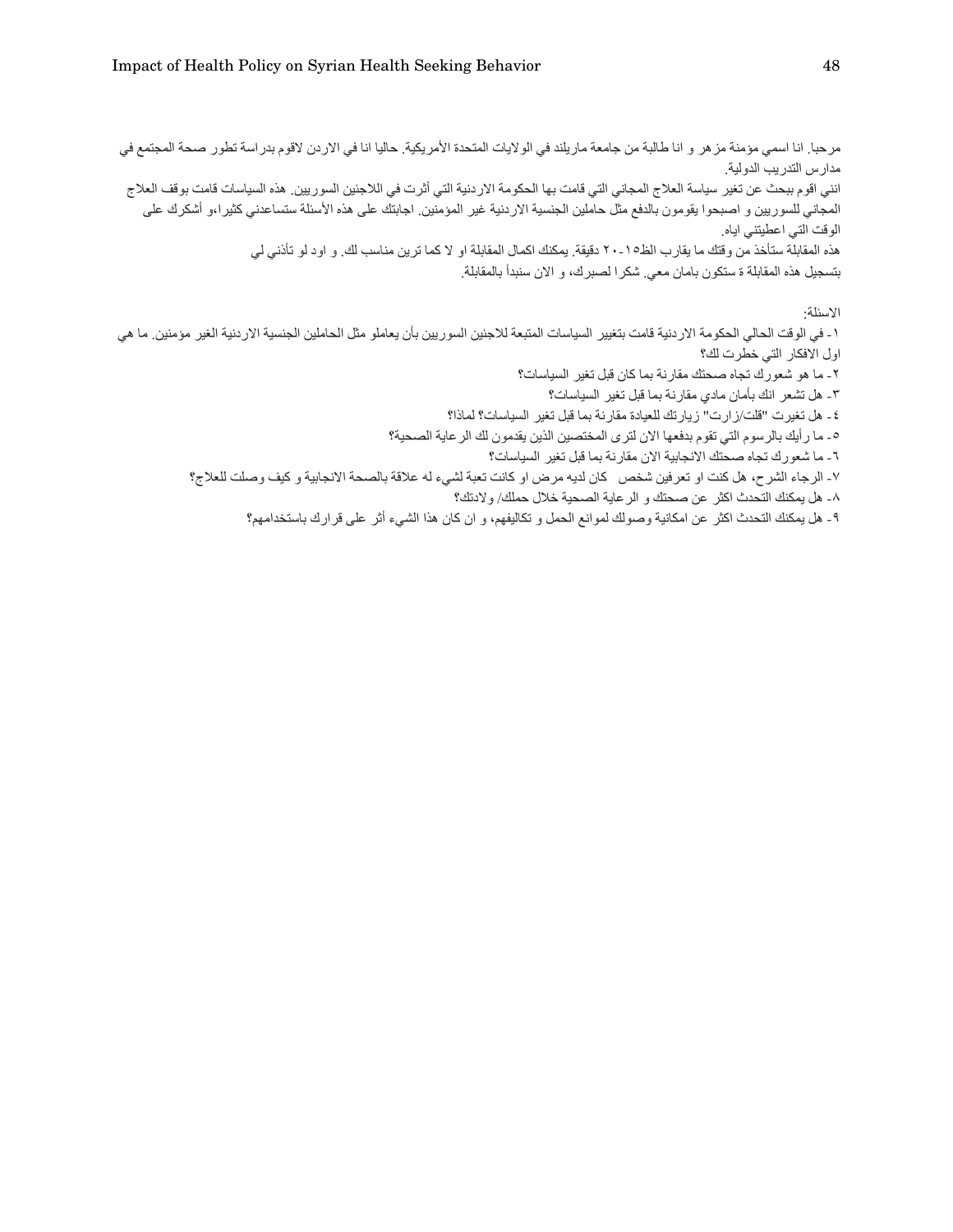#### نموذج موافقة على المشاركة في بحث

#### : هدف البحـــــــث

انني اقوم ببحث عن تغير سياسة العلاج المجاني التي قامت بها الحكومة الاردنية التي أثرت في اللاجئين السوريين. هذه السياسات قامت بوقف العلاج المجاني للسوريين و اصبحوا يقومون بالدفع مثل حاملين الجنسية الاردنية غير المؤمنين

ـ ستعمل نتائج هذه الدر اسه على توفير معلومات هامه من أجل رفع نسبة الوعي والتقبل لخدمات الصحه الانجابية .

ـ يعتبر هذا البحث احدى منطلبات مؤسسة التعلم الامريكية في الأردن: در اسات عامه حول الصحة وتنمية المجتمع .

#### :الخصوصيه والسريه

كل المعلومات التي سيتم جمعها ستعامل بسرية ولستُ مضطراً لذكر اسمك على أي من صفحات الاستبانة وستعامل الاستبانات بسرية تامة من قبل .الباحثه ولن يطلع على هذه الاستبانات إلا الباحثه نفسها. بالاضافه الى ذلك سيتم تدمير البيانات فور الانتهاء من الدراسه وتحليل النتائج

### :حقوق المشاركين

المشاركة في البحث طوعية وبمحض اختيارك لا يتطلب الاشتراك في البحث ذكر الاسم او ما يدل عليه ومهما كانت اجابتك او رأيك فان هذه الاجابات والأراء لن تؤثر بأي شكل كان على وضعك الصحي و لن تؤثر في نوعية الرعاية الصحية المقدمة لك. كما انه لديك الحق بعدم المشاركة في البحث ان شنت، واذا ما غيرت رأيك وقررت الانسحاب بعد المشاركة فيمكنك الانسحاب كذلك. ومن حقك رفض السماح للباحثه باستخدام بيانات الدراسه في اي دراسات أخرى ستقوم بها الباحثه الرئيسيه.

#### <u>:المعايير الاخلاقيه لمركز التدريب العالمي الامريكي</u>

.أ الخصوصية - كل المعلومات سيتم تسجيلها وحمايتها كما ستعامل بسرية تامه<sub>,</sub> من حقك رفض تسجيل المقابله وذلك من خلال الباحث الرئيسي

.ب. عدم الكشف عن الهوية - لا يتطلب الاشتراك في البحث ذكر الاسم او ما يدل عليه إلا إذا اختار المشارك خلاف ذلك

ج. السرية - إن جميع الأسماء ستبقى سرية تماما ومحمية بالكامل من قبل الباحثه

ـ من خلال التوقيع أدناه، فإنك تعطي الباحثه المسؤولية الكاملة لحفظ هذا العقد ومحتوياته كما سيتم توقيع نسخة من هذا العقد واعطائها للمشارك

### :اقرار موافقه .5

من خلال التوقيع أدناه، فإنك توافق على استخدام إجاباتك في هذه الدر اسة : نو عية خدمات تنظيم الأسرة في عيادات الأونروا ِ وعلاوة على ذلك، فإنك .تقر فهم كامل حقوقك أثناء المشاركة في هذه الدراسة

:------------------------------ا"ر} ,(.# اNــــــــــــــرك ------------------------------

من خلال التوقيع أدناه فانك تو افق على استخدام نتائج هذه الدر اسه لمر عدد الله باخر عن تعني بنو عيه خدمات الصحة الانجابيه ولكن في اماكن مختلفه.